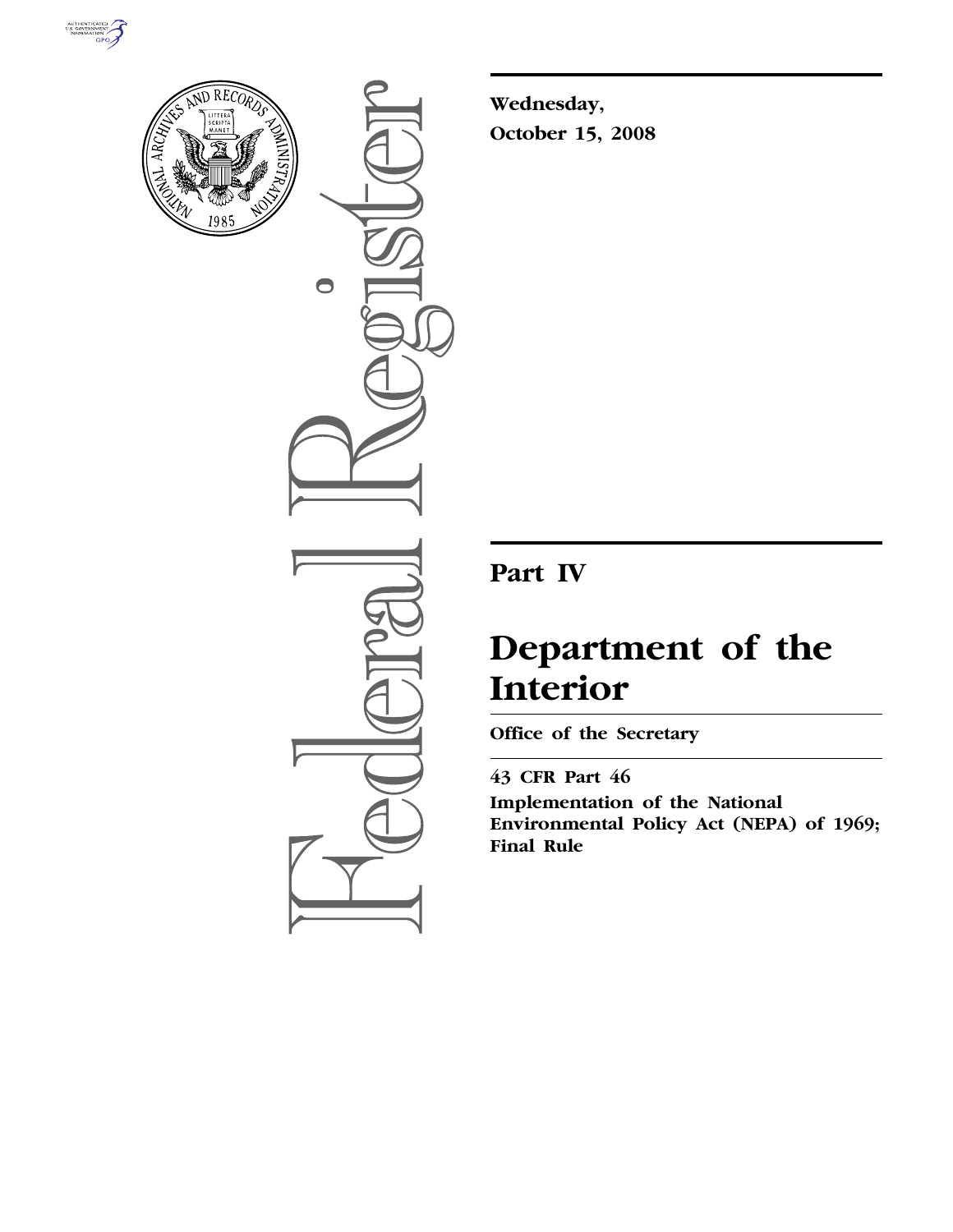#### **DEPARTMENT OF THE INTERIOR**

**Office of the Secretary** 

#### **43 CFR Part 46**

#### **RIN 1090–AA95**

#### **Implementation of the National Environmental Policy Act (NEPA) of 1969**

**AGENCY:** Office of the Secretary, Interior. **ACTION:** Final rule.

**SUMMARY:** The Department of the Interior (Department) is amending its regulations by adding a new part to codify its procedures for implementing the National Environmental Policy Act (NEPA), which are currently located in chapters 1–6 of Part 516 of the Departmental Manual (DM). This rule contains Departmental policies and procedures for compliance with NEPA, Executive Order (E.O.) 11514, E.O. 13352 and the Council on Environmental Quality's (CEQ) regulations (40 CFR Parts 1500–1508). Department officials will use this rule in conjunction with and supplementary to these authorities. The Department believes that codifying the procedures in regulations that are consistent with NEPA and the CEQ regulations will provide greater visibility to that which was previously contained in the DM and enhance cooperative conservation by highlighting opportunities for public engagement and input in the NEPA process.

The Department will continue to maintain Department's information and explanatory guidance pertaining to NEPA in the DM and Environmental Statement Memoranda (ESM) to assist bureaus in complying with NEPA. Bureau-specific NEPA procedures remain in 516 DM Chapters 8–15 and bureau guidance in explanatory and informational directives. Maintaining explanatory information in the Department's DM chapters and ESM, and bureau-specific explanatory and informational directives will facilitate timely responses to new ideas, new information, procedural interpretations, training needs, and editorial changes to assist field offices when implementing the NEPA process.

**EFFECTIVE DATE:** November 14, 2008. **FOR FURTHER INFORMATION CONTACT:** Dr. Vijai N. Rai, Team Leader, Natural Resources Management, Office of Environmental Policy and Compliance, 1849 C Street, NW., Washington, DC 20240. Telephone: 202–208–6661. Email: *vijai*\_*rai@ios.doi.gov*.

**SUPPLEMENTARY INFORMATION:** As a part of the conversion of the Department's

NEPA procedures from 516 DM to regulations, a number of key changes have been made. This rule:

• Clarifies which actions are subject to NEPA section 102(2) by locating all relevant CEQ guidance in one place, along with supplementary Department procedures.

• Establishes the Department's documentation requirements for urgently needed emergency responses. The Responsible Official (RO) must assess and minimize potential environmental damage to the extent consistent with protecting life, property, and important natural, cultural and historic resources and, after the emergency, document that an emergency existed and describe the responsive actions taken.

• Incorporates CEQ guidance that the effects of a past action relevant to a cumulative impacts analysis of a proposed action may in some cases be documented by describing the current state of the resource the RO expects will be affected.

• Clarifies that the Department has discretion to determine, on a case-bycase basis, how to involve the public in the preparation of EAs.

• Highlights that adaptive management strategies may be incorporated into alternatives, including the proposed action.

• Incorporates language from the statute and CEQ guidance that EAs need only analyze the proposed action and may proceed without consideration of additional alternatives when there are no unresolved conflicts concerning alternative uses of available resources.

This rule is organized under subparts A through E, covering the material currently in 516 DM Chapters 1 through 6. The Department is replacing these chapters with new 516 DM Chapters 1– 3, which will include explanatory guidance on these regulations. These revised chapters will be available to the public before the effective date of this rule and will be found at *http:// www.doi.gov/oepc*. The Department did not include 516 DM Chapter 7 in this rule because it provides internal administrative guidance specific to Department review of environmental documents and project proposals prepared by other Federal agencies. Chapters 8–15 of 516 DM continue to contain bureau-specific NEPA implementing procedures. In addition, other guidance pertaining to the Department's NEPA regulations and the bureaus' NEPA procedures will be contained in explanatory and informational directives. These explanatory and information directives will be contained either in the DM or

ESM (for Departmental guidance), bureau NEPA handbooks (for bureauspecific guidance), or both.

The CEQ was consulted on the proposed and final rule. CEQ issued a letter stating that CEQ has reviewed this rule and found it to be in conformity with NEPA and CEQ regulations (per 40 CFR 1507.3 and NEPA section 102(2)(B)).

#### **Comments on the Proposal**

This rule was published as a proposed rule in the **Federal Register** (73 FR 126) on January 2, 2008, and there was a 60 day comment period that closed on March 3, 2008. The Department received 100 comments. These comments were in the form of letters, emails, and faxes. Of the 100 comments received 50 were substantive; the remaining comments were all variations of a single form letter addressing one or more of three issues, which have been addressed below. The Department very much appreciates the response of the public, which has assisted the Department in improving the clarity of this final rule.

In addition to changes made to the final rule in response to specific comments received, which are noted below, the Department has made minor revisions throughout in order to improve the clarity of the rule. In general, these latter revisions do not change the substance or meaning of any of the provisions proposed on January 2, 2008, except in one or two instances as noted. As contemplated in the preamble to the proposed rule, the Department has added a provision specifying the circumstances in which an Environmental Assessment (EA) may tier to an Environmental Impact Statement (EIS) and in which a bureau may reach a Finding of No Significant Impact (FONSI) or Finding of No New Significant Impact (FONNSI). Please see paragraph 46.140(c).

#### *General Comments on the Proposed Rule*

*Comment:* Several commenters questioned the rationale for moving the Department's NEPA procedures from the DM to regulations and requested further clarification of this rationale.

*Response:* The Department believes that codifying the procedures in regulation will provide greater visibility to that which was previously contained in the DM and highlight opportunities for public engagement and input in the NEPA process. The Department believes that this greater accessibility of the regulations, when published in the Code of Federal Regulations (CFR), will allow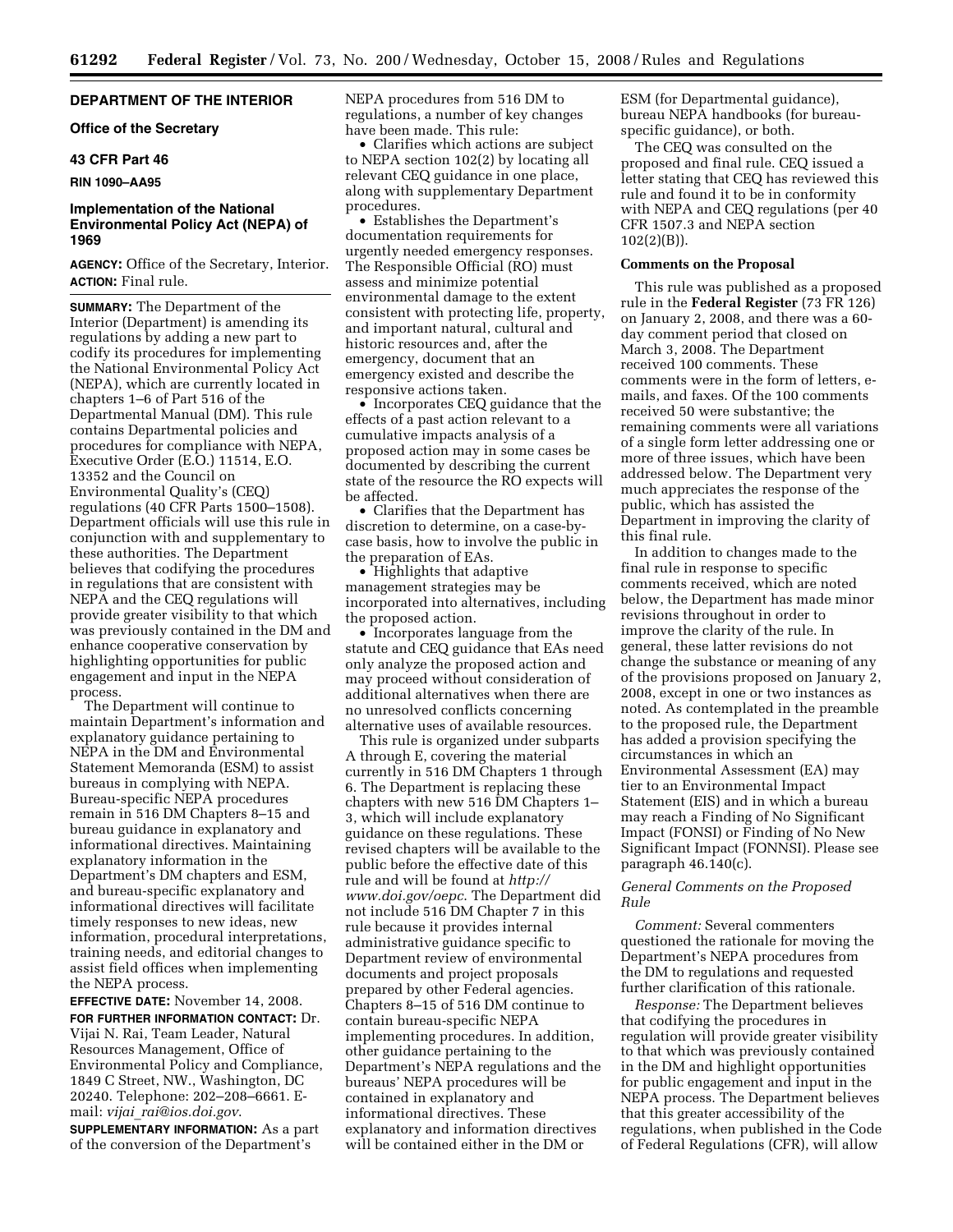the public to more easily participate in the NEPA process.

*Comment:* Some commenters stated that the Department should include the issue of global climate change in all environmental analysis documents. They stated that the Department has a legal obligation under NEPA to analyze the effects of global climate change as shaping the context within which proposed actions take place, as well as the impacts of proposed projects on climate change. Another group recommended that the Department include a mandate that an environmental analysis of climate change impacts be included in the NEPA analysis prepared for Resource Management Plans (RMPs). Several groups suggested that the Department should require planning documents for fossil fuel developments to consider various energy alternatives, including conservation and energy efficiency. They also recommended that the Department analyze greenhouse gas emissions in all decision documents related to energy development on public lands. Another commenter suggested that the Department compile information about landscape changes in response to climate change to use for programmatic NEPA documents.

*Response:* Climate change issues can arise in relation to the consideration of whether there are direct or indirect effects of the greenhouse gas emissions from a proposed action, the cumulative effect of greenhouse gas emissions, and the effect of climate change on the proposed action or alternatives. The extent to which agencies address the effects of climate change on the aspects of the environment affected by the proposed action depends on the specific effects of the proposed action, their nexus with climate change effects on the same aspects of the environment, and their implications for adaptation to the effects of climate change. Whether and to what extent greenhouse gas emissions and/or climate change effects warrant analysis is the type of determination that Responsible Officials make when determining the appropriate scope of the NEPA analysis. Extensive discussion regarding the role of the Department, as well as the Federal government as a whole, with respect to the effects of greenhouse gas emissions and/or global climate change is beyond the scope of this rule concerning environmental analysis generally. Consequently, the final rule does not contain explicit provisions addressing global climate change.

*Comment:* One commenter stated that the Department should include a provision that agencies must seek input

through the NEPA process from local, regional, State, and tribal health agencies when making decisions that may impact human health. Several groups recommend requiring a Health Impact Assessment (which is a tool used by the World Health Organization) when a project may impact human health.

*Response:* The Department appreciates this suggestion but does not believe inclusion of a specific requirement in this regard is appropriate in this rule. Individual bureaus of the Department have addressed and will continue to address possible impacts to human health in certain circumstances, such as with respect to subsistence issues in Alaska. Whether or not a Health Impact Assessment is the appropriate means to assess potential impacts on human health with regard to a particular proposal is the type of determination that Responsible Officials make for all manner of possible impacts when determining the appropriate scope of the NEPA analysis.

#### **Responses to Comments on Individual Provisions, Including Analysis of Changes Made**

The following paragraphs contain responses to comments made on individual provisions of the proposed rule and incorporate discussion of changes made to the rule as proposed in January 2008.

#### *Subpart A: General Information*

*Section 46.10 Purpose of this Part*. A new paragraph (c) has been added to clarify that, in accordance with CEQ regulations at 40 CFR 1500.3, trivial violations of these regulations are not intended to give rise to any independent cause of action.

*Section 46.30 Definitions*. This section supplements the terms found in the CEQ regulations and adds several new definitions. The terms affected are the following: Adaptive management; Bureau; Community-based training; Controversial; Environmental Statement Memoranda; Environmentally preferable alternative; No action alternative; Proposed action; Reasonably foreseeable future actions; and Responsible Official. A definition of consensus-based management has been placed in section 46.110. The definitions of no action alternative and proposed action have been moved to this section for the final rule from proposed section 46.420, as these terms may apply to both EAs and EISs. Comments and responses addressing these terms may be found below, in the discussion of section 46.420.

*Comment:* Several commenters expressed concern that the definition of ''community'' may be ''misinterpreted in a variety of ways to mean local and county governments affected by a proposed action, or communities of individuals with a common interest in the project who do not necessarily live in the area directly affected by the project.'' Several groups recommended that the Department include and review the definition(s) in Environmental Statement Memorandum No. ESM03–7.

*Response:* Because of the possibility of confusion noted by the commenter, the Department has included a provision at section 46.110 focusing on ''consensus-based management'' as incorporating the ideas reflected in the emphasis on community involvement in the NEPA process. In developing the provision addressing consensus-based management, the Department relied upon the existing ESM03–7.

*Comment:* Many commenters expressed concerns with the proposed definition of ''controversial.'' Some stated that the size or nature of a proposed action should not render the action controversial under NEPA. Several individuals are concerned that the proposed definition of ''controversial'' would render all proposed projects on public lands as being controversial and will protract NEPA analyses. One group applauded the Department for defining ''controversial'' in terms of disputes over the bio-physical effects of a project rather than merely opposition to a project.

*Response:* The language in the proposed rule reflects current case precedent on the meaning of ''controversial'' under NEPA and has been retained, but with modification to address the confusion regarding the reference to ''size'' and ''nature'' in the final rule. Courts have consistently specified that disagreement must be with respect to the character of the effects on the quality of the human environment in order to be considered to be ''controversial'' within the meaning of NEPA, rather than a mere matter of the unpopularity of a proposal. *See Como-Falcon Coalition, Inc.* v. *U.S. Dept. of Labor*, 609 F.2d 342 (8th Cir. 1978), *cert. denied*, 446 U.S. 936 (''Mere opposition to federal project does not make project controversial so as to require environmental impact statement.'')

*Comment:* Some commenters suggested that the definition of ''environmentally preferable alternatives'' does not make clear whether the requirement applies to Records of Decision (RODs) on projects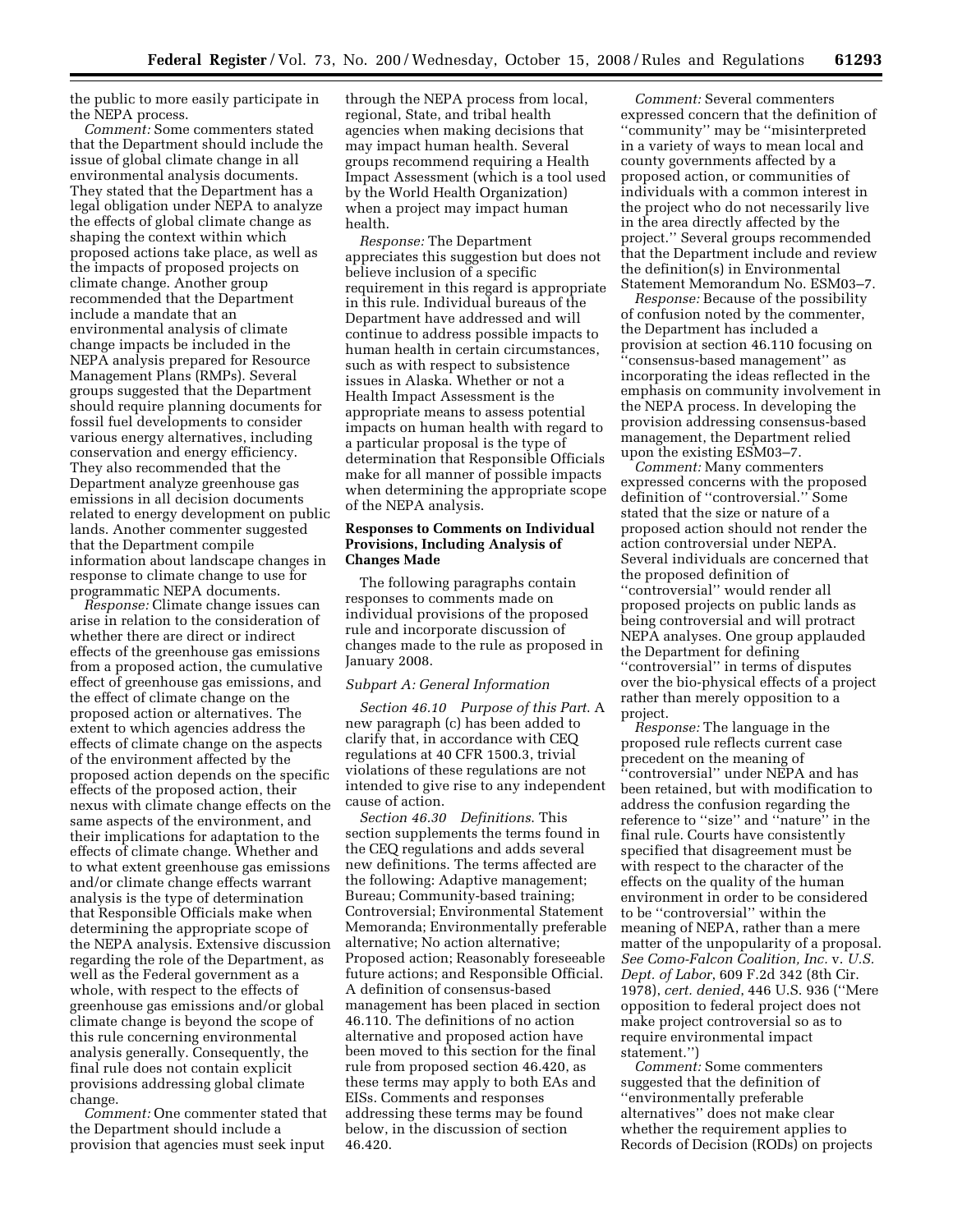analyzed in an EIS or EA or only to those analyzed in an EIS. They recommended adding a sentence at the end of the definition clarifying that the requirement applies to EAs and EISs.

*Response:* CEQ regulations require the identification of at least one environmentally preferable alternative in a ROD, which is the decision document issued after completion of an EIS. (40 CFR 1505.2(b); *see also*  Question 6b of CEQ's ''Forty Most Asked Questions Concerning CEQ's National Environmental Policy Act Regulations,'' 46 Fed. Reg. 18026 (Mar. 23, 1981), as amended (hereinafter CEQ's ''Forty Most Asked Questions''). The CEQ regulations do not identify the decision document issued after completion of an EA/FONSI, and bureaus do not issue RODs in this situation. Therefore, the Department has not changed the definition in response to this comment.

*Comment:* Several commenters expressed reservations about the definition of Preliminary Environmental Impact Statement (PEIS). They suggested that the role of the PEIS be clarified. One commenter wanted the Department to include provisions on how the scoping process and the PEIS will interact. Others wanted to know what level of detail should be included in a PEIS and whether use of a PEIS would introduce an additional requirement for public comment. One commenter strongly disagreed with the use of a PEIS, stating that the use of a PEIS could delay a DEIS or FEIS and could add additional expenses to private proponents that are funding NEPA projects. They recommended that the Department add a provision to the rule that would enforce time restrictions on the PEIS process.

*Response:* Because of the confusion and concern surrounding the PEIS, and upon further reflection, the Department has decided not to include this provision in the final rule. The definition in the proposed rule found at section 46.30 and description in sections 46.415 and 46.420 have been removed in the final rule. The Department continues to encourage collaboration with the public in an approach to alternative development and decision-making. The implementation of any such approach is determined by the RO. The PEIS was simply an optional tool and its removal from the final rule will not diminish this continuing Departmental emphasis on collaboration. The RO will still be free to involve and inform the public regarding each particular NEPA analysis in a manner that best meets the public and government needs.

*Comment:* One commenter stated that the Department should add ''agency'' to the definition of ''Reasonably Foreseeable Future Actions'' to ensure the agency covers all reasonably foreseeable actions that flow from proposed actions. Several commenters stated that the proposed definition of ''Reasonably Foreseeable Future Actions'' conflicts with the definition of ''Reasonably Foreseeable Development Scenario'' contained in the Instruction Memorandum 2004–089 issued by the BLM. Another commenter stated that the proposed definition of ''Reasonably Foreseeable Future Actions'' does not follow CEQ guidelines.

*Response:* The final rule defines ''reasonably foreseeable future actions'' to explain a term used in CEQ's definition for ''cumulative impact'' at 40 CFR 1508.7. The Department has attempted to strike a balance by eliminating speculation about activities that are not yet planned, but including those that are reasonably foreseeable and are expected to occur (for example, based on other development in the area when there has been some decision, funding, or development of a proposal (see 40 CFR 1508.23)). The Department does not believe that the definition of ''reasonably foreseeable future actions'' conflicts with the description of the Bureau of Land Management's analytical tool, the ''reasonably foreseeable development scenario'' or RFD. The RFD is a projection (scenario) of oil and gas exploration, development, production, and reclamation activity that may occur in a specific resource area during a specific period of time; as such, the analysis in the RFD can provide basic information about oil and gas activities that may inform the analysis of reasonably foreseeable future actions.

In order to clarify that reasonably foreseeable future actions include both ''federal and non-federal'' activities, we have added these terms in the definition in section 46.30. This is consistent with 40 CFR 1508.7. The Department has added language to clarify that the existing decisions, funding, or proposals are those that have been brought to the attention of the RO.

In its mention of the ''Responsible Official of ordinary prudence'' the definition also incorporates the reasonableness standard emphasized by the Supreme Court as ''inherent in NEPA and its implementing regulations.'' In *Department of Transportation* v. *Public Citizen*, 541 U.S. 752, 770 (2004), the Court reaffirmed that this ''rule of reason'' is what ensures that agencies include in the analyses that they prepare

information useful in the decisionmaking process. In that case, the Court noted that the agency in question, the Federal Motor Carrier Safety Administration in the Department of Transportation, properly considered the incremental effects of its own safety rules in the context of the effects of the reasonably foreseeable possibility that the President might lift the moratorium on cross-border operations of Mexican motor carriers. *Id*. In those circumstances, the possibility that the President might act in one of several ways was neither an existing decision, matter of funding, or proposal, but was nevertheless a possibility that a person of ordinary prudence would consider when reaching a decision regarding the proposed action of promulgating the rule at issue in that case. Similarly, in some circumstances an RO of ordinary prudence would include analysis of actions that, while not yet proposed, funded, or the subject of a decision, nevertheless are likely or foreseeable enough to provide important information and context within which any significant incremental effects of the proposed action would be revealed.

#### *Subpart B: Protection and Enhancement of Environmental Quality*

The proposed rule did not include portions of 516 DM Chapter 1 that are merely explanatory in that they address internal Departmental processes. This information will be retained in the DM or will be issued as additional explanatory information by the Department's Office of Environmental Policy and Compliance in Environmental Statement Memoranda.

In this final rule, this subpart includes the following sections:

*Section 46.100 Federal action subject to the procedural requirements of NEPA*. This section provides clarification on when a proposed action is subject to the procedural requirements of NEPA. Paragraph 46.100(b)(4), ''The proposed action is not exempt from the requirements of section 102(2) of NEPA," refers to those situations where, either a statute specifically provides that compliance with section 102(2) of NEPA is not required, or where, for instance, a bureau is required by law to take a specific action such that NEPA is not triggered. For example, Public Law 105– 167 mandates the Bureau of Land Management (BLM) to exchange certain mineral interests. In this situation, section 102(2) of NEPA would not apply because the law removes BLM's decision making discretion. Also, this provision refers to situations where there is a clear and unavoidable conflict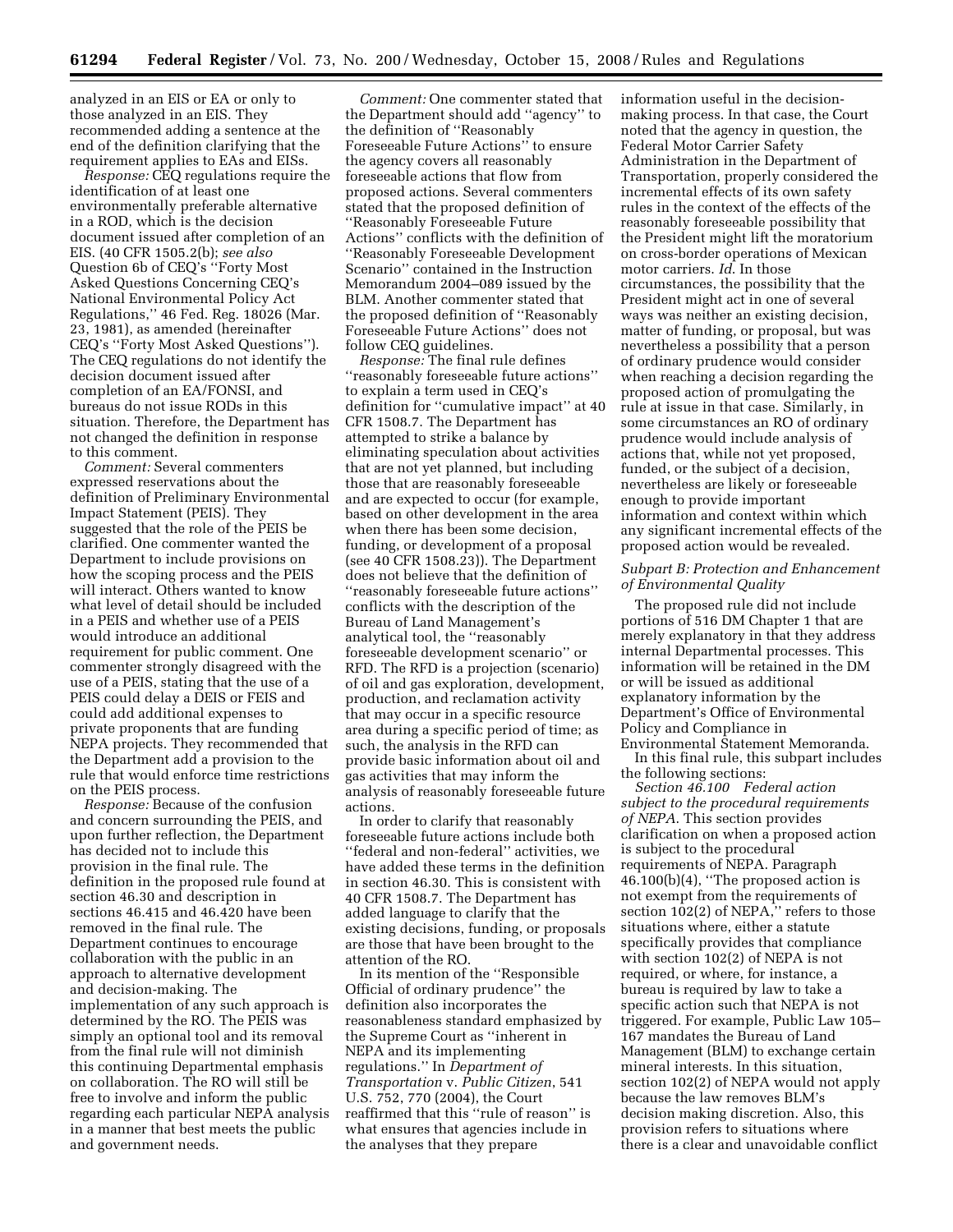between NEPA compliance and another statutory authority such that NEPA compliance is not required. For example, if the timing requirements of a more recent statutory authority makes NEPA compliance impossible, NEPA must give way to the more recent statute.

Similarly, the final rule clarifies that the proposed action is subject to the procedural requirements of NEPA and the CEQ regulations depending on ''the extent to which bureaus exercise control and responsibility over the proposed action and whether Federal funding or approval will be provided to implement it'' paragraph 46.100(a). The criteria for making this determination include, *inter alia*, ''when the bureau has a goal and is actively preparing to make a decision on one or more alternative means of accomplishing that goal'' paragraph 46.100(b)(1), and ''the effects can be meaningfully evaluated'' and ''the proposed action would cause effects on the human environment'' paragraph 46.100(b)(3).

The clarifications provided in this section have been made, in part, in order to ensure that the rule is consistent with the Supreme Court's decision in *Department of Transportation* v. *Public Citizen*, 541 U.S. 752, 770 (2004). In *Public Citizen*, the Court explained that a ''but for'' causal relationship is insufficient to make an agency responsible for a particular effect under NEPA and the relevant regulations, but that there must be ''a reasonably close causal relationship'' between the environmental effect and the alleged cause and that this requirement was analogous to the ''familiar doctrine of proximate cause from tort law.'' 541 U.S. at 767. The Court reaffirmed that ''courts must look to the underlying policies or legislative intent in order to draw a manageable line between those causal changes that may make an actor responsible for an effect and those that do not'' and that inherent in NEPA and its implementing regulations is a ''rule of reason.'' *Id*.

*Comment:* Some commenters expressed concern regarding the procedural requirements of NEPA. One group stated that the Department's procedural actions should be subject to NEPA requirements regardless of whether or not sufficient funds are available. This group stated that if a proposed action is even being considered by a RO, the procedural requirements of NEPA must apply. Another group suggested the Department add an additional subsection that offers guidance whether an ''action'' is subject to NEPA compliance.

*Response:* The Department agrees that the procedural requirements of NEPA apply when a proposal consistent with 40 CFR 1508.23 has been developed. Mere consideration of a possible project however does not constitute a proposed action that can be analyzed under NEPA. Rather, under 40 CFR 1508.23, a proposal is ripe for analysis when an agency is ''actively preparing to make a decision.''

When the proposed action involves funding, Federal control over the expenditure of the funds by the recipient is essential to determining what constitutes a ''Federal'' action that requires NEPA compliance. This is consistent with 40 CFR 1508.18(a). The issue of funding does not turn on the sufficiency, or lack thereof, of the funding, but on the degree of Federal control or influence over the use of the funds. The language in the final rule regarding whether a proposal is subject to NEPA compliance has been clarified by addressing the question of whether NEPA applies in paragraph 46.100(a), and when the NEPA analysis should be conducted in paragraph 46.100(b).

*Comment:* One individual urged the Department to not add additional obligations that are not currently required under NEPA, particularly with respect to the emphasis on public participation.

*Response:* This final rule adds no additional obligations not currently required under NEPA and the CEQ regulations. Section 46.100 is an effort to consolidate existing requirements in 40 CFR 1508.18, 40 CFR 1508.23, and 40 CFR 1508.25, among others. For instance in 40 CFR 1500.2(d) CEQ requires that Federal agencies "\* encourage and facilitate public involvement in decisions which affect the quality of the human environment.'' Consistent with this provision, paragraph 46.305(a) requires that a bureau must, to the extent practicable, provide for public notification and public involvement when an environmental assessment is being prepared. However, the methods for providing public notification and opportunities for public involvement are at the discretion of the RO. Individual bureaus will be able to provide in their explanatory and informational directives descriptions of ways of carrying out public notification and involvement appropriate to different kinds of proposed actions.

*Comment:* One commenter stated that the proposed rule as written suggests that a NEPA review would only occur to the extent the effects on the human

environment could be meaningfully evaluated and that the proposed provision at 46.100 seemed to ''conflict with situations where there are 'unknowns' and the bureau cannot meaningfully evaluate the effects, but it nonetheless is necessary to move ahead with the proposal.'' This commenter suggested that the Department clarify that NEPA review will proceed and will be based on the best available data.

*Response:* The Department agrees that NEPA analysis takes place when the effects of a proposed action can be meaningfully evaluated, as stated in the revised paragraph 46.100(b). Further, the Department appreciates the commenter highlighting the possibility of confusion resulting from the structure of 46.100 as proposed. As proposed, section 46.100 addressed both the questions of whether and when a proposed action is subject to the procedural requirements of NEPA, but without grouping the provisions addressing these two issues separately. In response to this comment, and upon further review, the Department has restructured section 46.100 to separate these two issues into paragraphs (a) and (b) for the sake of clarity. The revised paragraph 46.100(b) identifies when in its development the proposed Federal action the NEPA process should be applied and, if meaningful evaluation of effects cannot occur, then the proposal is not yet ripe for analysis under NEPA.

That being said, NEPA itself does not require the use of ''best available data;'' rather, CEQ regulations demand information of ''high quality'' and professional integrity. 40 CFR 1500.1, 1502.24. However, the Department's obligations under other authorities, such as the Information Quality Act Section 515 of the Treasury and General Government Appropriations Act for Fiscal Year 2001 (Pub. L. 106–554), do require bureaus to use the best available data. While discussion of the Department's obligations under the Information Quality Act is outside the scope of this rule, the Department concurs that meaningful evaluation must be carried out on the basis of whatever data is available. The Department does not believe that this is inconsistent with CEQ's provision regarding those situations where information is incomplete or unavailable (40 CFR 1502.22). In fact, rather than stating that meaningful evaluation cannot take place when there are ''unknowns'' as the commenter appears to suggest, the CEQ regulations provide steps to take in order that meaningful evaluation can continue when information is lacking; therefore, the Department does not believe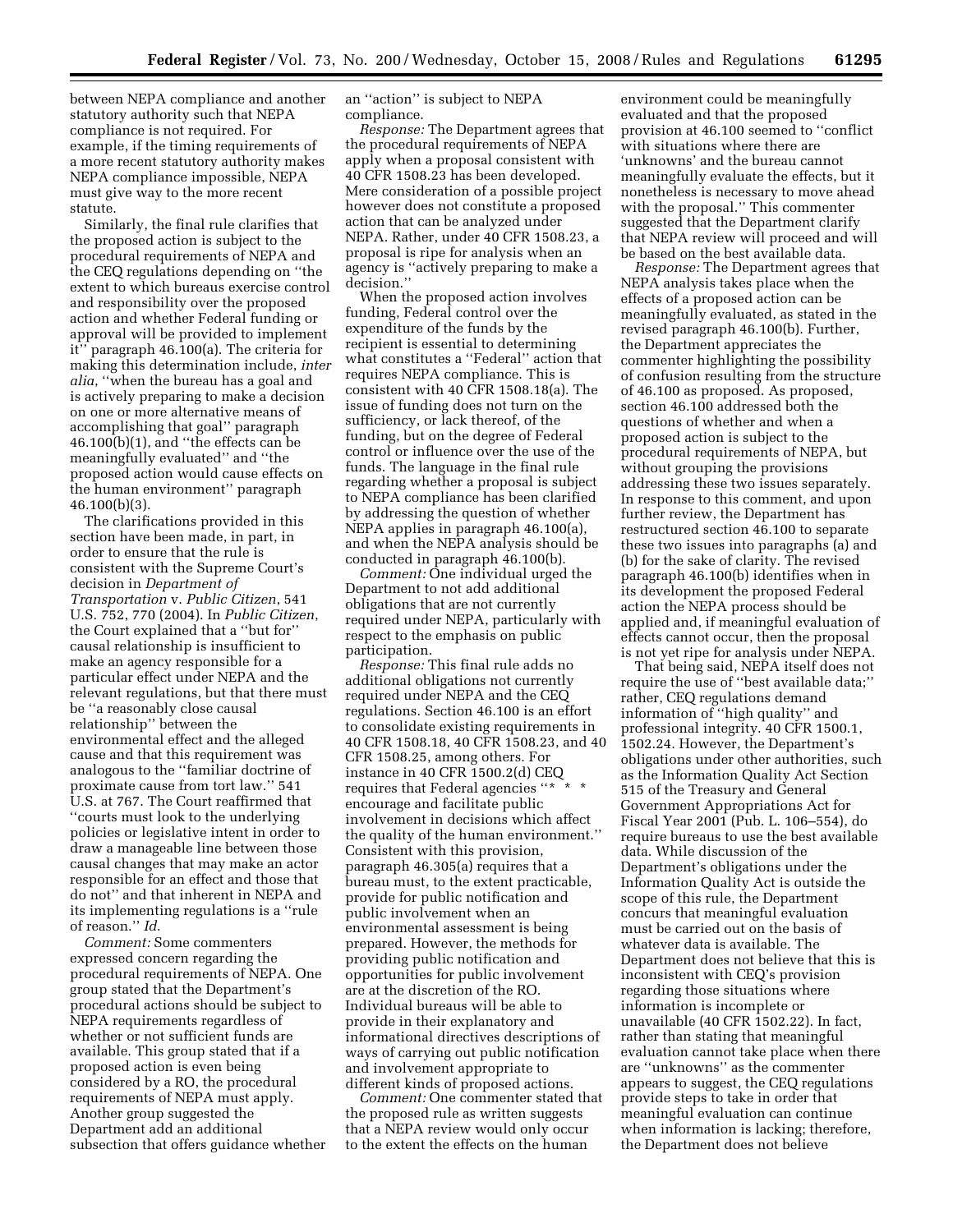revision of this rule is necessary to address this point.

*Comment:* Several individuals responded to our request for input regarding the use of FONSIs based on tiered EAs where a FONSI would be, in effect, a finding of no significant impacts other than those already disclosed and analyzed in the EIS to which the EA is tiered. These individuals supported the concept.

*Response:* The Department appreciates the comment. The Department has added the provision as contemplated. See section 46.140, which provides for the use of tiered documents. See also the detailed response to comments on section 46.140, below. Under this final rule a FONSI or FONNSI (Finding of No New Significant Impact) can be prepared based on an EA that is tiered to an EIS. This approach is consistent with CEQ regulations at 40 CFR 1508.28.

*Comment:* One group recommended the Department clarify that the National Park Service (NPS) should prepare an EA or EIS as part of its submission to the National Capital Planning Commission.

*Response:* This comment was specifically referring to situations where a particular type of proposed action may be subject to categorical exclusion (CX or CE) under the Department's NEPA procedures but not under the NEPA procedures of another Federal agency such as, in this case, the NEPA procedures of the National Capital Planning Commission (NCPC). While, as a general rule, each Federal agency is responsible for compliance with NEPA consistent with both CEQ's regulations and its own procedures for implementing NEPA, the particular issue raised concerns a very specific situation involving two Federal agencies acting under very specific and distinct authorities. Therefore, the Department declines to address this comment more specifically and does not believe a specific provision is necessary in general Departmental procedures.

*Section 46.105 Using a contractor to prepare environmental documents.* This section explains how bureaus may use a contractor to prepare any environmental document in accordance with the standards of 40 CFR 1506.5(c).

*Comment:* Some commenters wanted the Department to clarify requirements for working with a contractor. Some stated that strict requirements should be put into place for selection of a contractor to ensure the adequacy of documents, independent evaluation, and sound management practices. One individual stated that the Department

should adopt existing CEQ guidance on the use and selection of contractors.

*Response:* The Department complies with CEQ regulations and follows existing CEQ guidance on the selection and use of contractors. Each bureau is responsible for determining how its officials will work with contractors, subject to the CEQ regulations and guidance. In any event, the RO is responsible for, or is the approving official for, the adequacy of the environmental document. The Department does not believe any further clarification of the rule is necessary.

*Comment:* Another commenter applauded the Department for a ''clear articulation of the use of contractors for NEPA document preparation.''

*Response:* The Department appreciates the comment.

*Section 46.110 Incorporating consensus-based management.* This section provides a definition of consensus-based management and incorporates this approach as part of the Department's NEPA processes. Paragraph 46.110(e), requiring bureaus to develop directive to implement section 46.110 has been removed from the final rule as not appropriate for regulatory treatment.

*Comment:* Most commenters supported the Department's proposed rule on consensus-based management. However, many individuals expressed concerns regarding the breadth of the definition of consensus-based management. Because of the lack of concrete provisions within this section, many individuals suggested the NEPA process could become ''unnecessarily time consuming and costly.'' Several individuals stated that the word ''consensus'' should be taken out of the proposed rule because ''consensus'' suggests interested parties will determine the preferred alternative. Other individuals suggested that the term ''consensus'' has the potential to create ''unreasonable expectations in the public.'' One group suggested replacing ''consensus'' with ''open and transparent community involvement and input.'' Another suggestion for the replacement of the word ''consensus'' was ''collaboration.'' Several individuals stated that the proposal for consensus-based management should be withdrawn and that the Department should continue following the current CEQ regulations on collaboration. Individuals suggested that the Department clearly define what constitutes community.

*Response:* The Department has revised section 46.110, and added a definition for ''consensus-based management'' to this section. The

definition comes from the existing ESM03–7, and expresses existing Department policy. The definition of ''consensus-based management'' has been modified in order to render it in regulatory language. Many of the commenters seem to assume that in the absence of consensus the Department will not take action. This is not the case. While the RO is required to consider the consensus-based management alternative whenever practicable, at all times discretion remains with the RO regarding decisions, if any, to be made with respect to the proposed action. While the Department requires the use of consensus-based management, whenever practicable, we have added a provision that if the RO determines that the consensus-based alternative should not be the preferred alternative, an explanation of the rationale behind this decision is to be incorporated in the environmental document.

*Comment:* Some commenters stated that the technique of consensus-based management may be impossible to implement. One group was particularly concerned with the definition of ''interested party.'' They believe it may be impossible for the Department to determine who the interested parties are and that the process of managing interested parties may be cumbersome and add expense and time onto NEPA projects. This group suggested that the Department develop a clear and concise definition of ''interested parties.''

*Response:* The Department acknowledges that consensus may not always be achievable or consistent with the Department's legal obligations or policy decisions. However, the Department requires the use of consensus-based management whenever practicable. CEQ regulations direct agencies to encourage and facilitate public involvement in the NEPA process. 40 CFR 1500.2(d), 40 CFR 1506.6. The Department agrees that use of the term ''interested parties'' may cause confusion. The Department has replaced the term ''interested parties'' with "those persons or organizations" who may be interested or affected'' which is used in the CEQ regulations. See for example 40 CFR 1503.1.

*Comment:* Several individuals stated that it is vital that the interests of the ''regional community'' be taken into account during the NEPA process. One commenter applauded the Department for including consensus-based management in the proposed rule and for taking additional steps to support the ''cooperative conservation policy.'' One group believed this proposal would ''provide an avenue for impacted local governments and citizens to become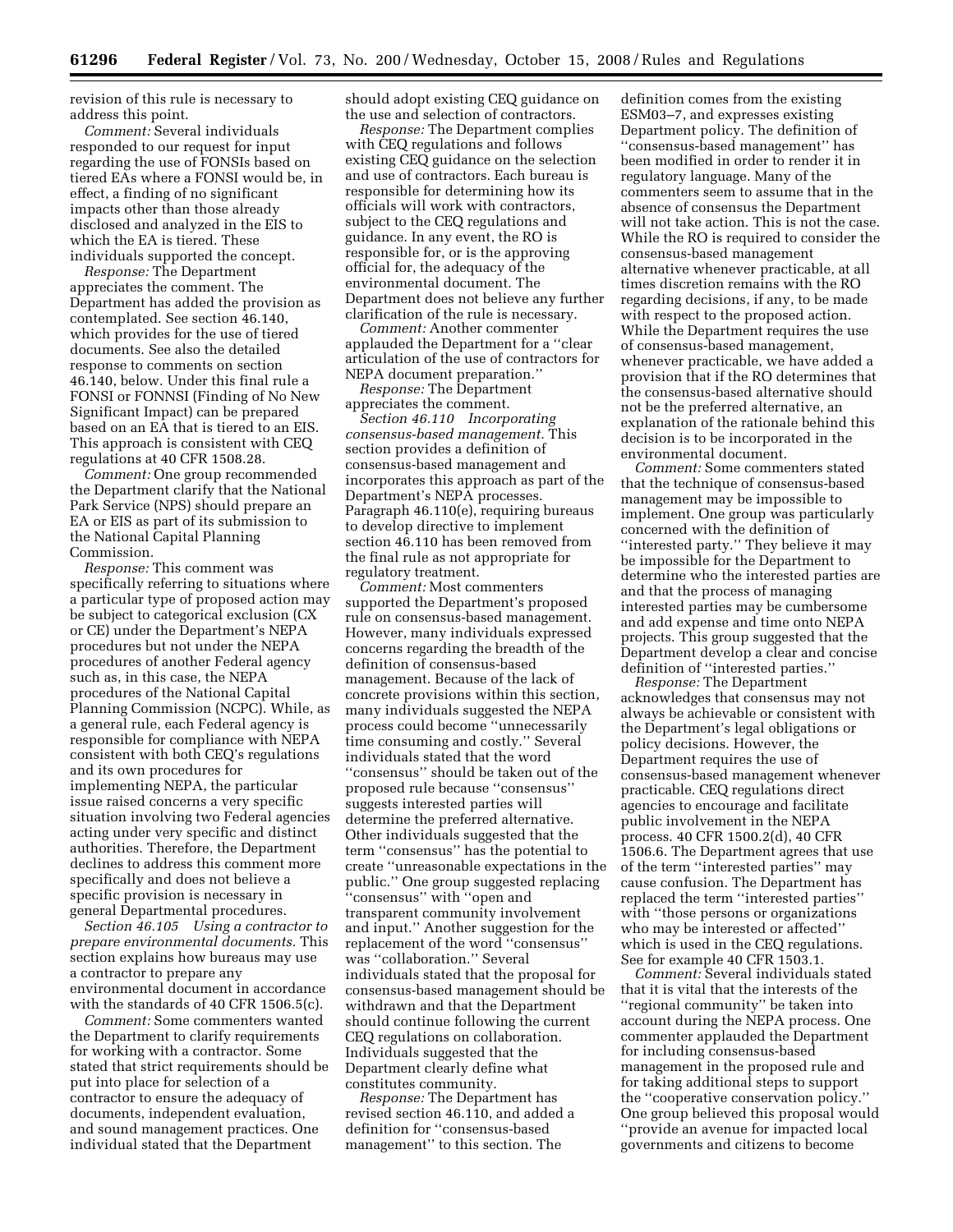involved in the agency review process, and have their interests acknowledged in a meaningful way, and achieve a winwin final decision.''

*Response:* The Department appreciates the comment and agrees that the interests of the regional and local community should be taken into account during the NEPA process.

*Comment:* Several commenters stated that the Department needs to add a provision to the rule that clearly spells out the role of the RO. This provision would include directives on selecting alternatives.

*Response:* The Department has defined ''Responsible Official'' under section 46.30. The Department has also specified in the definition that the RO is responsible for NEPA compliance (which includes the selection of alternatives). The particular identity of the RO for any given proposed action is determined by the relevant statute, regulation, DM, or specific delegation document that grants the authority for that particular action.

*Comment:* Some individuals also stated that a process should be included to assure the public that the community's work is reflected in the evaluation of the proposed action and the final decision, even if the community alternative is not eventually selected as the agency's preferred alternative. One group suggested that the Department define what constitutes ''assurance'' that participant work is considered in the decision-making process. Several groups stated that the community alternative must fully comply with NEPA, CEQ regulations, and all Department policies and procedures in order to be considered by the RO. Several groups refer to court cases stating that NEPA ''does not require agencies to consider alternatives that are not feasible or practical.'' Individuals would like the Department to explain what a community alternative consists of, how it will be evaluated, who is the relevant community, and how many community alternatives can be proposed for each project. They also expressed concern that the proposed rule suggests all alternatives submitted must be analyzed in detail.

*Response:* Section 46.110 provides for the evaluation of reasonable alternatives presented by persons, organizations or communities who may be interested or affected by a proposed action in the NEPA document even if the RO does not select that alternative for implementation. The final rule clarifies that, while all or a reasonable number of examples covering the full spectrum of reasonable alternatives may be considered, a consensus-based

management alternative (if there are any presented) may only be selected if it is fully consistent with the purpose of and need for the proposed action, as well as with NEPA generally, the CEQ regulations, and all applicable statutory and regulatory provisions, as well as Departmental and bureau written policies and guidance could be selected. It also provides that bureaus must be able to show that participants' or community's input is reflected in the evaluation of the proposed action and the final decision. Therefore, the Department believes that the final rule adequately addresses these comments.

*Comment:* Some individuals indicated that NEPA does not require consensus and stated the proposed rule goes against the direction of the CEQ regulations. Some commenters directed the Department to review CEQ's ''Collaboration in NEPA'' handbook. Several groups recommended that the Department include and review the Environmental Statement Memorandum No. ESM03–7.

*Response:* The Department agrees neither NEPA nor the CEQ regulations require consensus. This new regulation requires the use of consensus-based management whenever practicable. Consensus-based management is not inconsistent with the intent of NEPA and the CEQ regulations. The Department has reviewed CEQ's publication "Collaboration in NEPA-*Handbook for NEPA Practitioners*'' available at *http://ceq.eh.doe.gov/nepa/ nepapubs/* 

*Collaboration*\_*in*\_*NEPA*\_*Oct2007.pdf*. While consensus-based management, like collaboration, can be a useful tool, the Department recognizes that consensus-based management may not be appropriate in every case. The final rule does not set consensus-based management requirements, including timelines or documentation of when parties become involved in the process. Similar to collaborative processes, consensus-based management processes, like public involvement and scoping, will vary depending on the circumstances surrounding a particular proposed action. Some situations will require a lot of time and others will not. Regardless of the level or kind of public involvement that takes place, at all times the RO remains the decision maker.

*Comment:* One group suggested that the Department remove paragraph (b) because it is ''duplicative, ambiguous, and unnecessary.'' They believed this section simply restates the requirement in section 1502.14 of the CEQ regulations that requires agencies evaluate ''all reasonable alternatives.''

They also expressed concern that community-based alternatives may be given preferential weight over the project proponent's alternative.

*Response:* The Department does not agree that the section is unnecessary and duplicative or that it simply restates the requirement in section 1502.14 of the CEQ regulations. Although there are some common elements to 40 CFR 1502.14 and paragraph 46.110(b), this paragraph requires the use of consensusbased management in NEPA processes and decision-making whenever practicable. The RO is responsible for an analysis of the reasonable alternatives, and the NEPA process allows for the selection of an alternative based on the consideration of environmental effects, as well as the discretionary evaluation of the RO. The intent of this provision is that alternatives presented by those persons or organizations that may be interested or affected, including applicants, be given consideration.

*Comment:* One group wanted to see a mandate added to the proposed rule that requires the Department to work with tribal governments. One individual suggested that the word ''considered'' should be changed to ''adopted,'' ''accepted,'' or ''implemented'' to ensure consideration is given to an alternative proposed by a tribe.

*Response:* The Department has a government-to-government relationship with federally-recognized tribes and as such specifically provides for consultation, coordination and cooperation. We consider all alternatives, including those proposed by the tribes, as part of the NEPA process, but cannot adopt, accept, or implement any alternative before full evaluation of all reasonable alternatives. Therefore, the Department declines to adopt the group's recommendation.

*Section 46.113 Scope of the analysis.* This section, as proposed, addressed the relationships between connected, cumulative, and similar actions and direct, indirect and cumulative impacts. This section has been removed from the final rule.

*Comment:* Some commenters stated that the proposed rule is not clear with respect to the issue of what projects need to be included in the scope of analysis. One individual suggested that the Department should include language in the proposed rule clarifying that the effects of connected, cumulative and similar actions must be included in the effects analysis as indirect or cumulative effects. These actions do not become part of the proposed action, and alternatives for these actions need not be considered in the analysis.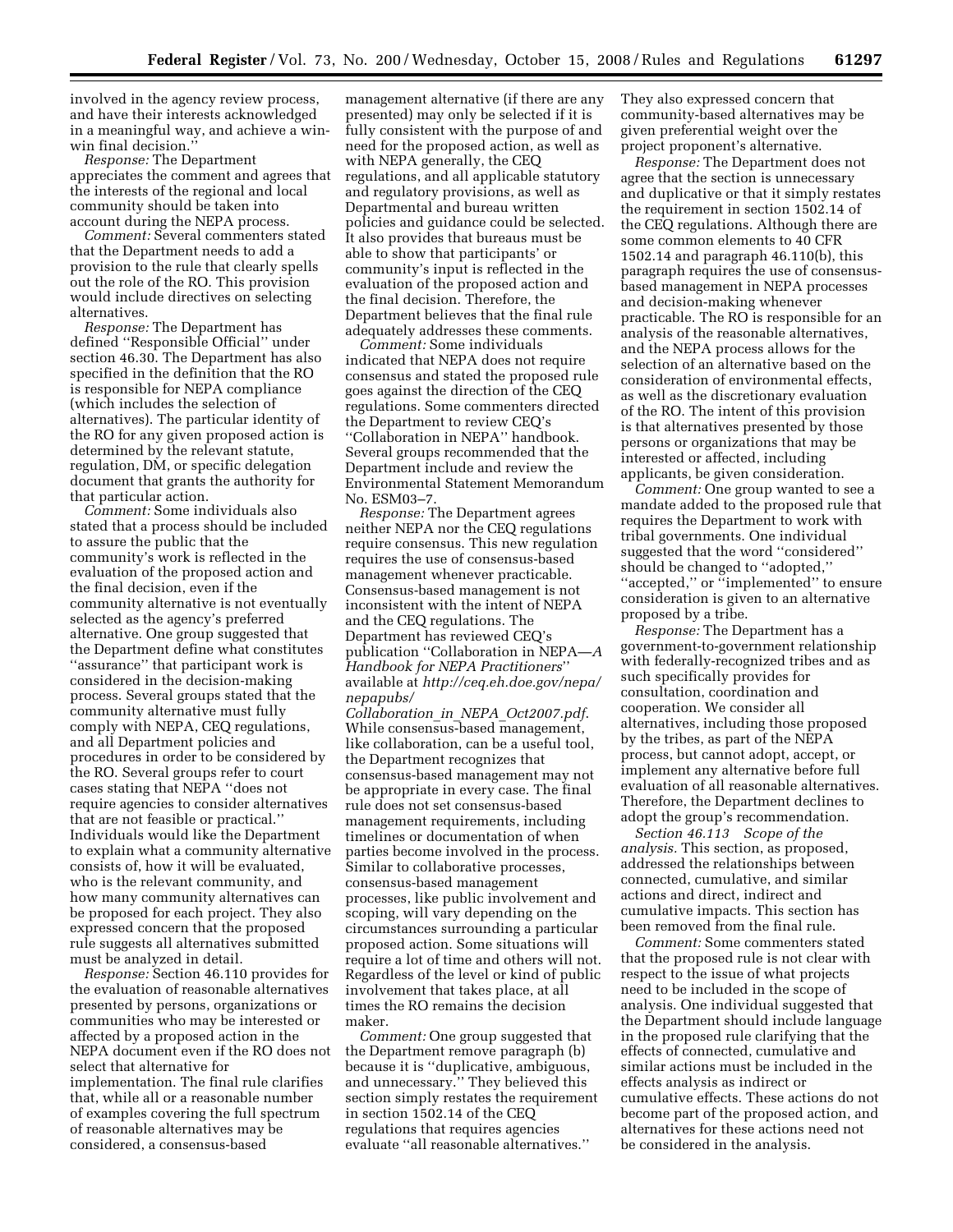One individual suggests that the Department change the language to provide guidance that allows bureaus to determine which projects need to be included in a cumulative effects analysis. They recommend clearly defining ''connected,'' ''cumulative,'' "direct," and "indirect." If these changes are made, some believe this rule will provide uniformity, consistency, and predictability to the NEPA process.

Another individual suggested ''should'' be removed from this section. They expressed concern that the current wording implies that connected and cumulative action analysis is optional.

One commenter recommended that this section should be deleted in its entirety because it is inconsistent with CEQ regulations. They recommended that the Department revise the section to reflect the difference between the treatment of connected, cumulative, and similar actions and the treatment of the effects of such actions.

*Response:* In light of the confusion reflected in several of the comments, as well as upon further consideration, the Department has eliminated this provision from the final rule. Bureaus will continue to follow CEQ regulations regarding scope of analysis at 40 CFR 1508.25, as well as bureau specific directives.

*Section 46.115 Consideration of past actions in the analysis of cumulative effects.* This section incorporates CEQ guidance issued on June 24, 2005 that clarifies how past actions should be considered in a cumulative effects analysis. The Department has elected not to repeat the specific provisions of the CEQ guidance in the final rule. Responsible Officials are directed to refer to the applicable CEQ regulations and the June 24, 2005 CEQ guidance.

*Comment:* Several groups commended the Department for its efforts to bring clarity to the NEPA cumulative effects analysis.

*Response:* The Department appreciates the comments.

*Comment:* Several groups stated that CEQ regulations do not contain a ''significant cause-and-effect'' filter excluding projects from cumulative impact analysis because the project's effects are minor. One group was concerned that the proposed rule contains measures that would ''constrain the usefulness of agencies' analyses of cumulative impacts,'' and would violate CEQ regulations. This group suggested that the proposed rule would constrain the scope of actions whose effects should be considered in a cumulative impacts analysis.

Some individuals stated that the Department is proposing to curtail the consideration and evaluation of past actions when proposing future activities. They stated that the agencies and public should be informed of potential environmental consequences before decisions are made. Others suggested this section does not provide guidance to the RO on what past actions and proposed future actions should be included in the analysis. Groups stated that a Department field office has no inherent expertise in determining which actions are relevant to a cumulative impacts analysis and should therefore not be vested with such discretion. Several groups suggested that the entire section should be removed from the proposed rule, and that the Department should conduct environmental analyses pursuant to CEQ regulations. One individual stated ''NEPA is intended to ensure that bureaus make sound decisions informed by the ''cumulative and incremental environmental impacts'' of the proposed projects and how those impacts will actually affect the environment.'' Several groups stated that vague language for past actions to be included in cumulative impact analysis will result in more confusion and litigation.

*Response:* At section 46.115, this final rule incorporates guidance on the analysis of past actions from the June 24, 2005 CEQ *Guidance on the Consideration of Past Actions in Cumulative Effects Analysis,* which may be found at *http://ceq.eh.doe.gov/nepa/ regs/Guidance*\_*on*\_*CE.pdf*. This section is consistent with existing CEQ regulations, which use the terms ''effects'' and ''impacts'' synonymously and define cumulative impact as ''the incremental impact of an action when added to other past, present, and reasonably foreseeable future actions'' (40 CFR 1508.7).

The focus of the CEQ guidance incorporated in this final rule is on the consideration of useful and relevant information related to past actions when determining the cumulative effects of proposals and alternatives. Bureaus will conduct cumulative effects analyses necessary to inform decision-making and disclose environmental effects in compliance with NEPA. A ''significant cause-and-effect'' filter is specifically provided for in the CEQ guidance.

To clarify the Department's commitment to follow CEQ guidance concerning consideration of past actions, the final rule at section 46.115 is revised to state, ''When considering the effects of past actions as part of a cumulative effects analysis, the Responsible Official must analyze the

effects in accordance with 40 CFR 1508.7 and in accordance with relevant guidance issued by the Council on Environmental Quality, such as 'The Council on Environmental Quality Guidance Memorandum on Consideration of Past Actions in Cumulative Effects Analysis' dated June 24, 2005, or any superseding Council on Environmental Quality guidance.'' The Department believes that by incorporating CEQ's guidance we have included sufficient specificity in the rule; any other ''how to'' information may be provided through the Departmental chapters in the DM, environmental statement memoranda series, or bureau-specific explanatory and informational directives.

*Comment:* Groups expressed concern over the definition of ''reasonably foreseeable future actions'' and suggested this definition should be removed from the final proposal. They understood that the Department cannot conduct a ''crystal ball'' analysis but that actions should be considered in the analysis even if decisions and funding for specific future proposals does not exist.

*Response:* The Department agrees. In response, the Department has added specificity and provided guidance on what should be considered a reasonably foreseeable future action in order to ensure that speculative activities or actions are not incorporated into the analysis while actions that may inform the RO's analysis of cumulative impacts for the proposed action are included, even if they are not yet funded, proposed, or the subject of a decision identified by the bureau. This approach is consistent with CEQ regulations.

*Section 46.120 Using existing environmental analyses prepared pursuant to NEPA and the Council on Environmental Quality regulations.* This section explains how to incorporate existing environmental analysis previously prepared pursuant to NEPA and the CEQ regulations into the analysis being prepared.

*Comment:* Several individuals agreed that using existing documentation will reduce lengthy analysis and duplication of work and applaud the Department for including this section in the proposed rule. However, commenters would like a provision added to the section to ensure the supporting documentation is provided to the public online and in the bureau's office.

*Response:* The Department agrees that any information relied upon in a NEPA analysis should be publicly available, either independently or in connection with the specific proposed action at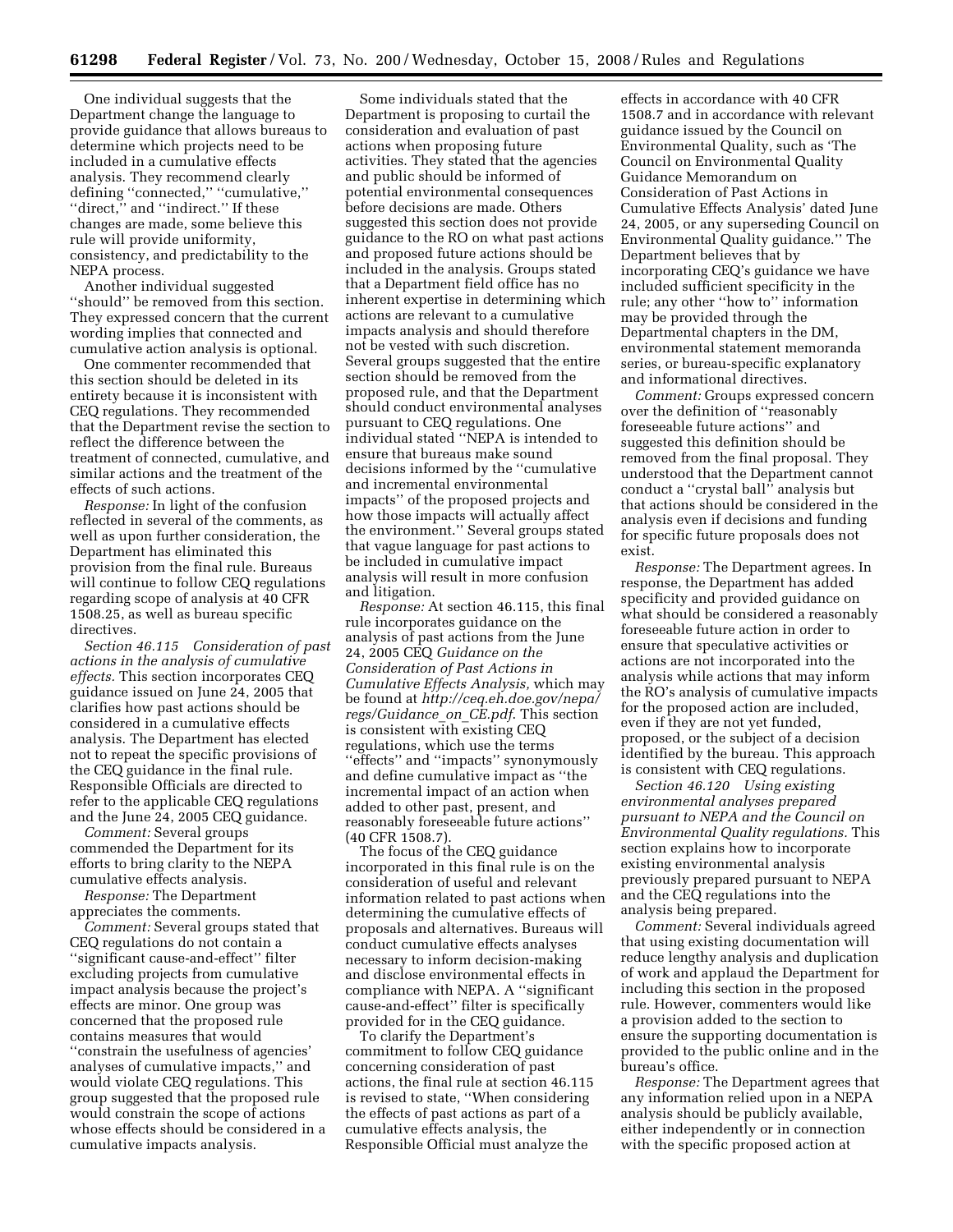issue, and has so stated in section 46.135.

*Section 46.125 Incomplete or unavailable information.* CEQ regulations at 40 CFR 1502.22 provide ''When an agency is evaluating reasonably foreseeable significant adverse effects on the human environment in an environmental impact statement and there is incomplete or unavailable information, the agency shall always make clear that such information is lacking'' and sets out steps that agencies must follow in these circumstances. This section clarifies that the overall costs of obtaining information referred to in 40 CFR 1502.22 are not limited to the estimated monetary cost of obtaining information unavailable at the time of the EIS, but can include other costs such as social costs that are more difficult to monetize. Specifically, the Department requested comments on whether to provide guidance on how to incorporate non-monetized social costs into its determination of whether the costs of incomplete or unavailable information are exorbitant. The Department also requested comments on what nonmonetized social costs might be appropriate to include in this determination; *e.g.*, social-economic and environmental (including biological) costs of delay in fire risk assessments for high risk fire-prone areas.

*Comment:* Many commenters expressed concern with the incomplete or unavailable information section. They stated that the rule does not provide guidance to bureaus on how to address ''non-monetized social costs.'' Some individuals stated that critical information is missing from this section, such as an exclusive list of nonmonetized social costs. Several groups suggested the Department expand on CEQ regulation section 1502.22 which addresses agency procedure in the face of incomplete or unavailable information. Groups stated that the Department should ''direct its bureaus to specifically evaluate the risks of proceeding without relevant information, including risks to sensitive resources.'' Some suggested the Department provide their findings to the public so the public can provide meaningful comment and scrutiny. They stated that this approach would be more consistent with case law and with CEQ regulations. Groups stated that if the section remains ''as is,'' the Department has provided ''the bureaus with an incentive to cease collecting information and providing it to the public.'' One group stated that the proposed rule encourages agencies to find reasons not to obtain information

that they have already acknowledged is relevant to reasonably foreseeable significant impacts and that this message is contrary to NEPA and CEQ regulations. Several other commenters noted that the proposed rule provides clarity in assessing the monetary costs of gathering information and is consistent with CEQ regulations.

*Response:* The Department believes that section 46.125 provides guidance sufficient to implement 40 CFR 1502.22 in so far as CEQ's regulation addresses this issue of costs. The Department has added some language in response to comments regarding what sorts of considerations constitute ''nonmonetized social costs.'' However, the Department believes that other factors that may need to be weighed include the risk of undesirable outcomes in circumstances where information is insufficient or incomplete. Paragraph 1502.22(b) specifically provides for the steps the Department will take if the overall cost of obtaining the data is exorbitant or the means to obtain the data are not known.

*Comment:* One commenter suggested that the Department must ''utiliz[e] public comment and the best available scientific information'' and recommended including a provision to this effect in the final rule.

*Response:* There is no question that public involvement is an integral part of the NEPA process and can take a variety of forms, depending on the nature of the proposed action and the environmental document being prepared; therefore the final rule includes several provisions addressing public involvement. There is, however, some level of confusion regarding the data standard applicable to the type of information NEPA requires. The assertion is frequently made in court cases, as the commenter suggests here, that NEPA analyses must use the ''best available science'' to support their conclusions. In fact, the ''best available science'' standard comes from section 7 of the Endangered Species Act, specifically 16 U.S.C. 1536(a)(2), which requires that ''each agency shall use the best scientific and commercial data available'' when evaluating a proposed action's impact on an endangered species. In addition, the ''best available science'' standard is used by the United States Department of Agriculture Forest Service's regulations implementing the National Forest Management Act of 1976, 16 U.S.C. 1600 *et seq.* (see Final Rule and Record of Decision, National Forest System Land Management Planning Part III, 73 Fed. Reg. 21468 (Apr. 21, 2008) (to be codified at 36 CFR Part 219)). NEPA imposes a different standard: rather than insisting on the best scientific information available, CEQ regulations demand information of ''high quality'' and professional integrity. 40 CFR 1500.1, 1502.24. Therefore, the Department declines to accept the commenter's recommendation.

*Section 46.130 Mitigation measures in analyses.* This section has been clarified from the proposed rule. The revision clarifies how mitigation measures and environmental best management practices are to be incorporated into and analyzed as part of the proposed action and its alternatives.

*Comment:* Most individuals stated that the Department should address mitigation measures in the proposed rule. These individuals explained that, in order to provide interested parties an accurate portrayal of potential effects, it is necessary to include all mitigation measures in the impacts analysis. Several individuals indicate the language in the proposed rule is broad and unclear. Several groups opposed the proposed rule in its current form and suggested that the Department should revise and narrow the rule to ''clarify that possible mitigation measures are discussed in NEPA documents in order to help inform an agency's decision, but reflect the well-settled legal principle that the agency need not guarantee that particular mitigation measures be implemented or that such mitigation measures be successful.'' One group suggested that the Department revise the proposed rule to clarify that NEPA does not require agencies to adopt particular mitigation measures or to guarantee the success of the mitigation plans. One group stated that avoiding significant environmental effects should be the primary goal in the development of any proposed action and mitigation should be a final course of action when all other attempts to avoid impacts have been exhausted.

*Response:* The Department agrees with the comments about the importance of mitigation; the provision addressing mitigation is carried forward into this final rule. The Department has, however, refined the language of the provision for clarity. The Department agrees that NEPA does not require bureaus to adopt particular mitigation measures and that it is not possible to guarantee the success of mitigation plans, but does not believe revision to the final rule reflecting this understanding is necessary.

*Comment:* One group argued that including mitigation measures in the effects analysis is crucial to demonstrate that potential effects can be mitigated through the use of stipulations,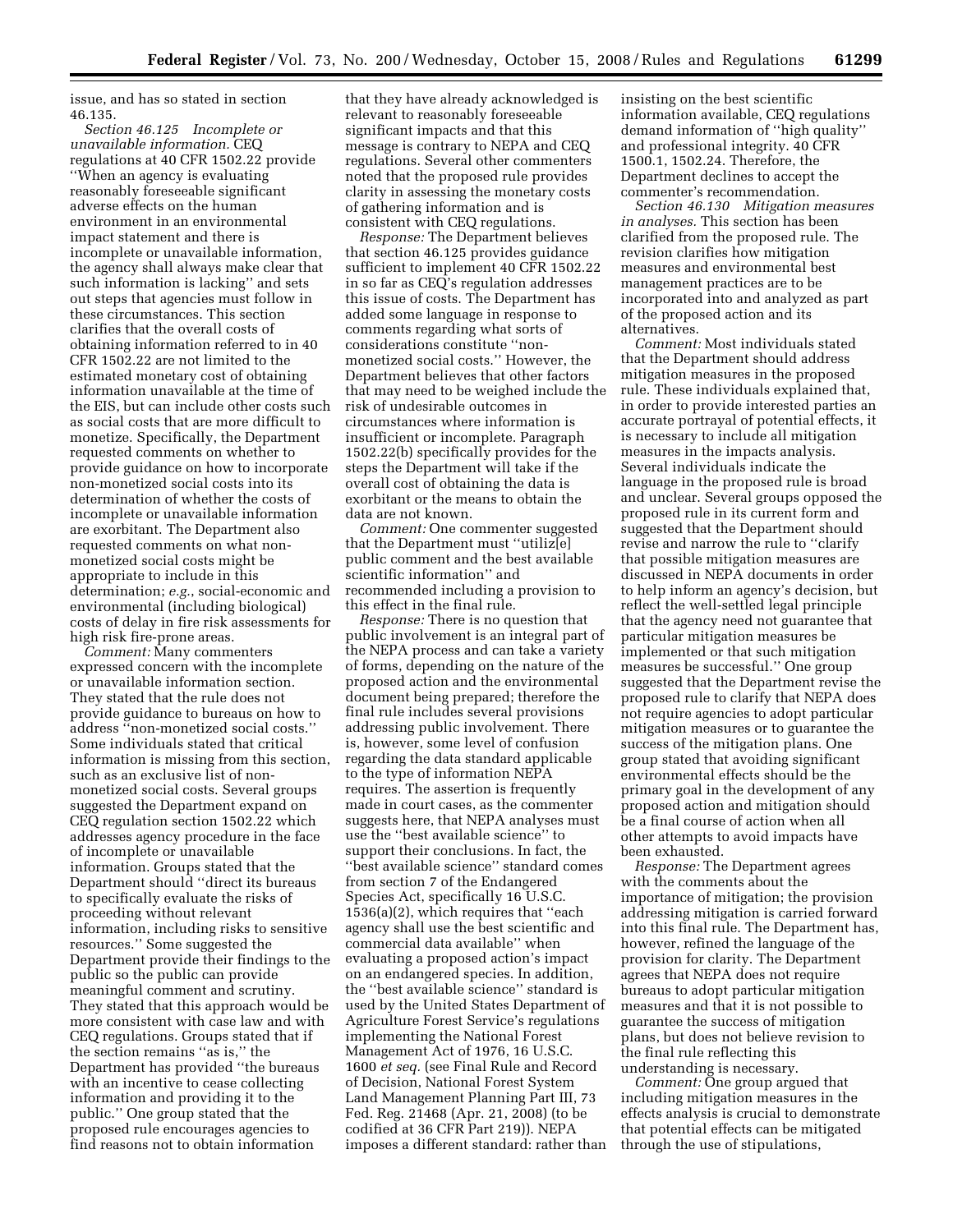conditions of approval, and best management practices. They did not believe it necessary to ''strip'' mitigation measures or best management practices from an applicant's proposal just for the sake of analyzing the stripped down version.

*Response:* It was not the Department's intent that applicants' proposals be stripped of all best management practices or mitigation measures. The Department has included language to clarify this point. Independent of NEPA, any application must provide a proposal that includes any ameliorative design elements (for example, stipulations, conditions, or best management practices) required to make that proposal conform to legal requirements. In addition, the applicant's proposal presented to the bureau for decisionmaking will include any voluntary ameliorative design element(s) that are part of the applicant's proposal. Therefore, the analysis of the applicant's proposal, as an alternative, includes, and does not strip out, these elements. Should the bureau wish to consider and/or require any additional mitigation measures other than the design elements included in the applicant's proposal, the effects of such mitigation measures must also be analyzed. This analysis can be structured as a matter of consideration of alternatives to approving the applicant's proposal or as separate mitigation measures to be imposed on any alternative selected for implementation.

*Section 46.135 Incorporation of referenced documents into NEPA analysis.* This section establishes procedures for incorporating referenced documents as provided for in the CEQ regulations at 40 CFR 1502.21.

No comments were received on this section, but clarifying changes have been made in this final rule.

*Section 46.140 Using tiered documents*. This section clarifies the use of tiering. As contemplated in the preamble to the rule, and in response to favorable comments, the Department has added a new subsection clarifying that an environmental assessment may be prepared, and a finding of no significant impact reached, for a proposed action with significant effects, whether direct, indirect, or cumulative, if the environmental assessment is tiered to a broader environmental impact statement which fully analyzed those significant effects. Tiering to the programmatic or broader-scope environmental impact statement would allow the preparation of an environmental assessment and a finding of no significant impact for the individual proposed action, so long as

any previously unanalyzed effects are not significant. The finding of no significant impact, in such circumstances, would be, in effect, a finding of no significant impact other than those already disclosed and analyzed in the environmental impact statement to which the environmental assessment is tiered. The finding of no significant impact in these circumstances may also be called a ''finding of no *new* significant impact.'' In addition, the provision requiring bureaus to review existing directives addressing tiering, and listing topics that must be included in such directives has been removed from the final rule as not appropriate for regulatory treatment. The numbering of the subsections has been adjusted accordingly.

*Comment:* One group supported using existing analyses to avoid duplication of effort and to minimize costs. However, they stated that the Department should clearly indicate that existing data does not need to be supplemented with new data if there is no evidence that the current conditions differ from the conditions in which the existing data was developed.

*Response:* The Department concurs with the comment, but believes that it has been addressed in paragraph 46.140(a). As contemplated in the preamble to the rule, and in response to favorable comments, the Department has added a new paragraph 46.140(c).

*Section 46.145 Using adaptive management*. This section incorporates adaptive management as part of the NEPA planning process.

*Comment:* Most commenters supported the concept of adaptive management. However, they stated that the Department has not clearly explained how adaptive management will be incorporated into the NEPA process. One individual believed adaptive management could be a useful tool in allowing ''mid-course corrections'' without requiring new or supplemental NEPA review. Several groups suggest that the Department clarify that adaptive management is only appropriate where risk of failure will not cause harm to sensitive resources. Also, they stated that a requirement for a sufficient inventory of current conditions of affected resources should be included in the adaptive management plan. A detailed monitoring plan should be developed with specific indicators that will serve to define the limits of acceptable change. They also requested a ''fallback'' plan, which would be implemented if adaptive management, monitoring, or funding is not available. Several commenters suggested the

Department include sufficient detail and commitments as to how impacts will be measured, avoided, and mitigated. They urged the Department to make this plan available for public comment. Another group suggested that the Department clearly delineate the scope, duration, and availability of funding for any planned monitoring programs before they are implemented. One individual suggested that the Department include additional detail that will clarify how and when it is appropriate to evaluate the effects of adaptive management in subsequent NEPA analysis. Another commenter suggests the Department develop a manual to demonstrate to managers circumstances where adaptive management has worked on-the-ground.

Many groups were concerned that adaptive management is a costly practice and will result in accruing additional costs for project proponents. One group was concerned that lack of information may be used to excuse and allow actions to proceed without sufficient protective measures in place. Some commenters expressed concern that it would be impossible to adequately analyze impacts of adaptive management ''since those actions rely on future conditions that could be complicated and cumulative.'' Modifications to requirements and conclusions in decision documents must be allowed to ensure appropriate adjustments to management actions, according to one group. One commenter was concerned that the Department may misuse adaptive management with regard to on-the-ground monitoring due to lack of funding. Another group suggested the project proponent should play a role in defining the adaptive management strategy and ensuring funding will be available. They also suggested the Department clarify that public involvement is welcome but adaptive management strategies and implementation are the full responsibility of the agency.

Groups questioned adaptive management's consistency with current case law, NEPA, and CEQ regulations. Several commenters suggested that this section should be eliminated due to its inconsistencies with NEPA and CEQ. Due to lack of CEQ framework and no guidance for implementation, one group suggested that the Department should remove this section from the proposed rule.

*Response:* The Department has made minor wording changes to this section. Adaptive Management (AM) is an approach to management; however, it can be integrated with the NEPA process. The establishment of specific provisions with respect to the use of AM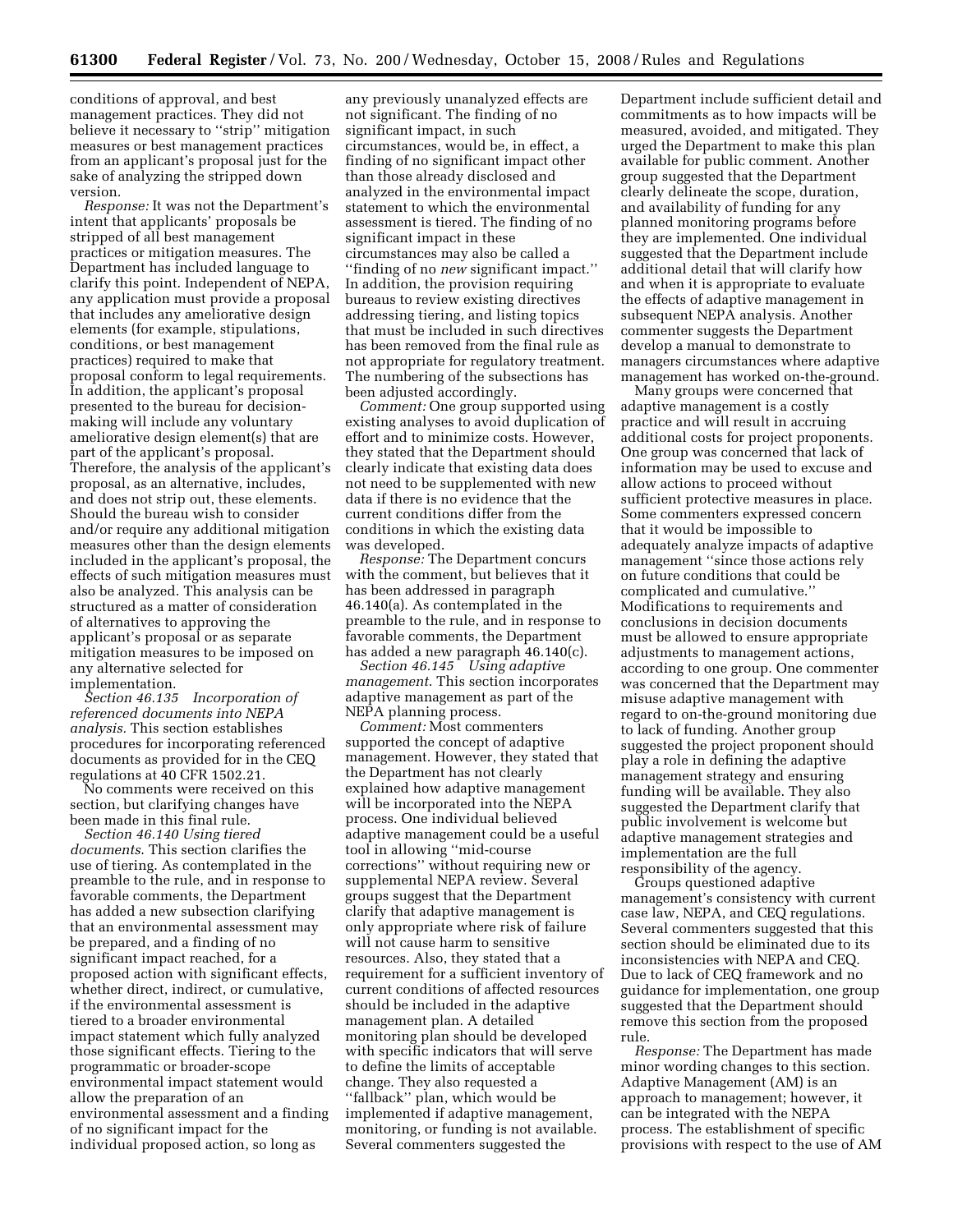is beyond the scope of this rule. The intent of this provision is only to clarify that the use of an AM approach is not inconsistent with NEPA. That is, proposed actions must be analyzed under NEPA. Each proposed action, including possible changes in management resulting from an AM approach, may be analyzed at the outset of the process, or these changes in management may be analyzed when actually implemented.

*Section 46.150 Emergency responses*. This section clarifies that ROs, in response to the immediate effects of emergencies, can take immediate actions necessary to mitigate harm to life, property, or important resources without complying with the procedural requirements of NEPA, the CEQ regulations, or this rule. Furthermore, ROs can take urgent actions to respond to the immediate effects of an emergency when there is not sufficient time to comply with the procedural requirements of NEPA, the CEQ regulations, or this rule by consulting with the Department (and CEQ in cases where the response action is expected to have significant environmental impacts) about alternative arrangements.

*Comment:* Some commenters expressed concern regarding the broad definitions provided in the emergency response section. They stated the section is ''written too broadly and could potentially lead to the misuse of the provision that would allow a bureau to bypass the preparation of an environmental document.'' One group objected to the lack of specificity in terms provided in this section, such as ''emergency,'' ''emergency actions,'' ''immediate impact,'' and ''important resources,'' leaves uncertainty as to how this provision may be implemented by the Department.

*Response:* There is no special meaning intended for the term ''emergency'' beyond its common usage as ''an unforeseen combination of circumstances or the resulting state that calls for immediate action'' (*Webster's Third New International Dictionary Of The English Language* 1961 and *Merriam-Webster's Collegiate Dictionary*  (11th ed. 2004)); ''a sudden, urgent, usually unexpected occurrence or occasion requiring immediate action'' (*Random House Dictionary Of The English Language* (2ed. 1987)); ''a state of things unexpectedly arising, and urgently demanding immediate action'' (*The Oxford English Dictionary 2ed. 1991*) and ''[a] situation that demands unusual or immediate action and that may allow people to circumvent usual procedures \* \* \*'' (*Black's Law* 

*Dictionary 260, 562* (8th ed. 2004)). The proposed regulation, as revised in this final rule, recognizes that responsible officials can take immediate actions to control the immediate impacts of an emergency to mitigate harm to life, property, or important natural or cultural resources.

The final rule, at section 46.150, replaces ''other important resources'' with ''important natural, cultural, or historic resources'' to more clearly identify the type of resources impacted by the emergency. The Department has not defined an emergency because it is impossible to list all circumstances that constitute an emergency; it is up to the RO to decide what constitutes an emergency.

Only such actions required to address the ''immediate impacts of the emergency that are urgently required to mitigate harm to life, property, or important natural, cultural, or historic resources'' may be taken without regard to the procedural requirements of NEPA or the CEQ regulations. Thus, there are no NEPA documentation requirements for these types of situations and the final rule requires NEPA to apply to any and all subsequent proposed actions that address the underlying emergency (paragraphs 46.150 (c) and (d)). The provisions of section 46.150 codify the existing Department practice and CEQ guidance for emergency actions.

*Comment:* Another group suggested that the Department add a sentence that states ''the RO shall document in writing the action taken, any mitigation, and how the action meets the requirements of this paragraph.'' Several commenters stated that this section does not comply with Congress' mandate to comply with NEPA and CEQ regulations. Several groups believed the proposed rule would allow a bureau to implement any action at any time and avoid the NEPA planning process. Others stated that the ''important resources'' clause should be removed from this section. Several commenters were concerned that the Department is implementing emergency response in order to preclude analysis of fire suppression activities.

*Response:* The Department agrees that the RO should document the determination of an emergency and have modified the final rule to require this. The Department will continue to act to protect lives, property, and important natural, cultural, or historic resources through means including the use of fire suppression. The Department notes that fire suppression alternatives are addressed in plans that are subject to NEPA analysis.

*Section 46.155 Consultation, coordination, and cooperation with other agencies*. This section describes the use of procedures to consult, coordinate, and cooperate with relevant State, local, and tribal governments, other bureaus, and Federal agencies concerning the environmental effects of Department plans, programs, and activities. The Department deleted the reference to organizations since this section will deal only with Federal, State, and tribal governmental entities. Material related to consensus-based management has been moved to section 46.110 in order to consolidate all provisions related to consensus-based management. Paragraph 46.155(b), directing bureaus to develop procedures to implement this section, has been deleted as not appropriate for regulatory treatment.

*Comment:* Many commenters supported this section and stated collaboration would benefit all interested parties.

*Response:* The Department appreciates the comments.

*Comment:* Some individuals pointed out that consensus is often unachievable and unnecessary. One group stated that the Department should put federal project reviews into a consensus building process to ensure that opinions and experience are captured in the NEPA process.

*Response:* Please see our response above to comments on section 46.110.

*Comment:* Many groups suggested the Department require bureaus to work with cooperating agencies, such as the U.S. Fish and Wildlife Service. One commenter indicated that the Department should ensure that enhanced involvement does not add unnecessary cost or burden to project proponents. They also stated that ''memorializing cooperative conservation in regulations, rather than policy guidance, will result in unnecessary burdens and litigation.''

*Response:* The Department requires that the RO of the lead bureau consider any request by an eligible government entity to participate in a particular EIS as a cooperating agency. The Department recognizes that an emphasis on the use of cooperating agencies may result in additional steps in the NEPA process, but is likely to lead to improved cooperative conservation and enhanced decision making. Executive Order 13352 on Facilitation of Cooperative Conservation requires all federal agencies to implement cooperative conservation in their programs and activities. Cooperative conservation is consistent with the CEQ requirement that agencies should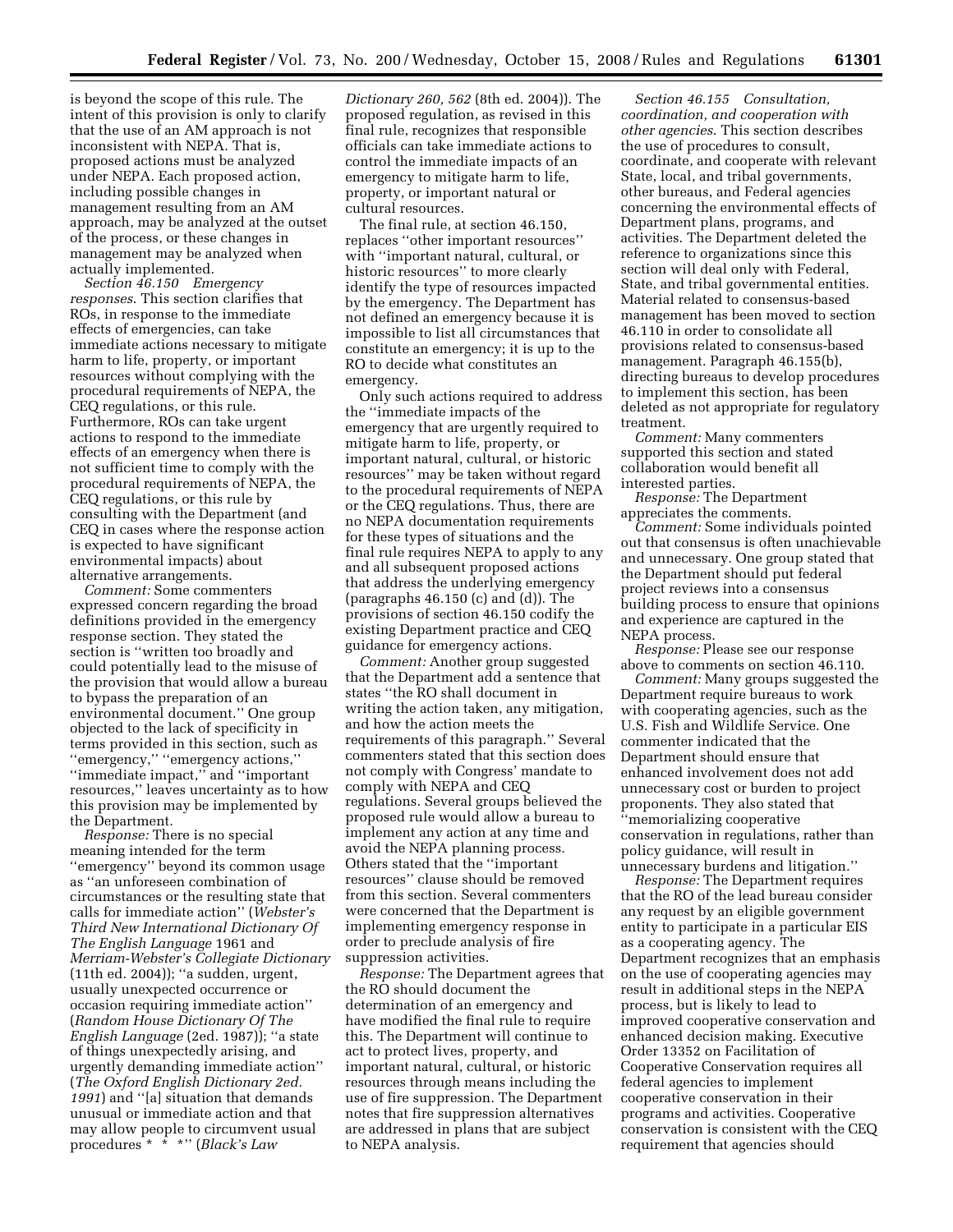encourage and facilitate public involvement in the NEPA process. See 40 CFR 1500.2(d), 1506.6.

*Comment:* Several tribes expressed concern that the proposed rule will negate the government-to-government consultation with tribes. The tribes believed that the Department should include a provision to ensure Indian tribes are given the opportunity to fully participate in the NEPA process and address concerns that are unique to each action.

*Response:* See our response above with respect to government-togovernment consultation under section 46.110.

*Section 46.160 Limitations on actions during the NEPA analysis process*. This section incorporates guidance to aid in fulfilling the requirements of 40 CFR 1506.1.

*Comment:* Several individuals agreed with the proposed rule and believe there is legal authority to support this section. One individual suggested that the Department should address actions that can be taken while a ''project'' is underway, specifically ''actions taken by a private project applicant that are outside the jurisdiction of the bureau are not an irreversible or irretrievable commitment of agency resources.'' They suggested the Department add a provision to this section to clarify the Department's commitment to projects. Although the direction is clear in the provision, one group stated bureau field offices are not adhering to this policy and that an additional provision should be added to this section regarding the use of existing NEPA documents for major federal actions. Another group wanted the Department to add an additional sentence clarifying that a particular action must be justified independently of the program and will not prejudice the ultimate decision of the proposed program.

*Response:* The Department appreciates the support expressed for this provision. The Department believes that this provision is clear and consistent with 40 CFR 1506.1 and does not believe any additional statement to this effect need be added to the final rule. The requested addition is not required because the provision here at section 46.160 only addresses situations where the major Federal action is within the scope of and analyzed in an existing NEPA document supporting the current plan or program. With respect to current practice within the Department, as explained in the preamble to the proposed rule, see 73 FR 126 (Jan. 2, 2008), the Department believes that one of the benefits of establishing this final rule is greater transparency in the NEPA

process. Such transparency is likely to improve consistency of implementation across the Department, as well.

*Section 46.165 Ensuring public involvement*. This section has been removed from the final rule. CEQ regulations include requirements for public involvement in the preparation of an EIS. Section 46.305 of this final rule addresses public involvement in the EA process. The requirement in paragraph 46.305(a), that the bureau must, to the extent practicable, provide for public notification and public involvement when an EA is being prepared, includes an element of timeliness. The RO has the discretion to choose method(s) of public notification and public involvement that ensure that, if practicable, the public receives timely information on the proposed action.

*Comment:* One commenter stated that this provision does not provide clarity in the role of public participation. They suggested the Department add additional language to explain the timing, processes and opportunities this provision will provide.

*Response:* CEQ regulations implementing NEPA direct agencies to encourage and facilitate public involvement in the NEPA process ''to the fullest extent possible.'' 40 CFR 1500.2(d); see also 40 CFR 1506.6. Bureaus conduct a wide variety of actions under various conditions and circumstances. Therefore, the Department has determined that the best approach is for individual bureaus to provide direction as to how ROs should exercise their discretion in ensuring that this involvement takes place in a manner practicable in the particular circumstances of each proposed action, but that it is not appropriate to provide specifics as to how this should occur in this final rule. The Department has provided some information regarding public involvement in ESM 03–4 and may address this topic in future ESMs.

*Section 46.170 Environmental effects abroad of major Federal actions*. This section describes procedures the bureaus must follow in implementing EO 12114, which ''represents the United States government's exclusive and complete determination of the procedural and other actions to be taken by Federal agencies to further the purpose of the National Environmental Policy Act, with respect to the environment outside the United States, its territories and possessions.''

No comments were received on this provision.

#### *Subpart C: Initiating the NEPA Process*

In the conversion from 516 DM 2 to 43 CFR Part 46, Subpart C, we have restructured the Department's requirements for initiating the NEPA process. We have put into regulations the essential parts of the NEPA process that are unique to the Department and which require further clarification of the CEQ regulations. This rule clarifies the requirements for applying NEPA early, using categorical exclusions (CEs), designating lead agencies, determining eligible cooperating agencies, implementing the Department's scoping process, and adhering to time limits for the NEPA process.

*Section 46.200 Applying NEPA early*. This section emphasizes early consultation and coordination with Federal, State, local, and tribal entities and with those persons or organizations who may be interested or affected whenever practical and feasible. A new paragraph 46.200(e) has been added to clarify that bureaus must inform applicants as soon as practicable of any responsibility they will bear for funding environmental analyses associated with their proposals. Any cost estimates provided to applicants are not binding upon the bureau. This provision had already been included with respect to the preparation of EISs, but should also have been included with respect to EAs. Therefore, the provision has been moved from 46.400 (EISs) to 46.200.

*Comment:* Some commenters supported this section of the proposed rule as it is currently written.

*Response:* The Department appreciates the comments.

*Comment:* Some commenters stated that the proposed rule is not clear with respect to how community-based training will be conducted and what the content of the training will include. These commenters suggested the proposed rule should provide a detailed discussion of the purpose of such training, as well as when it is warranted.

*Response:* The Department has determined that this topic is most appropriately addressed in the environmental statement memoranda. Community-based training, including the content of the training, is included in ESM03–7 and, if appropriate, will be expanded in future ESMs or bureauspecific explanatory and informational directives. No change to the proposed rule has been made.

*Comment:* Some commenters also recommended that the proposed rule should clarify that it does not expand the amount of information required for applications under the relevant substantive statute.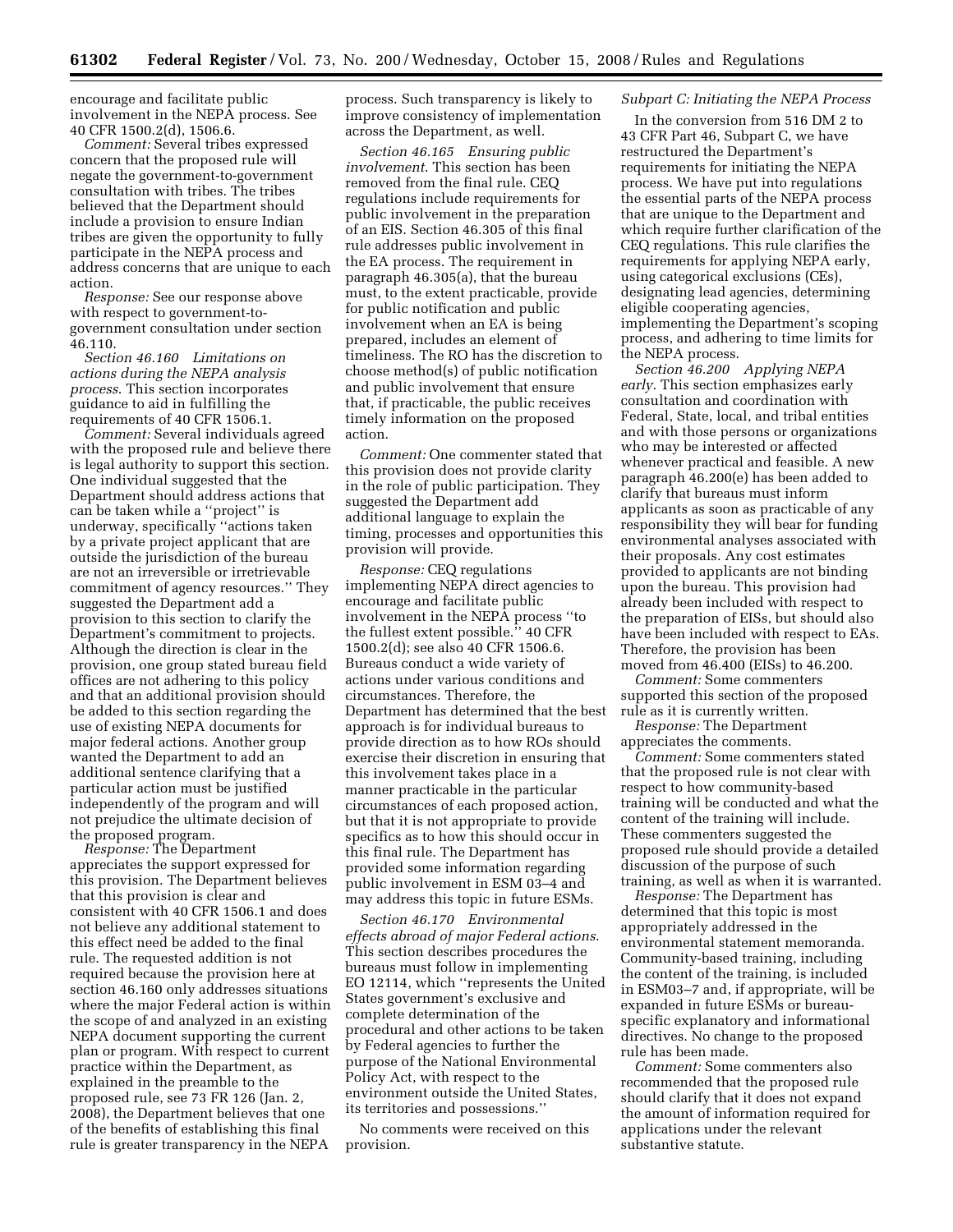*Response:* The final rule does not expand the amount of information required beyond what is required by NEPA and CEQ regulations, which may be more than the information required for applications under the relevant substantive statute. This provision simply provides that the bureaus be forthcoming with descriptions of information that the applicant may need.

*Comment:* A few commenters stated that public involvement should be limited to submitting comments on the scoping notice, attending public meetings, and submitting comments on the final version of draft NEPA documents. Various commenters suggest that the proposed rule require early consultation with applicants. Others proposed additional changes to the proposed rule to further facilitate early coordination between the Department and applicants. These commenters recommended that the proposed rule distinguish between public involvement in the EA process and the EIS process.

*Response:* As noted above, CEQ regulations implementing NEPA direct agencies to encourage and facilitate public involvement in the NEPA process ''to the fullest extent possible.'' 40 CFR 1500.2(d); see also 40 CFR 1506.6. The Department is encouraging enhanced public involvement and broad-based environmental coordination early in the NEPA process. The purpose is to facilitate better outcomes by encouraging dialogue among the affected parties. Public involvement is encouraged during the EA and EIS process. CEQ regulations prescribe the manner in which the minimum level of public involvement must be carried out under the EIS process; the manner of conducting public involvement in the EA process is left to the discretion of RO.

*Section 46.205 Actions categorically excluded from further NEPA review*. This section provides Departmentspecific guidance on the use of categorical exclusions.

*Comment:* Many commenters supported this section of the proposed rule as it is currently written. These commenters supported the position that NEPA does not ''apply to statutorily created categorical exclusions,'' such as those created by Congress in 2005.

*Response:* The Department concurs that legislation governs the application of statutory categorical exclusions. For example, the Energy Policy Act of 2005 (EPAct) establishes how NEPA applies with respect to these categorical exclusions.

*Comment:* Several groups suggested that the Department ''ensure that its

bureaus involve the public in the development and application of CEs and clearly state that extraordinary circumstances need to be provided for unless Congress specifically exempts an agency from doing so.'' These groups maintained that CE disagreements could be reduced through greater transparency in their application. Some of these comments recommended the deletion of paragraph 46.205(d) from the proposed rule. Overall, commenters generally believed it is important to articulate the extraordinary circumstance under which a CE will not apply.

*Response:* As noted above, CEQ regulations include specific requirements for the establishment of procedures, including CEs, for implementing NEPA. When established as part of the DM, the categories listed in the final rule and the extraordinary circumstances language were approved by CEQ and subject to public review and comment, in accordance with 40 CFR 1507.3, by publication in the **Federal Register**, March 8, 2004 (69 FR 10866). The final CEs, as originally published in the DM, and as presented in this final rule, were developed based on a consideration of those comments. The Department has provided for extraordinary circumstances in the application of its CEs. Each bureau has a process whereby proposed actions are evaluated for whether particular CEs are applicable including whether extraordinary circumstances exist. As noted above, part of the Department's intent in publishing its NEPA procedures as regulations is to increase transparency in their implementation.

By moving its NEPA procedures, including CEs and the listing of extraordinary circumstances from the DM to regulations, the Department does not intend to alter the substance of these CEs or extraordinary circumstances. In paragraph 46.205(d) the Department is merely acknowledging the fact that Congress may establish CEs by legislation, in which case the terms of the legislation determine how to apply those CEs.

*Section 46.210 Listing of Departmental Categorical Exclusions*. This section includes a listing of the Department's CEs (currently 516 DM Chapter 2, Appendix B–1). The CEs are in paragraphs (a) through (l). These CEs were all published for public comment prior to inclusion in the DM. This section includes the same number of CEs as were in the DM and the wording in the CEs is unchanged, with five exceptions. Four of those changes are made between the rule as proposed and final because of minor editorial changes

from how the categorical exclusions appeared in the DM.

First, § 46.210(b) has been revised from ''Internal organizational changes and facility and office reductions and closings'' as it appeared in the DM to ''Internal organizational changes and facility and bureau reductions and closings'' to conform to the definition of ''bureau'' in the final rule, at § 46.30, which includes ''office.'' The DM had not provided a definition of ''bureau'' and so used both ''bureau'' and ''office.'' Second, the word ''development'' was inadvertently added, so that the parenthetical in the proposed rule at § 46.210(c) read ''(*e.g.*, in accordance with applicable procedures and Executive Orders for sustainable development or green procurement).'' This change has been deleted from this final rule.

Third, the numbering system has been changed in the CE § 46.210(k) from the DM, originally published as final on June 5, 2003 (68 FR 33814), in order to more clearly set out the requirements for use of the CE for hazardous fuels reduction activities. The meaning of the CE has not changed. And fourth, in paragraphs  $46.210(k)$  and (l), the citations to the ESM series, which appeared in parentheticals in the DM, but as footnotes in the Notice published on March 8, 2004 (69 FR 10866), have been placed in the text itself for ease of reference.

Finally, paragraph 46.210(i), which replaces 516 DM Chapter 2, Appendix B–1, Number 1.10, has been changed to correct an error during the finalization of the revision to these DM chapters in 2004. Prior to 1984, and up until 2004, this CE, as established and employed by the Department, covered ''Policies, directives, regulations, and guidelines that are of an administrative, financial, legal, technical, or procedural nature; or the environmental effects of which are too broad, speculative, or conjectural to lend themselves to meaningful analysis and will later be subject to the NEPA process, either collectively or case-bycase.'' 49 FR 21437 (May 21, 1984); 516 DM 2, Appendix 1 (June 30, 2003) (Archived versions of 516 DM chapters, including the 1984, 2003, and 2004 versions of 516 DM 2, may be accessed at *http://elips.doi.gov/app*\_*dm/ index.cfm?fuseaction=ShowArchive*). No problems with the use of the CE were brought to the attention of the Department during this period. It is the version of the CE that was in place prior to 2004 that was proposed in the Department's January 2, 2008 Notice of Proposed Rulemaking (73 FR 126, 130), and is announced as final in the rule published today.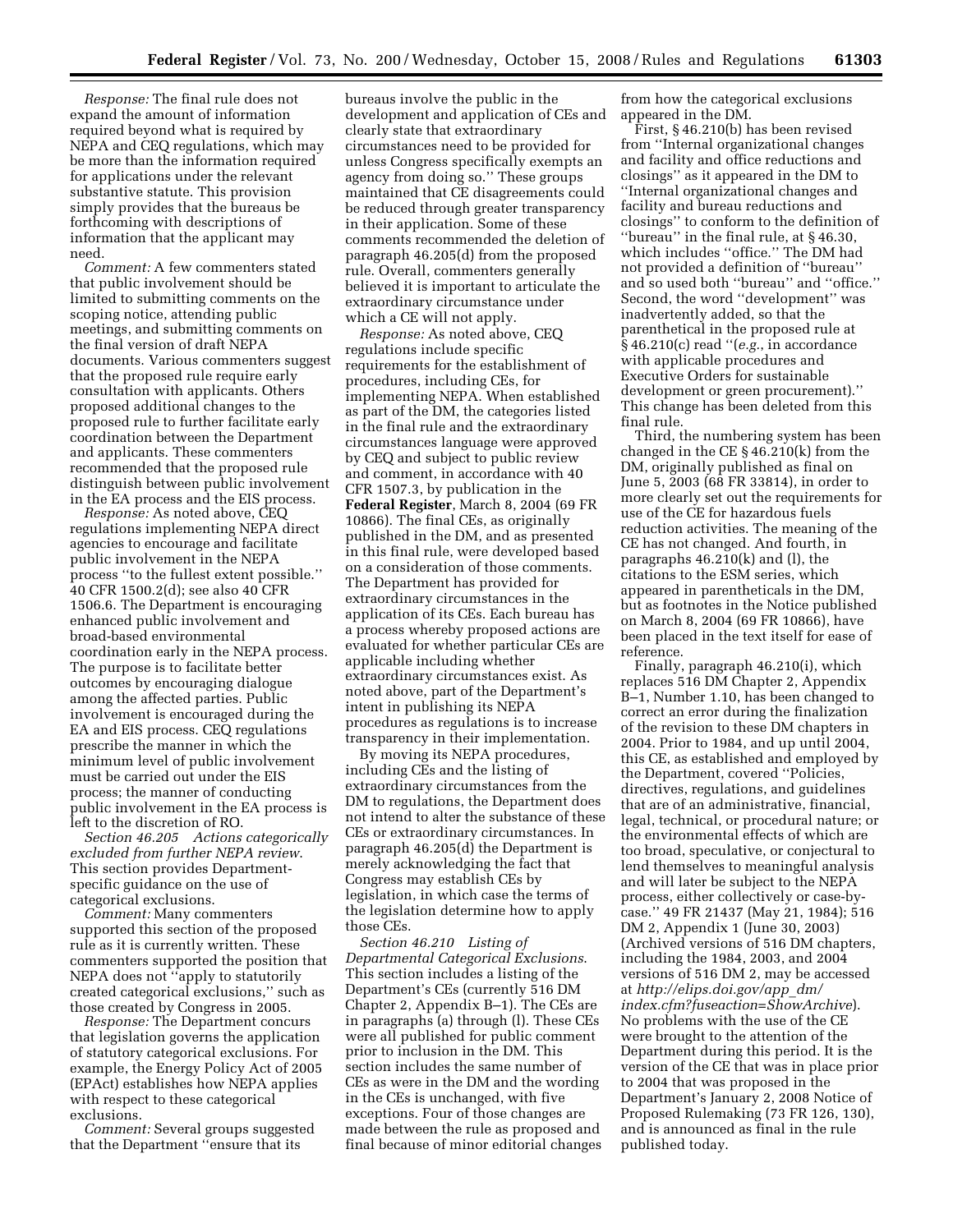From 2004, however, a slightly different version of the CE appeared in the DM chapters. In 2000, the Department proposed revisions to 516 DM, including 516 DM 2. 65 FR 52212, 52215 (Aug. 28, 2000). No change was proposed to this CE at that time, and no comments were received regarding this CE. No further action was taken on the 2000 proposal until 2003, when the Department again published the proposed revision to the 516 DM chapters at issue; however, as proposed this revision included an erroneous change to this CE. 68 FR 52595 (Sept. 4, 2003). No comments were received regarding this CE in response to the 2003 Notice. As a result, although no change had been intended, the following version was published as final in 2004 (69 FR 10866, 10877–78 (Mar. 8, 2004)), and incorporated into 516 DM 2, Appendix 1.10: ''Policies, directives, regulations, and guidelines that are of an administrative, financial, legal, technical, or procedural nature and whose environmental effects are too broad, speculative, or conjectural to lend themselves to meaningful analysis and will later be subject to the NEPA process, either collectively or case-bycase.''

As noted in the preamble to the proposed rule, published January 2, 2008 (73 FR 126, 130), the Department is correcting an unintended drafting error in the 2004 Rule. The text which previously described two categories of policies, directives, regulations and guidelines (''\* \* \* that are of an administrative, financial, legal, technical, or procedural nature; or the environmental effects of which are too broad, speculative, or conjectural to lend themselves to meaningful analysis and will later be subject to the NEPA process \* \* \*''), was replaced with a more restrictive category of policies, directives, regulations and guidelines  $($ "\* \* \* that are of an administrative, financial, legal, technical, or procedural nature and whose environmental effects are too broad, speculative, or conjectural to lend themselves to meaningful analysis and will later be subject to the NEPA process \* \* \*"). During the Departmental review beginning in 2006, in preparation for this rulemaking, the Department discovered the drafting error that infected both the 2003 proposal and the 2004 final revision to the DM. This error has made it difficult to use the CE as originally intended, and has engendered confusion in the Department. It is now clear that the erroneous version that became final in 2004, though inadvertent, had resulted in a substantive difference in meaning.

For example, the use of the word ''and'' made it difficult to apply the CE to an agency action, such as a procedural rule, that has no individual or cumulative significant environmental effects. With the correction effectuated by this 2008 rulemaking (no comments were received with respect to this proposed correction), this CE has now been replaced with its original version. As such, actions such as procedural rules with no individual or cumulative significant environmental effects are covered by the categorical exclusion, as well as circumstances where the action will later be subject to NEPA compliance.

*Comment:* One commenter stated that the bureau-specific CEs should be included in the proposed rule. Comments also suggest the addition of a new category in the proposed rule which allows the bureaus the discretion to establish other Departmental CEs which are consistent with 43 CFR 46.205. One group suggests revising the proposed rule to cross-reference bureauspecific CEs. This group maintained that this cross-reference will provide better information for the public, as well as promote greater transparency in the NEPA process.

*Response:* Bureau specific CEs are listed separately in the 516 DM Chapters 8–15 to reflect bureau specific mission and activities. Those DM Chapters remain in effect. Bureaus have specific resource management and environmental conservation responsibilities and their CEs are tailored to these unique missions and mandates. The Departmental CEs are general and are applicable throughout the Department and across all bureaus. Bureaus have the discretion to propose additional CEs that apply in a bureau specific context and which are included in the bureau specific chapters of the DM. If appropriate, bureaus can also propose to the Department additional CEs to augment those already in this rule for future consideration. Such additional proposed CEs would have to be consistent with the broad nature of the already existing Departmental CEs. Cross referencing is unnecessary because bureau specific CEs are unique to that particular bureau and do not apply to other bureaus.

*Comment:* Several groups cited 40 CFR 1508.27(b), and stated that the Department ''must also perform a cumulative effects analysis prior to promulgation of the CE.'' These groups stated that impacts analysis at the project level does not relieve the Department from the obligation to ensure that the CE has no cumulative impacts. These groups were concerned

that the proposed rule on CEs does not comply with NEPA requirements and would violate recent court rulings.

*Response:* The requirements for establishing agency procedures for implementing NEPA—such as the procedures set forth in this rule, and including CEs—are set forth in CEQ's regulations at 40 CFR 1505.1 and 1507.3. These provisions require agencies to consult with CEQ while developing procedures and to publish the procedures in the **Federal Register**  for public comment prior to adoption. The CEQ regulations do not direct agencies to prepare a NEPA analysis or document before establishing agency NEPA procedures. This means that agencies are not required to prepare a NEPA analysis to establish their NEPA procedures; however, agencies must have a basis for determining that actions covered by proposed CEs do not have individual or cumulative impacts.

Agency NEPA procedures assist agencies in fulfilling agency responsibilities under NEPA and are not, themselves, actions or programs that may have effects on the human environment. Moreover, agency NEPA procedures do not dictate what level of NEPA analysis is required for a particular proposed action or program. Thus, such procedures are not federal actions subject to the requirements of NEPA. The determination that establishing agency NEPA procedures does not itself require NEPA analysis and documentation has been upheld in *Heartwood, Inc.* v. *U.S. Forest Service,*  73 F. Supp. 2d 962, 972–73 (S.D. Ill. 1999), *aff'd* 230 F.3d 947, 954–55 (7th Cir. 2000).

By including the Department's CEs in this rule, the Department is merely moving established categories and language addressing extraordinary circumstances from their current location in the DM to the new 43 CFR Part 46. When established as part of the DM, these categories and extraordinary circumstances language were approved by CEQ and subject to public review and comment, in accordance with 40 CFR 1507.3. The substantiation for those actions included the bases for determining that the actions covered by the CE do not ''individually or cumulatively have a significant effect on the human environment.''(40 CFR 1508.4). This final rule does not add any new categories or—apart from one clarifying addition (explained below) alter existing language regarding extraordinary circumstances. Therefore, the Department does not believe that this final rule fails to comply with NEPA or the CEQ regulations and believes that the existing procedural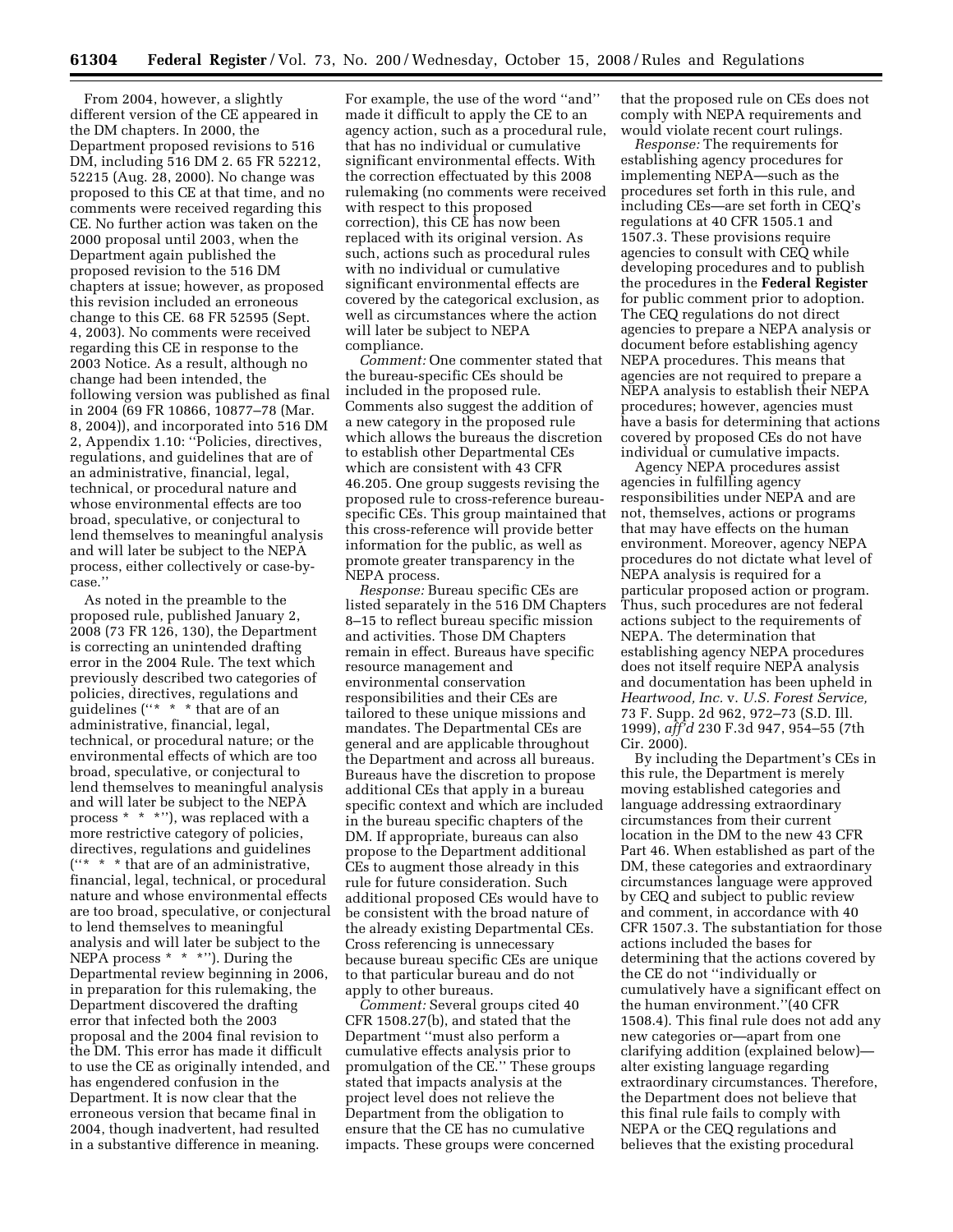framework established by the statute, CEQ regulations, and existing Department procedures is maintained.

In *Sierra Club* v. *Bosworth,* 2007 U.S. App. LEXIS 28013 (9th Cir., Dec. 5, 2007), the case cited by commenters, the Ninth Circuit determined, in part, that the U.S. Forest Service's establishment of a CE constituted establishment of a program for which a cumulative effects analysis was required. Because this litigation involves a CE that is analogous to a CE used by the Department, the Department has determined that the category in question will remain in the final rule, with the understanding and written direction that it will not be used by the individual bureaus in areas within the jurisdiction of the Ninth Circuit. If, at a later date, the Department determines changes must be made to sections 210 and 215 of part 46, those changes will similarly undergo CEQ review as well as public review and comment. Further, in such event, the Department will comply with all applicable requirements for rulemaking.

*Comment:* Some groups also suggested that this section of the proposed rule is ''extremely vague and broad.'' These commenters recommended removal of, or expanded limits on, the portions of the CE that authorize mechanical treatment to reduce fuels, as well as those portions which authorize post-fire rehabilitation. Commenters maintain that the allowance of these authorizations would be ''environmentally disastrous.'' Furthermore, these groups recommended implementation of strict measures to ensure that ''temporary roads'' remain temporary.

*Response:* As explained above, by including the Department's CEs in this rule, the Department is merely moving established categories and language addressing extraordinary circumstances from their current location in the DM to the new 43 CFR Part 46. When established as part of the DM, these categories and extraordinary circumstances language were approved by CEQ and subject to public review and comment, in accordance with 40 CFR 1507.3 (for example, see 68 **Federal Register** 33813 published on June 5, 2003). This final rule does not add any new categories or alter existing language regarding extraordinary circumstances, with the exceptions noted above with respect to the language of the CEs, including the correction of the typographical error in paragraph 46.210(i) and the clarification in section 46.215 noted below.

*Comment:* Some commenters suggested modification of the proposed rule in such a way that the collection of

small samples for mineral assessments be included within educational CEs. Other commenters recommended the proposed rule be modified to incorporate CEs for the Fish and Wildlife Service. Another commenter recommended that the Department adopt its own CE relating to the installation, maintenance, or restoration of artificial water developments used in the conservation of wildlife. In addition, this commenter suggests clearly defining small water control structures in the proposed rule.

*Response:* See responses above. *Section 46.215 Categorical Exclusions: Extraordinary circumstances.* This section contains a listing of the Department's CEs: Extraordinary Circumstances (currently 516 DM Chapter 2, Appendix B–2). This section includes the same number of CEs: Extraordinary Circumstances as were in the DM, and the wording in the CEs: Extraordinary Circumstances is essentially unchanged. Similar to the listing of CEs, each of the Extraordinary Circumstances was published for public comment prior to inclusion in the DM. The CEs: Extraordinary Circumstances are in paragraphs (a) through (l). In the proposed rule, and in this final rule, the only change from the way the Extraordinary Circumstances appeared in the DM is the addition of the following sentence to section 46.215: ''Applicability of extraordinary circumstances to categorical exclusions is determined by the Responsible Official.'' This is not a substantive change to the extraordinary circumstances themselves, but reflects the authority and the responsibility of the RO. Similarly, the phrase ''as determined by the bureau'' (which appears in the DM) was inadvertently left out of the proposed rule at paragraph 46.215(g); the final rule therefore reads: ''Have significant impacts on properties listed, or eligible for listing, on the National Register of Historic Places as determined by the bureau.'' While the DM provision (*see*  69 FR 19866, Mar. 8, 2004) that is being replaced by this rule read ''as determined by either the bureau or office,'' only ''bureau'' is used here, to be consistent with the definition of ''bureau'' in the final rule, at section 46.30.

*Comment:* Another commenter believed that the Executive Order on Facilitation of Hunting Heritage and Wildlife Conservation should form the basis of extraordinary circumstances and should be added to the proposed rule.

*Response:* As noted above, no new CEs or extraordinary circumstances are being added at this time. That being said, the Department is aware of the referenced Executive Order and will incorporate in Departmental directives, as appropriate, any plan developed under the Executive Order for the management of resources under the Department's jurisdiction.

*Comment:* Some commenters stated that lands found to have ''wilderness characteristics,'' such as citizen proposed wilderness areas, do not constitute extraordinary circumstances. Many commenters suggested that the Department revise this section of the proposed rule to clarify that the term ''highly controversial environmental effects'' does not include instances where there is merely a public controversy.

*Response:* The Departmental list of extraordinary circumstances specifies wilderness areas or wilderness study areas but not wilderness characteristics or citizen proposed wilderness areas. As noted above, no new extraordinary circumstances are being added as part of this initiative. That being said, just as with any other resource value, there may be circumstances where the issue of effects on areas with wilderness characteristics may be captured under the existing extraordinary circumstances.

*Comment:* One commenter requested, ''where an Interior agency proposes to categorically exclude a decision from review under NEPA, that the agency include the proposed decision on NEPA registers available on the agency's Web site.'' This commenter also requested eliminating the adoption of regulations and policies from the list of Departmental CEs, as found in paragraph (i).

*Response:* The Department declines to adopt the commenter's recommendation regarding making the proposed decisions supported by CEs available on bureau *Web site*(s). From a practical standpoint, many thousands of proposed actions annually are categorically excluded. To list each use of a CE on a NEPA register or bureaus' Web sites would prove overly burdensome. The Department declines to adopt the commenter's recommendation regarding eliminating the adoption of regulations and policies from the list of Departmental CEs, as found in paragraph (i). As explained above, the Department is not changing the language of the CEs or the extraordinary circumstances in the final rule, but is merely moving them from the DM to regulations.

*Comment:* Some groups stated that the proposed rule severely narrows the definition of extraordinary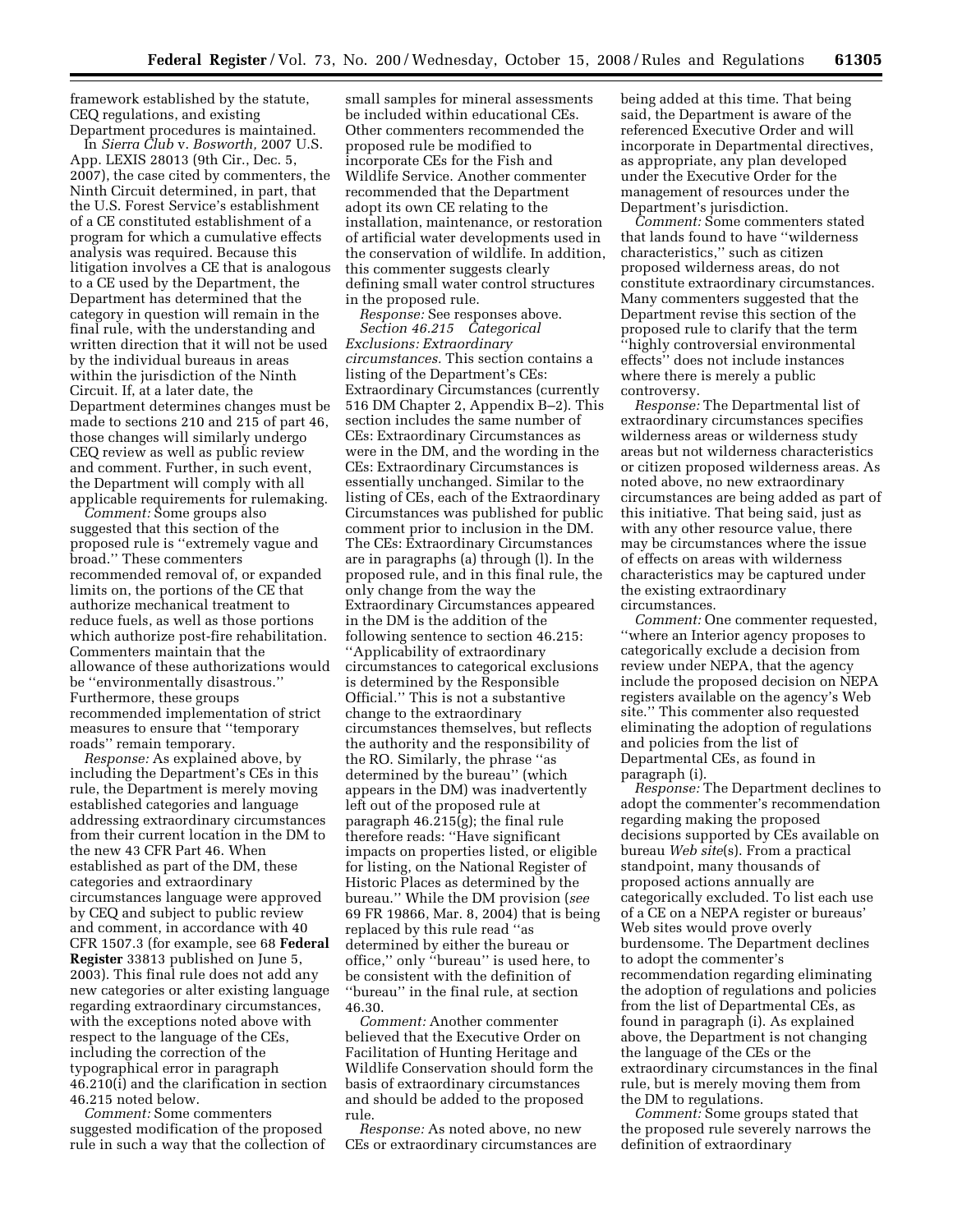circumstances. These groups also believed the proposed rule allows the Department to illegally manipulate NEPA's threshold question.

*Response:* This final rule simply moves established categories and language on extraordinary circumstances from the Department's NEPA procedures previously located in 516 DM 2, Appendix 1 and 2; no change was proposed or is made to the extraordinary circumstances themselves in the final rule. As noted above, these categories and requirements were established following public review and comment, in consultation with CEQ and with CEQ's concurrence, pursuant to 40 CFR 1507.3. The final rule does not add any new categories, nor does it substantively alter existing requirements regarding review for extraordinary circumstances. The Department notes that contrary to the commenter's assertion that the threshold question with respect to the extraordinary circumstances review is altered, the prefatory statement to the list of extraordinary circumstances was, and remains ''Extraordinary circumstances (see § 46.205(c)) exist for individual actions within CXs that *may* meet any of the criteria listed in paragraphs (a) through (l) of this section.'' (Emphasis added.)

*Section 46.220 How to designate lead agencies.* This section provides specific detail regarding the selection of lead agencies.

*Comment:* Some commenters stated that the proposed rule needs to address how a lead agency will be designated when more than one federal agency is involved. These commenters recommended that the Department consider requiring the consent of an agency before it can be named the lead agency. In addition, commenters suggested that the Department may want to recognize in the proposed rule that the RO would need to comply with any applicable statutory or regulatory requirements in the designation of the lead agency.

*Response:* CEQ regulations at 40 CFR 1501.5 establish guidelines on the designation of a lead agency, including resolution of the question of designation, in the event of dispute. The RO complies with this rule in the designation of a lead agency.

*Section 46.225 How to select cooperating agencies.* This section establishes procedures for selecting cooperating agencies and determining the roles of non-Federal agencies, such as tribal governments, and the further identification of eligible governmental entities for cooperating agency relationships. Criteria for identifying,

and procedures for defining, the roles of cooperating agencies and the specific requirements to be carried out by cooperators in the NEPA process are set forth in this section.

*Comment:* Several commenters supported consensus-based management for resolving competing government interests.

*Response:* The Department appreciates the comments.

*Comment:* Some commenters suggested that lead NEPA agencies must collect the ''best available information,'' with the decision-making process based on this information. These commenters also proposed modification of the proposed rule to ''encourage'' the use of this section in preparing an EA.

*Response:* The Department collects the high quality information, and that information supports the NEPA analysis which contributes to the decisionmaking process. This is consistent with CEQ requirements. The Department declines to make the recommended change to paragraph 46.225(e); ROs are given the latitude to exercise discretion in this regard.

*Comment:* Many commenters supported the use of memoranda of understanding (MOU) and recommended revision of the proposed rule to include clarification on cooperating agency status and limitations, as well as a schedule for the environmental document.

*Response:* Paragraph 46.225(d) provides for the use of memoranda of understanding (MOU) between the lead and cooperating agencies. The MOU provides a framework for cooperating agencies to agree to their respective roles, responsibilities and limitations, including, as appropriate, target schedules. The requirement with respect to memoranda of understanding in paragraph 46.225(e) may apply to EAs also.

*Section 46.230 Role of cooperating agencies in the NEPA process.* This section provides specific detail regarding the responsibilities of cooperating agencies.

No comments were received for this section.

*Section 46.235 NEPA scoping process.* This section discusses the use of NEPA's scoping requirements to engage the public in collaboration and consultation for the purpose of identifying concerns, potential impacts, relevant effects of past actions, possible alternatives, and interdisciplinary considerations. The regulatory language encourages the use of communication methods (such as using the Internet for the publications of status of NEPA documents on bulletin boards) for a

more efficient and proactive approach to scoping.

*Comment:* Some organizations stated that the Department has offered no explanation for the lack of required scoping when preparing an EA or applying a CE, as compared with scoping for an EIS. These organizations maintained that this lack of scoping contradicts the proposed guidance found in paragraph 46.200(b). These commenters stated that federal agencies are required to ensure proper public involvement when implementing NEPA and suggested public scoping assists in making an informed decision.

*Response:* Although scoping is not required for the preparation of an EA (CEQ regulations at 40 CFR 1501.7 specifically reference the preparation of an EIS), the Department encourages the use of scoping where appropriate as it does represent a form of public involvement, which is a requirement of EAs. The Department has added language to clarify the relationship between this section and section 46.305. In addition, in contrast to the rule as proposed, the Department has also clarified that while public notification and public involvement are required to the extent practicable in the preparation of an EA, the RO has the discretion to determine the manner of this public notification and public involvement. See paragraph 46.305(a). Scoping is not a step necessary to document a CE. The Department recognizes and acknowledges the importance of scoping as a form of public involvement and participation in the NEPA process, wherever it is appropriate, in that it can serve the purpose of informed decision making.

*Comment:* One commenter recommended clarification of ''interdisciplinary considerations'' in the proposed rule.

*Response:* This rule ensures that the use of the natural, social, and the environmental sciences as required under section 102(2)(A) of NEPA. As recommended by the commenter, we have clarified this provision by replacing the phrase ''interdisciplinary considerations'' in paragraph 46.235(a) with the phrase ''interdisciplinary approach'' as provided in 40 CFR 1502.6.

*Section 46.240 Establishing time limits for the NEPA process.* The section requires bureaus to establish time limits to make the NEPA process more efficient.

*Comment:* One commenter pointed out that the proposed rule does not explain why time limits should be established. This commenter recommended the addition of specific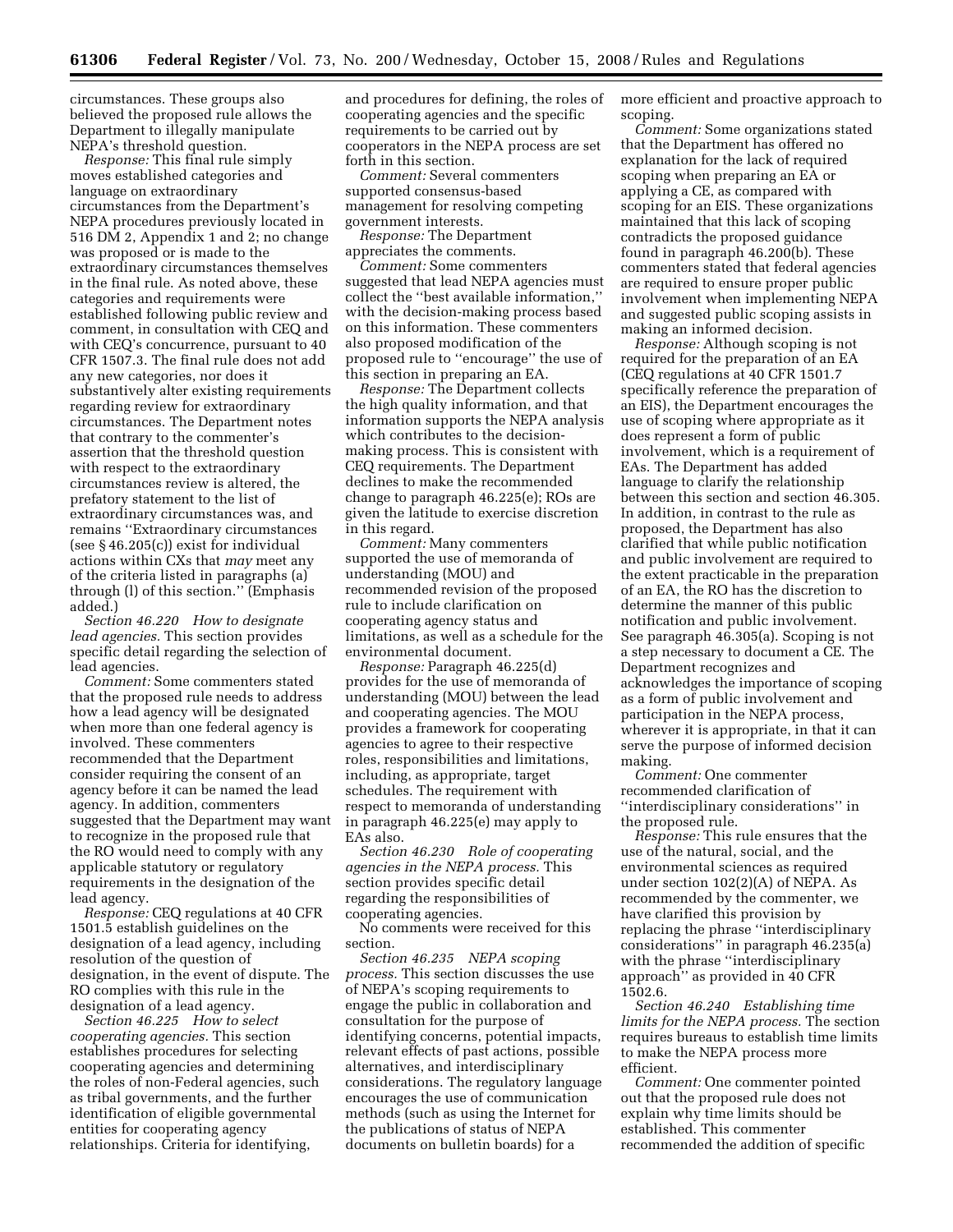guidance and direction to the proposed rule so bureau staff can process NEPA documents with minimal delay.

*Response:* CEQ regulations at 40 CFR 1501.8 encourage federal agencies to set time limits appropriate to individual actions. This rule requires individual bureaus to establish time limits, as appropriate, to expedite the NEPA process and to ensure efficiency, especially when project completion may be time sensitive or when statutory or regulatory timeframes may be applicable. The Department believes individual bureaus are best situated to establish time frames on a case-by-case basis, and does not deem it necessary to implement specific additional guidance to ensure that delays are not encountered in the NEPA process.

*Comment:* Another commenter stated that the proposed rule appears to be focused solely on internal administrative factors and fails to acknowledge that complex projects and potential impacts could seriously affect timelines. Commenters also suggested that the availability of the public to participate in the process needs to be considered and accounted for when setting time limits. Multiple commenters supported establishing time limits for the NEPA process on a caseby-case basis, as long as the time limits do not impose a schedule that cannot facilitate the project proponent's goals and objectives for the proposed action.

*Response:* The Department does not have a prescribed time limit for each proposed step in the NEPA process. In each case, time limits are set based on a consideration of factors such as funding, staff availability, public needs, and the complexity of the proposed action. The Department realizes that the proponent's goals and objectives are a consideration in scheduling the time considerations, as well as the factors mentioned above.

*Comment:* Several commenters requested an addition to the proposed rule ''that cooperating agencies represent that they have sufficient qualified staff and necessary resources to participate as a cooperating agency on the project and meet project deadlines.'' Several commenters also recommended several additions to the proposed rule to strengthen time limit requirements.

*Response:* The MOU as required under paragraph 46.225(d) is a mechanism for establishing that such cooperating agencies represent that they have sufficient qualified staff to participate on the project and meet project deadlines. The Department does not believe any change to the final rule is necessary.

#### *Subpart D: Environmental Assessments*

In the conversion from 516 DM Chapter 3 to 43 Part 46 Subpart D, we have written this rule to incorporate procedural changes, expand upon existing procedures, give greater discretion and responsibilities to bureaus, and provide clarity in the EA process.

*Section 46.300 Purpose of an EA and when it must be prepared.* This section clarifies that the action being analyzed is a ''proposed'' action. It expands upon the purpose and clarifies when to prepare an EA.

*Comment:* One group recommended that the Department add a provision to assure that all decisions made by the RO after preparing an EA or an EA and FONSI are in writing and include the Official's reasoning behind that decision.

*Response:* This rule addresses the Department's NEPA procedures and not the Department's decision-making authorities. The Department has decided that documentation requirements for decisions on proposed actions made on the basis of preparation of EAs and FONSIs are outside the scope of this rule. That is, bureau decision making itself is governed by Department and bureau-specific authorities. Section 46.325 describes the culmination of the EA process rather than documentation of a final decision on the proposed action and has been edited to ensure this point is clearly made.

*Comment:* Another group stated that wording in paragraph (a), in the context of the Bureau of Indian Affairs, may be misleading since many EAs are prepared by a tribal government agency. These commenters suggested that paragraph (a) be revised as follows: ''A bureau must ensure that an EA is prepared for all proposed Federal actions \* \* \*''

*Response:* The Department concurs and has revised the language at paragraph 46.300(a) to reflect the suggested change.

*Section 46.305 Public involvement in the EA process.* This section incorporates procedural changes and differentiates the requirements for public involvement in the EA and EIS processes. This section has been revised from the proposed to require bureaus, to the extent practicable, to provide for public notification and public involvement when an environmental assessment is being prepared. This represents a change from the rule as proposed, which had included a requirement that ''The bureau must provide for public notification when an

EA is being prepared.'' The Department has made this change in order to be more consistent with CEQ regulations, which do not require bureaus to provide such notice in each and every instance, but only require that Federal agencies ''shall to the fullest extent possible encourage and facilitate public involvement in decisions which affect the quality of the human environment.'' 40 CFR 1500.2(d). With respect to EAs, CEQ regulations require that agencies provide notice of the availability of such environmental documents, but are otherwise quite general in approach to public involvement in EAs. *See* 40 CFR 1501.4(b) and 1506.6. As the Department's bureaus prepare thousands of EAs each year—many times for routine matters for which there are not categorical exclusions, but for which there is no interest on the part of the public—a categorical public notification requirement would prove a fairly substantial burden. Therefore, discretion is left to the RO in each case to determine how best to involve the public in a decision that affects the quality of the human environment.

This section has also been expanded to give bureaus the discretion to provide cooperating agency status for EAs. It specifies that the publication of a draft EA for public comment is one method available for public involvement, but it is not required.

*Comment:* Some commenters supported this section of the proposed rule as it is currently written. These commenters believed that the proposed rule is consistent with CEQ regulations, which only require public involvement in EAs to the extent practicable.

*Response:* The Department appreciates the comments and has clarified that because notification is a means of public involvement, it too is subject to the qualifier ''practicable'' and has revised the final rule as described above.

*Comment:* This section of the proposed rule directs bureaus to consider comments that are ''timely'' received. One commenter maintained that the proposed rule did not adequately define ''timely.'' This commenter also recommended stating in the rule ''that if no comments are received during this 30-day comment period, the decision is made using the content of the draft document.''

*Response:* Publication of a ''draft'' EA is not required. The RO has the discretion whether to invite comments on an EA. If an RO requests comments, there will be a stated time limit to the comment period. Comments not received within this stated time limit may be deemed untimely by the RO. It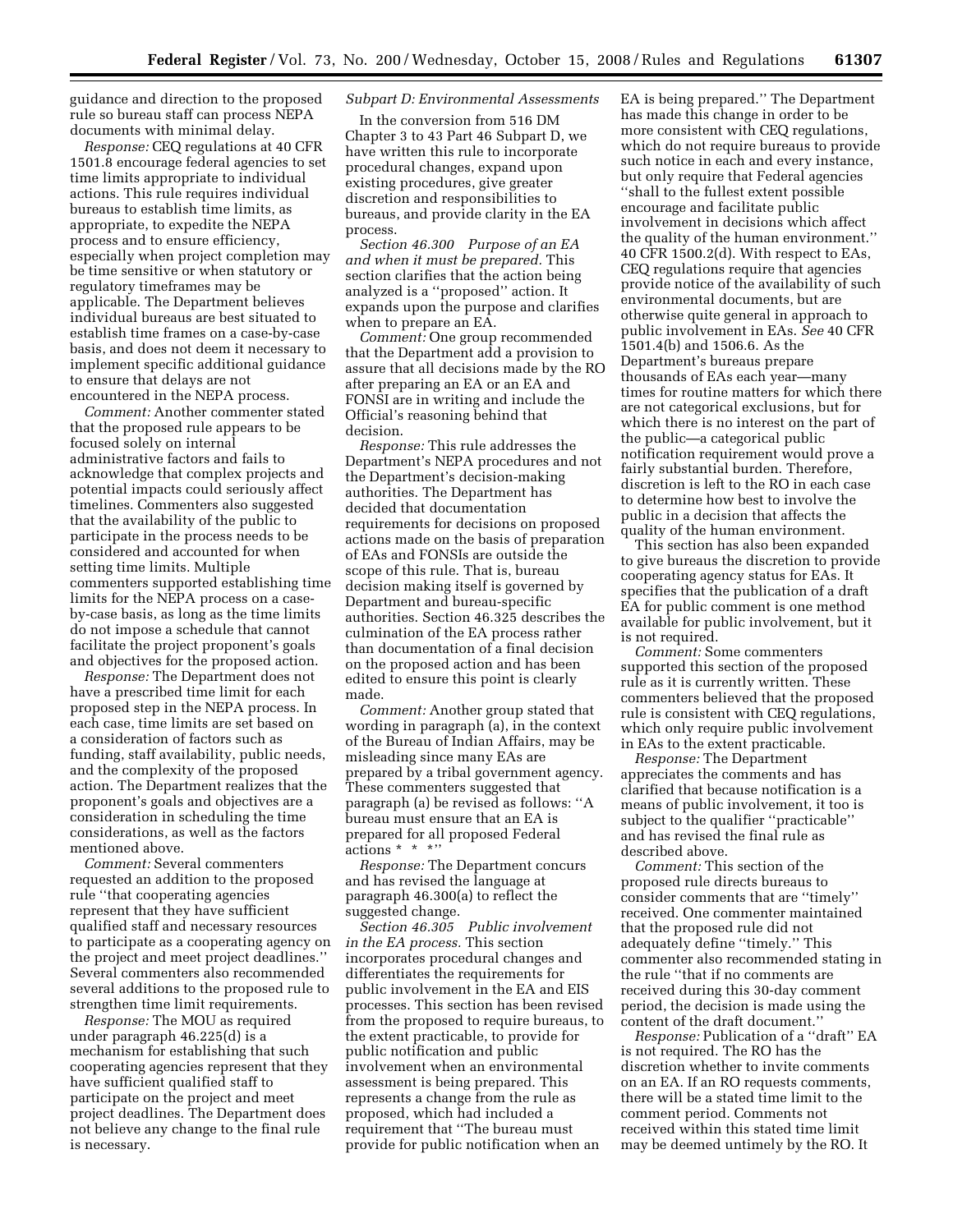is left to the discretion of the RO to take action when comments have been received after the end of the comment period.

*Comment:* Several commenters also supported the proposed provision which would allow cooperating agencies to participate in the development of EAs. They recommended rewording of the proposed rule to ''encourage'' cooperating agency participation, not merely ''permit'' this participation.

*Response:* The rule has used ''may allow<sup>"</sup> rather than the term ''encourage,'' because cooperating agency involvement in an EA is a matter of discretion for the RO; no change is made to the final rule.

*Comment:* Many commenters supported publication of draft EAs and recommended modification of the proposed rule to support publication of draft EAs. These commenters believed that this section of the proposed rule is in violation of CEQ direction and that public review of environmental documents has the potential to identify information about impacts or resource uses that would be otherwise unknown.

*Response:* The manner of public involvement, including the publication of a draft EA, is a matter of discretion for the RO; this provision is consistent with 40 CFR 1501.3.

*Comment:* Several commenters expressed disappointment that ''the language in the Department's NEPA proposed rule focuses on how not to provide public involvement opportunities in section 46.305.'' This group maintained that it is essential that the public effectively be involved in the NEPA process, that public participation is a fundamental component of NEPA, and that public involvement extends to all ''environmental documents,'' including EAs. These commenters urged the Department to include positive language in the proposed rule to involve the public in the preparation of an EA, including requiring publishing of draft EAs for public comment, and establishing clear and specific guidelines for public involvement in the EA process.

*Response:* The Department strongly encourages public involvement and participation in the NEPA process at all stages. However, consistent with CEQ regulations, the Department's final rule distinguishes between ''public involvement'' and ''public comment.'' With respect to EISs, CEQ's regulations specify that the public must have the opportunity to comment on a draft EIS. By contrast, the CEQ regulations do not specify that public involvement should take any particular form for EAs, as

recognized by every court that has decided the issue. Therefore, the Department's final rule clarifies that the RO has the discretion to determine how public involvement in the preparation of an EA is to occur, depending on the particular circumstances surrounding the proposed action. Bureaus engage in a wide variety of routine actions, for which EAs are prepared (*e.g.*, approval of replacement of culverts, erection of fences, etc.). Therefore, it is neither necessary nor practical for public comment to be required for each of these EAs. Public involvement can take a variety of forms, ranging from notification on bureau or field office Web sites to the holding of public meetings. Some of the bureaus provide more specific direction on facilitating public involvement (see 516 DM Chapters 8–15 and bureau handbooks).

*Comment:* Another commenter recommends that the proposed rule should ensure that communities and tribes potentially impacted by the proposed action have adequate opportunities to participate in the development of an EA.

*Response:* See response above regarding the CEQ requirement respecting public involvement. The circumstances surrounding each proposed action may interest a variety of members of the public, including, but not limited to, communities and tribes potentially impacted by the proposed action. The RO has the discretion to implement public notification and public involvement measures appropriate to the proposed action, and affected communities. In addition, as noted above, and independent of its responsibilities under NEPA, the United States has a government-to-government relationship with federally-recognized tribes. In accordance with this responsibility, the Department specifically provides for consultation, coordination and cooperation within the framework of government-togovernment consultation.

*Section 46.310 Contents of an EA.*  This section establishes new language outlining what information must be included in an EA. It describes the requirements for alternatives, if any, and provides for incorporating adaptive management strategies in alternatives. Sections on tiered analysis, from 516 DM Chapter 3, are found in subpart B of this rule, since this information pertains to both EISs and EAs.

*Comment:* Several commenters supported this section of the proposed rule as it is currently drafted. These commenters maintained that CEQ regulations only require that an EA contain a brief discussion of the

environmental impacts of the proposed action and alternatives.

*Response:* The Department appreciates the comments.

*Comment:* Other commenters stated that this section of the proposed rule should be removed because it conflicts with NEPA, CEQ regulations, and existing case law.

*Response:* The Department disagrees. This section fully complies with NEPA and CEQ regulations, as well as CEQ guidance. On September 8, 2005, the CEQ issued EA guidance to Federal agencies entitled ''Emergency Actions and NEPA'' that explained language at section 102(2)(E) of NEPA ''unresolved conflicts concerning alternative uses of available resources'' (42 U.S.C. 4332(2)(E)). The CEQ guidance states: ''When there is consensus about the proposed action based on input from interested parties, you can consider the proposed action and proceed without consideration of additional alternatives. Otherwise, you need to develop reasonable alternatives to meet project needs'' (Attachment 2 ''Preparing Focused, Concise and Timely Environmental Assessments'', *http:// ceq.eh.doe.gov/nepa/regs/Preparing* \_*Focused*\_*Concise*\_*and*\_ *Timely*\_*EAs.pdf*).

*Comment:* Several commenters stated that the proposed rule calls for a superficial analysis of impacts, which creates the potential for inadequate research. These commenters were concerned that this superficial analysis will not provide an adequate analysis of impacts, will only serve to exacerbate conflict and will result in poor decisionmaking and possible litigation.

*Response:* The Department disagrees. CEQ regulations describe EAs as ''concise'' documents that ''briefly'' provide information sufficient to determine whether preparation of an EIS is required. CEQ has issued guidance consistent with this idea (see September 8, 2005 CEQ guidance referenced above). The Department does not believe that conciseness necessarily leads to a superficial analysis.

*Comment:* These commenters therefore suggested that ''consensus'' be changed to ''unanimity'' to assure that there is no confusion about the limited circumstances in which paragraph 46.310(b) applies.

*Response:* ''Unanimity'' is not required; therefore, the Department declines to make the suggested alteration to the final rule.

*Comment:* One commenter suggested that the cumulative effects of the proposed action and other previous actions should be included in the list of things that must be discussed in an EA.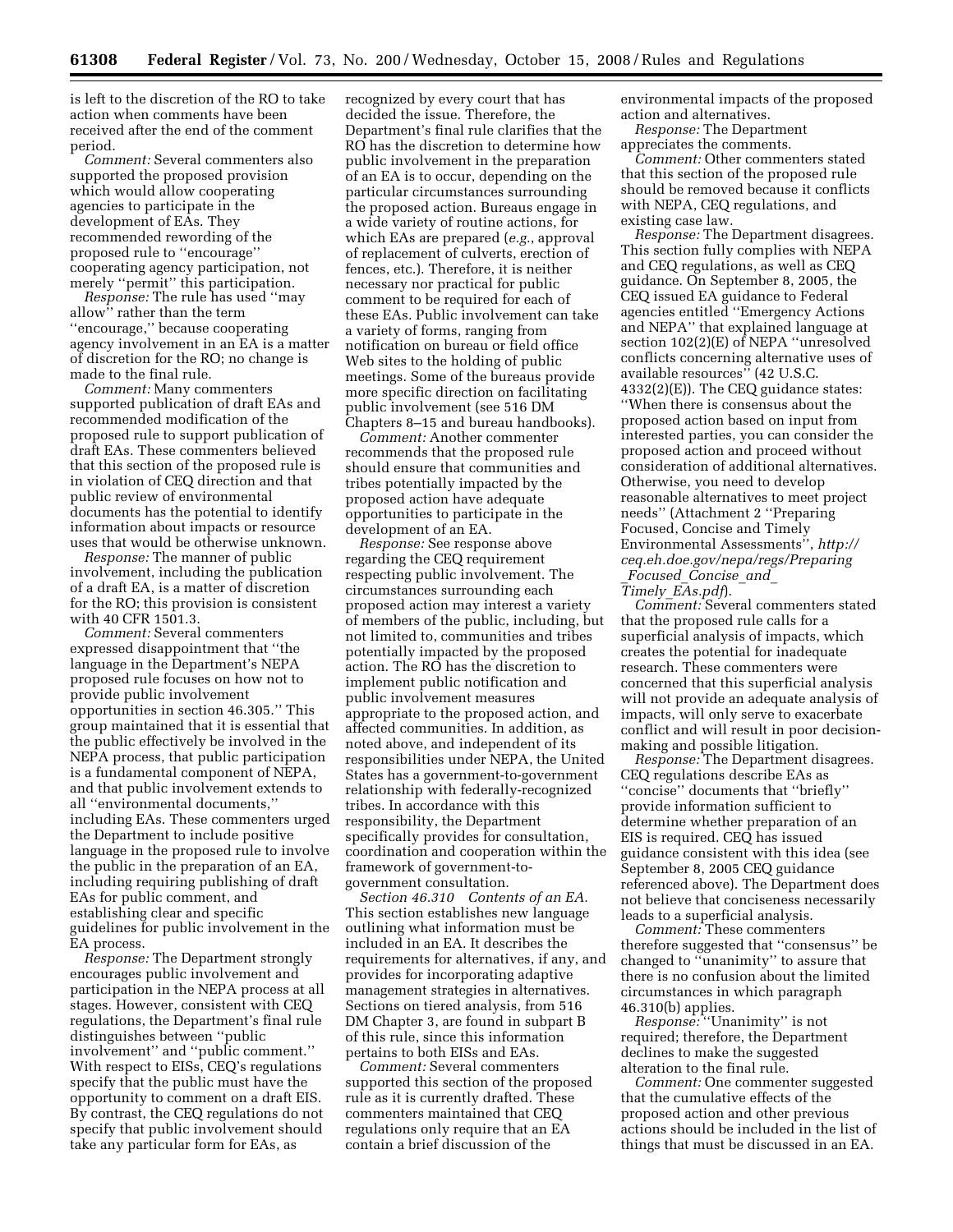*Response:* This rule does not attempt to alter the requirements of the CEQ regulations. Rather, paragraph 46.310(a)(3) of the Department's final rule requires that EAs include brief discussions of the environmental impacts of the proposed action. Environmental impacts include direct, indirect and cumulative impacts (40 CFR 1508.7 and 1508.8). A separate listing of the requirement to include discussion of any cumulative impacts is not necessary.

*Section 46.315 How to format an EA.* This section provides clarification on the EA format.

No comments were received on this provision.

*Section 46.320 Adopting EAs prepared by another agency, entity, or person.* In this section, the term ''and other program requirements'' has been added to the compliance stipulations. It also expands the requirements of the RO in adopting another agency's EA.

*Comment:* One commenter suggested that a new section be added to the proposed rule which includes the requirement that the RO ''consults with other agencies that have regulatory authority over the project'' when adopting an EA prepared by another agency. This commenter maintained this will help ensure that other affected agencies agree with the adoption. Another organization suggested that this section of the proposed rule should state that an Indian tribe may be the applicant.

*Response:* The determination to adopt another agency's EA is left solely to the discretion of the RO. However, the Department expects that the RO will consult with any other agency that has regulatory authority over the project that is the subject of a bureau's proposed action and environmental analysis. In fact, this final rule provides at section 46.155: ''The Responsible Official must whenever possible consult, coordinate, and cooperate with relevant State, local, and tribal governments and other bureaus and Federal agencies concerning the environmental effects of bureau plans, programs, and activities within the jurisdictions or related to the interests of these agencies.'' This provision applies to proposed actions supported by both EAs and EISs. As such no change has been made to section 46.320.

The Department recognizes generally that an Indian tribe may be an applicant, as well as a State or other unit of government; paragraph 46.300(a) has been modified to read: ''A bureau must ensure that an EA is prepared for all proposed Federal actions'' in order to reflect that it may be the applicant who

is preparing the EA, especially when a tribe is the applicant. No other change in this respect has been made to the final rule.

*Section 46.325 Conclusion of the EA process.* Documentation requirements for decisions made on the basis of EAs and FONSIs are beyond the scope of this rule. After a bureau has completed an EA for a proposed action, the bureau will make a finding of no significant impact, or will determine that it is necessary to prepare an EIS, in which case, the bureau will publish a Notice of Intent in the **Federal Register** or will take no further action on the proposal.

*Comment:* Several commenters ''suggested that the requirement that a decision be documented also include a requirement that the document be made public.''

*Response:* Bureau decision documents are public documents. While some bureaus routinely publish these documents (for instance on bureau or field office Web sites), the Department is not including a requirement that all decision documents be published. Decision documents are available from bureaus upon request.

#### *Subpart E: Environmental Impact Statements*

This subpart takes the place of 516 DM Chapter 4, with following exceptions.

The language from 516 DM Chapter 4 that simply reiterates the CEQ regulations is not included in subpart E of this rule. Those DM sections are: statutory requirements, cover sheet, summary, purpose and need, appendix, methodology and scientific accuracy, proposals for legislation, and time periods.

Sections on tiering, incorporation of referenced documents into NEPA analysis, incomplete or unavailable information, adaptive management, and contractor prepared environmental documents, from 516 DM Chapter 4 are found in subpart B of this rule since that information pertains to EISs and EAs.

The phrase ''environmentally preferable alternative'' is found in the definitions, subpart A. This phrase expands on the definition that currently exists in 516 DM 4.10(A)(5).

This rule also incorporates procedural changes, clarifies the extent of discretion and responsibility that may be exercised by bureaus and provides clarity in the EIS process.

*Section 46.400 Timing of EIS development.* This section describes when an EIS must be prepared.

*Comment:* One commenter recommended revising the definition of ''environment'' within the proposed rule to avoid disputes.

*Response:* Neither the Department's proposed nor final rule includes a definition of ''environment.'' Neither NEPA nor the CEQ regulations define this term; however, the CEQ regulations do define ''human environment,'' and the definitions in the CEQ regulations apply (see sections 46.20 and 46.30). The Department does not believe that a definition is required.

*Comment:* One commenter stated that it is important to note that the RO should not have the authority to mandate whether an applicant must pay for environmental analyses. The commenter recommended that the applicant should be given the opportunity to voluntarily fund the NEPA analysis. Others recommended that any reference to who pays for the analysis be deleted from the proposed rule.

*Response:* The provision in the Department's final rule specifies only that the RO ''must inform applicants as soon as practicable of any responsibility they will bear for funding environmental analyses associated with their proposal.'' This provision refers specifically to the responsibility of the RO to inform the applicant of any such requirements in each instance. (As noted above in the introduction to section 46.200, this provision has been moved from section 46.400 to section 46.200 because it applies to EAs as well, and the application to EAs was inadvertently left out of the proposed rule.) The question of whether an RO may require an applicant to pay for NEPA analysis is outside the scope of this rule because programs and bureaus have different payment requirements, for example, under their cost recovery authority, if applicable.

*Section 46.405 Remaining within page limits.* This section encourages bureaus to keep EISs within the page limits described in the CEQ regulations using incorporation of referenced documents into NEPA analysis and tiering.

No comments were received on this provision.

*Section 46.415 EIS Content, Alternatives, Circulation and Filing Requirements.* This section provides direction for the development of alternatives, establishes language on the documentation of environmental effects with a focus on NEPA statutory requirements, and provides direction for circulating and filing the draft and final EIS or any supplement(s) thereto. The Department changed the title of this section and added a sentence to address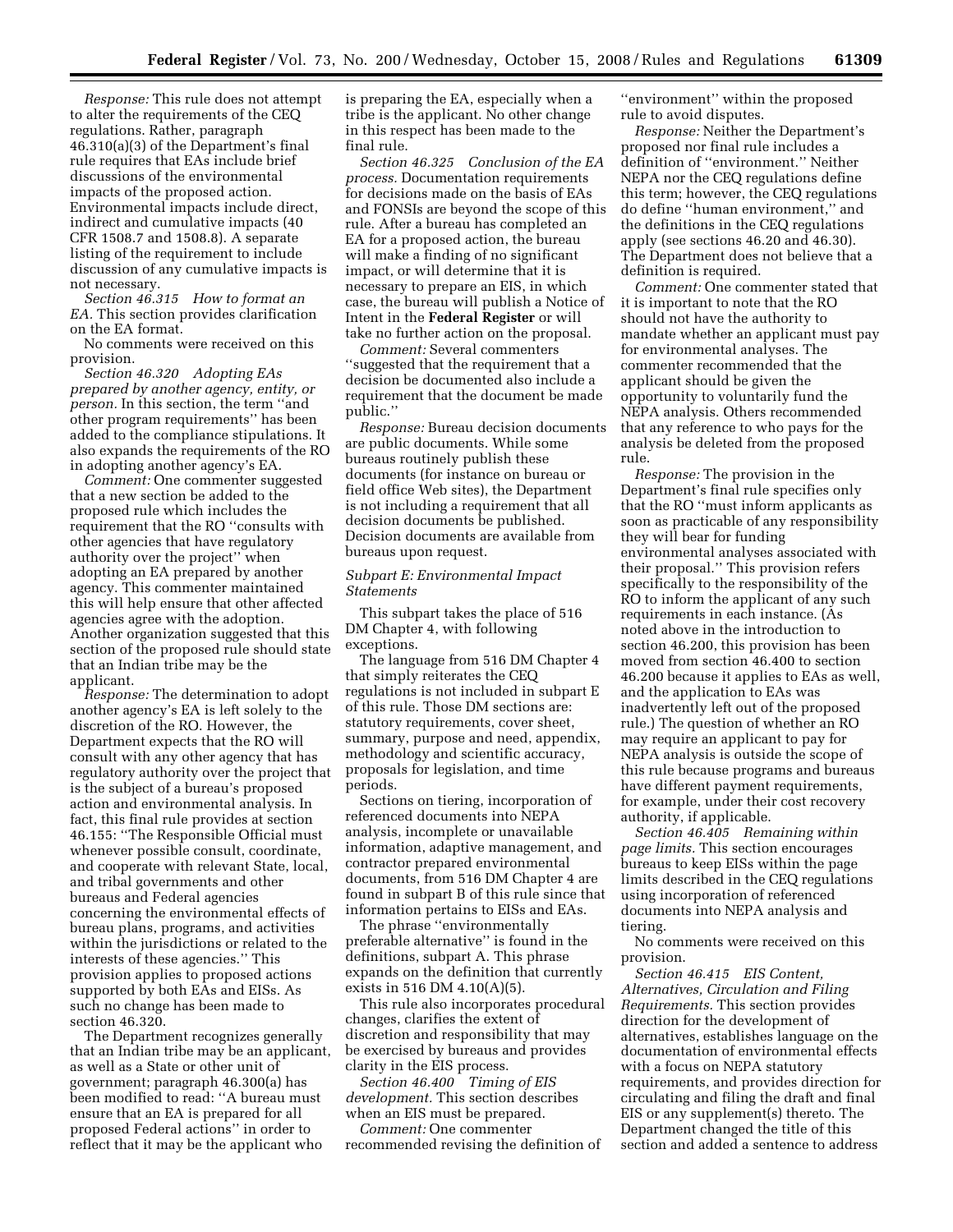Federal Advisory Committee Act (FACA) implications.

*Comment:* Some commenters supported this portion of the proposed rule as it is written.

*Response:* The Department appreciates the comments.

*Comment:* One group stated that the term ''interested parties'' is too broadly defined, resulting in significant delays in agency decision-making. Consequently, standing would be given to parties that otherwise would lack standing to pursue future legal action.

*Response:* The Department agrees that the meaning of ''interested parties'' is potentially ambiguous and has revised this term to match the language used in the CEQ regulations. Please see the final rule at section 46.110, as well as the responses to comments on that section.

*Comment:* Some commenters believed that the cumulative effects of the proposed action and other previous actions must also be disclosed in an EIS. Consequently, these commenters recommended adding cumulative effects to the list of terms that must be disclosed in the contents of an EIS.

*Response:* Paragraph 46.415(a)(3) of the Department's final rule requires that an EIS disclose ''the environmental impact of the proposed action.'' Environmental impact includes direct, indirect and cumulative impacts (40 CFR 1508.7 and 1508.8). The Department does not believe that a separate listing of the requirement to include discussion of cumulative impacts is necessary.

*Comment:* Several commenters commented on paragraph (c), which provides ''the RO shall make those preliminary draft and final EISs available to those interested and affected persons and agencies for comment.'' The main concern discussed by commenters is that the word ''shall'' implies that the RO will be required to circulate preliminary drafts of EISs. These commenters recommended that the proposed rule should allow public circulation of preliminary EISs when the RO determines that such circulation would be beneficial, but public disclosure should not be required. Other commenters stated it is inappropriate for agencies to share preliminary EISs that represent preliminary agency thoughts. They were concerned that public release of a preliminary document would hinder internal discussion regarding innovative management options available for consideration and analysis.

*Response:* The Department has elected not to include a ''preliminary environmental impact statement'' in the final rule. Please see the response above to comments on section 46.30.

*Comment:* One group recommended clarification of the proposed rule by stating that the human environment changes over time, regardless of the action being assessed under NEPA. They recommended this clarification should ''explicitly exclude the idea that nothing changes over time, so the no action alternative means no change.''

*Response:* The Department acknowledges that some clarification was needed and added language to the final rule. Natural systems evolve over time. The ''no action'' alternative is not the alternative that results in ''no change'' to the environment; rather it represents the state of the environment without the proposed action or any of the alternatives. When the proposed action involves a proposed change in management then, under the no action alternative, what does not change is management direction or level of intensity.

*Comment:* Another commenter stated ''it is not clear from the proposed rule how or why ''incremental changes'' will be considered as alternatives'' and asked for additional detail regarding the ''incremental process'' and how it interacts with the alternative discussion.

*Response:* The Department appreciates this comment. The intent of this provision is that modifications to alternatives developed through a collaborative process, may, themselves, be considered alternatives to a proposed action. To avoid confusion, the final rule no longer uses the term ''incremental'' when dealing with alternatives.

*Comment:* Many commenters fully supported and encouraged analysis of the no action alternative. Several recommended clarification in the proposed rule on how the tenets of adaptive management will work with the requirements for clearly articulating and pre-specifying the adjustments and the respective environmental effects that might later occur. Another commenter encouraged the Department to specify in the proposed rule that alternatives considered throughout the NEPA process must be capable of achieving the project goals.

*Response:* The Department believes that no further clarification is necessary. The intent of the provision respecting adaptive management is to clarify that the use of an adaptive management approach does not preclude the necessity of complying with NEPA. Each proposed action, including possible changes in management made as a result of an adaptive management approach may be analyzed at the outset

of the process or the changes in management made may be analyzed when implemented.

*Comment:* Several commenters strongly opposed the idea that the RO, with or without input from any interested parties, would be permitted to make modifications to a proponent's proposed action. These commenters recommend eliminating this language in its entirety from the proposed rule.

*Response:* Bureaus would analyze reasonable alternatives that would meet the purpose and need for action. In determining the range of reasonable alternatives, the range may in some cases be limited by the proponent's proposed action, but the RO must still evaluate reasonable alternatives within that range. As such the RO may include additional alternatives for analysis, including those which represent different modifications of the proposed action. No change to the provision has been made.

*Comment:* Some commenters requested clarification on the public comment opportunity that follows the publication of a final EIS. They maintained the rule should explain that the public can submit comments on a final EIS prior to an agency's final decision.

*Response:* CEQ regulations at 40 CFR 1506.10(b)(2) require a 30-day waiting period between publication of the final EIS and signing of a ROD. CEQ guidance states: ''During that period, in addition to the agency's own internal final review, the public and other agencies can comment on the final EIS prior to the agency's final action on the proposal. CEQ's ''Forty Most Asked Questions.'' Therefore, while this period is not a formal comment period, the public may comment after the publication of the final EIS.

*Section 46.420 Terms used in an EIS.* This section describes terms that are commonly used to describe concepts or activities in an EIS, including: (a) Statement of purpose and need, (b) Reasonable alternatives, (c) Range of alternatives, (d) Proposed action, (e) Preferred alternative, and (f) No action alternative. Definitions for proposed action and no action alternative have been moved to the definitions in section 46.30 as they may both be applicable to EAs as well as EISs. Comments and responses on these terms, however, are below. In order to clarify that it is the bureau's exercise of discretion that constitutes a proposed action that is subject to NEPA requirements, not just that the bureau might have a statutory role over a non-Federal entity's planned activity, the final rule has been changed to read ''discretion'' rather than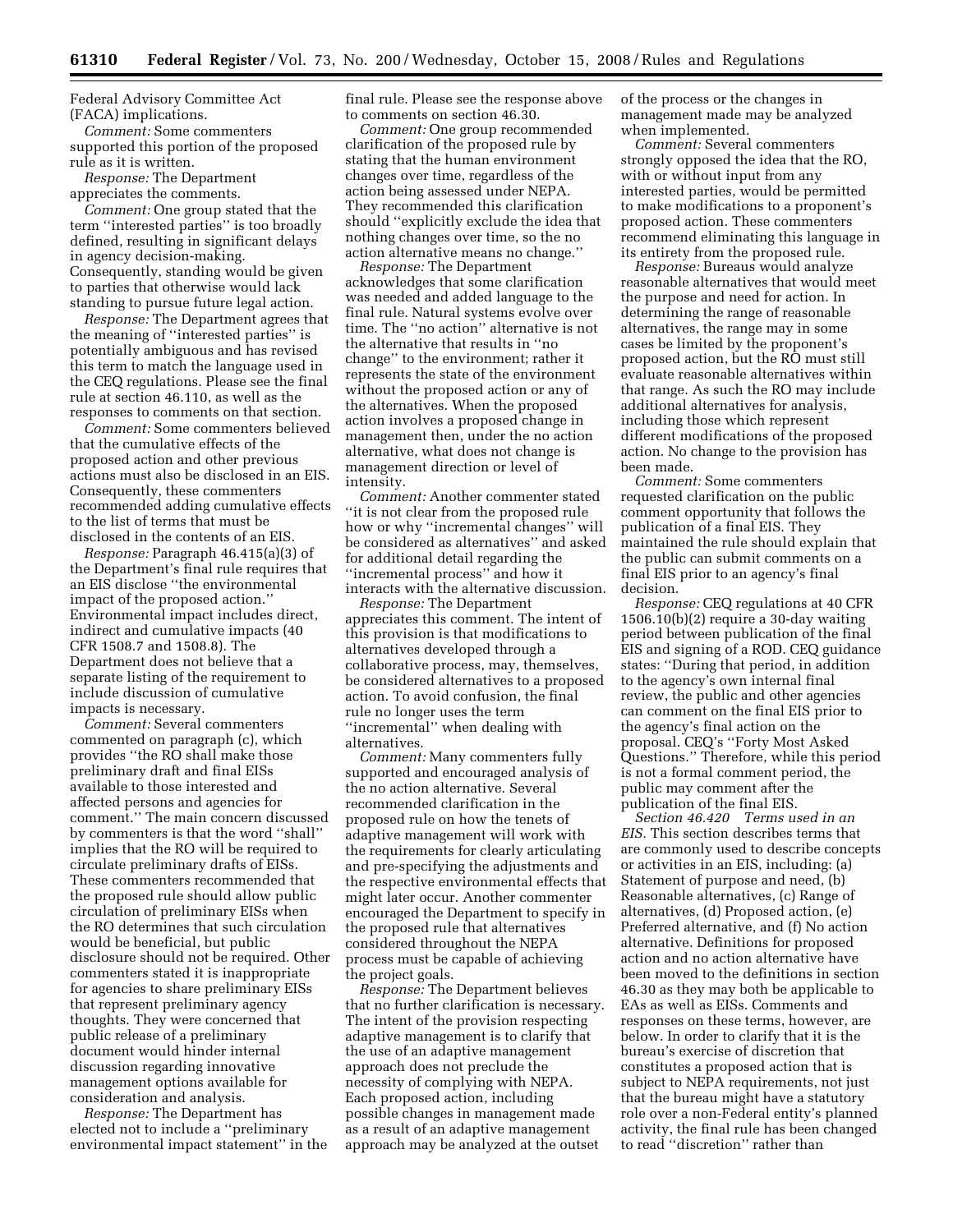''authority'' in proposed paragraph 46.420(d), which is now in section 46.30. Section 46.30 explains that a ''proposed action'' includes ''the bureau's exercise of discretion over a non-Federal entity's planned activity that falls under a Federal agency's authority to issue permits, licenses, grants, rights-of-way, or other common Federal approvals, funding, or regulatory instruments.''

*Comment:* Several commenters stated that the proposed rule should clarify that, in order for an alternative to be reasonable, it must also be technically and economically feasible based upon input from the project proponent. These commenters stated that the term ''range of alternatives'' is defined without regard to the technical and economic feasibility of the alternatives.

*Response:* The Department's final rule, at paragraph 46.420(b), specifies that the term ''reasonable alternative'' includes alternatives that are technically and economically practical or feasible and that satisfy the purpose and need. The Department agrees that the project proponent, as a member of the public, may provide input to the bureau with respect to the technical and economic feasibility of alternatives. Ultimately, however, the bureau determines whether an alternative is technically and economically practical or feasible and meets the purpose and need of the proposed action. The Department did not include a reference to technical and economic feasibility in the definition of ''range of alternatives.'' Consistent with CEQ's regulations, 40 CFR 1505.1(e), and as explained in CEQ's ''Forty Most Asked Questions'' document, the range of alternatives includes all or a reasonable number of examples covering the full spectrum of reasonable alternatives, each of which must be rigorously explored and objectively evaluated, as well as those other alternatives which are eliminated from detailed study with a brief discussion of the reasons for eliminating them. This includes alternatives that may not be technically and economically feasible. The Department's final rule, at paragraph 46.420(c), maintains this broad meaning of ''range of alternatives.''

*Comment:* Many commenters recommended that the rule expressly state that the applicant's goals should be the primary consideration in the development of the statement of purpose and need. These commenters stated the Department should remove language in the proposed rule that requires agencies to consider the public interest in approving an application.

*Response:* The Department agrees that the bureau should consider the needs and goals of the parties involved, including the applicant. However, the public interest is also a key consideration under NEPA. As such the Department has not changed the language of this provision in the final rule.

*Comment:* One group recommended using the definition in paragraph 46.420(b) for the feasibility requirement throughout the proposed rule because it is the most complete definition.

*Response:* The Department concurs with the intent of this recommendation and has implemented this recommendation by changing 46.415(b) to read ''range of alternatives'' rather than ''reasonable alternatives,'' as ''range of alternatives'' as defined at paragraph 46.420(c) incorporates the definition of ''reasonable alternatives'' at paragraph 46.420(b).

*Comment:* One commenter stated that the definition of ''range of alternatives'' is circular and should be revised.

*Response:* The Department agrees and has clarified that the phrase ''rigorously explored and objectively evaluated'' in the CEQ regulations applies only to reasonable alternatives.

*Comment:* One commenter recommended that the Department distinguish the proposed federal action from the proposed project or activity for which the federal action is necessary.

*Response:* The Department agrees and has clarified the language of section 46.30 (formerly proposed as paragraph 46.420(d)). Paragraph 46.420(d) explains that a ''proposed action'' includes ''the bureau's exercise of discretion over a non-Federal entity's planned activity that falls under a Federal agency's authority to issue permits, licenses, grants, rights-of-way, or other common Federal approvals, funding, or regulatory instruments.''

*Comment:* A commenter agreed with the statement that no action can mean either no action or no change and that the proposed rule should acknowledge that the effect of the no action alternative is not always maintenance of the status quo.

*Response:* As specified in proposed paragraph 46.420(f) and now at section 46.30, the Department agrees that the no action alternative has two interpretations—''no change from a current management direction or level of management intensity'' or ''no project.'' Natural systems evolve over time. The ''no action'' alternative is not the alternative that results in ''no change'' to the environment; rather it represents the state of the environment without the proposed action or any of

the alternatives. The Department has made minor edits to this section to clarify this point.

*Comment:* One individual recommended inserting ''national policies'' after ''giving consideration to'' in paragraph (e).

*Response:* The Department does not believe it is necessary to specifically include ''national policies'' as one of the factors that the bureau considers in identifying the preferred alternative. Proposed paragraph (e), now (d), refers to ''other factors,'' which is broad enough to include a variety of considerations, including, if appropriate, national policies.

*Comment:* One commenter stated that it is unclear whether the terms ''practical'' and ''feasible'' are intended to be synonymous within the proposed rule.

*Response:* These terms are not intended to be synonymous. CEQ's ''Forty Most Asked Questions'' explains ''reasonable alternatives include those that are practical or feasible from the technical and economic standpoint and using common sense.'' Any given reasonable alternative could be practical, feasible, or both.

*Comment:* One commenter encouraged the Department to revise the proposed rule to clarify and reflect established NEPA precedent that agencies need not conduct a separate analysis of alternatives that have substantially similar consequences.

*Response:* The Department agrees that bureaus need not separately analyze alternatives that have been shown to have substantially similar environmental consequences. This is a well-established principle; no change to the final rule is necessary.

*Section 46.425 Identification of the preferred alternative in an EIS.* This section clarifies when the preferred alternative must be identified.

*Comment:* Several groups questioned why more than one preferred alternative would be necessary and recommend that only one preferred alternative be allowed to avoid confusion.

*Response:* The Department's final rule is consistent with CEQ regulations, which expressly contemplate situations in which more than one preferred alternative may exist. 40 CFR 1502.14(e). Rather than confusing the public, the Department believes that in certain circumstances presentation of more than one preferred alternatives may encourage public involvement in the process.

*Section 46.430 Environmental review and consultation requirements.*  This section establishes procedures for an EIS that also addresses other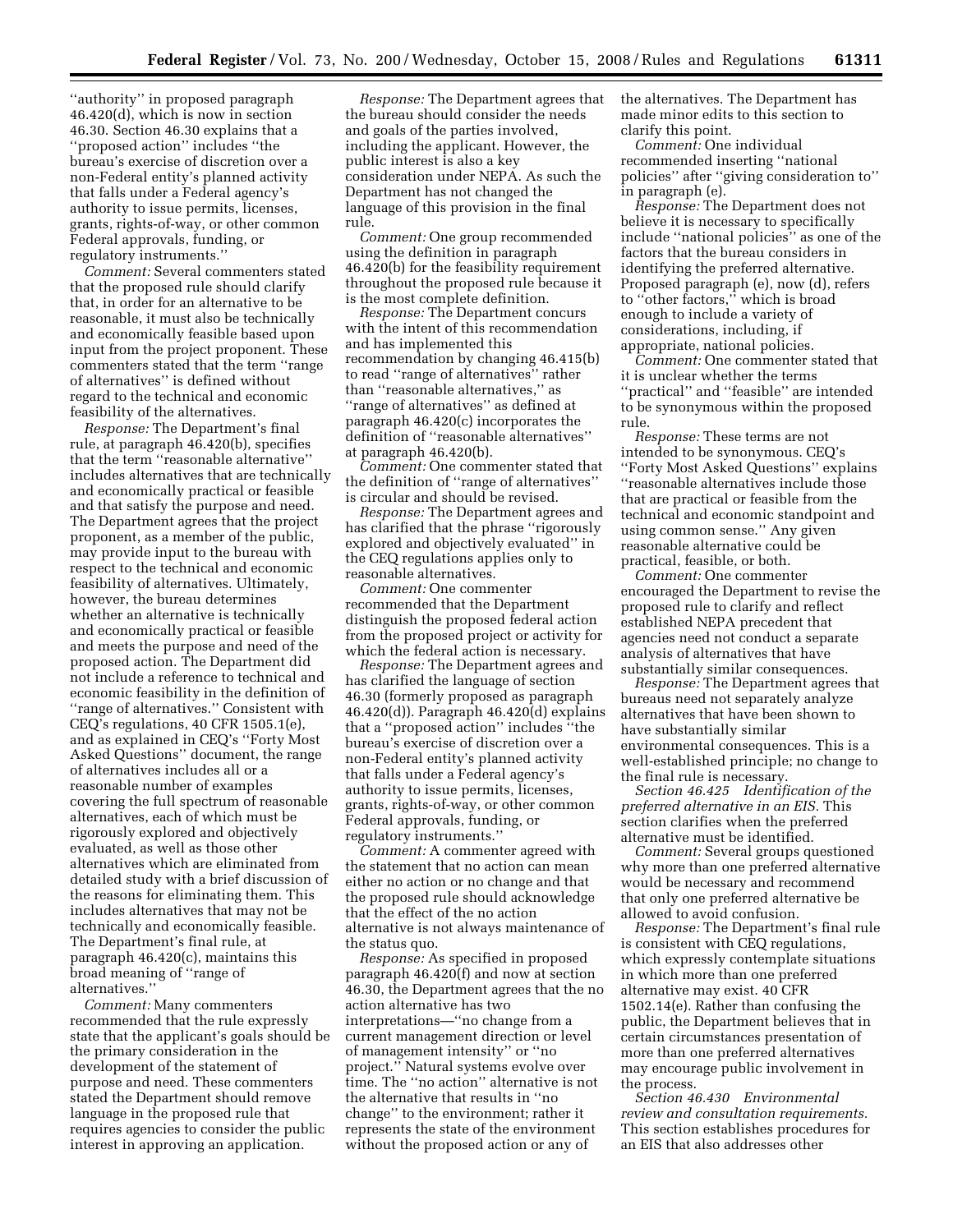environmental review requirements and approvals. It should be noted that this section allows for the completion of the NEPA analysis prior to obtaining all permits. However, if the terms of the permit are outside of the scope of analysis, additional NEPA analysis may be required.

*Comment:* One commenter commented that CEQ is currently undertaking a project to integrate review under NEPA and the National Historic Preservation Act (NHPA). This commenter recommended that the Department assure effective integration of that project's results with the proposed rule. In order to protect statutory rights of Indian tribes, another group recommended integration of regulations from the Advisory Council on Historic Preservation in this section of the proposed rule.

*Response:* Regulations implementing the National Historic Preservation Act (NHPA) at 36 CFR Part 800 encourage Federal agencies to coordinate compliance with section 106 of the NHPA with steps taken to meet the requirements of NEPA (36 CFR 800.8(a)). The Department is aware of the CEQ initiative to develop guidance to integrate review under NEPA and the NHPA, as called for in both the NHPA and the CEQ regulations (40 CFR 1502.25(a)) and will work with CEQ to integrate any such guidance in the Department's directives as appropriate. Please see response to comments addressing section 46.110 above regarding the Department's fulfillment of its responsibilities toward Indian tribes.

*Comment:* One group strongly supported consolidation of processes whenever possible to reduce delays and eliminate duplication of effort. This group proposed revision of the proposed rule to promote the consolidation of processes ''to the extent possible and otherwise not prohibited by law.'' This group also recommended the establishment of an exemption for mining operations based on the ''functional equivalence doctrine.'' They maintained that other laws and regulations applicable to the mining operations provide a rigorous framework for providing a ''harder look'' at environmental consequences than NEPA.

*Response:* The Department appreciates the support for its efforts to encourage consolidation of processes whenever possible. However, the Department does not believe the revision proposed by the commenter to paragraph 46.430(b) is necessary. The Department does not believe such an exemption for mining operations as

advocated by the commenter is warranted, as it addresses matters beyond the scope of this rulemaking.

*Comment:* One commenter recommended revision of ''Paragraph (a) to clarify that an EIS need only identify and discuss studies relied upon for other consultation and review processes if the EIS is intended to serve as the NEPA compliance for those review processes.''

*Response:* The Department believes no revision to the final rule is necessary. When paragraph 46.430(a) states ''An EIS that also addresses other environmental review and consultation requirements. \* \* \* \* this means that it is precisely when the EIS in question is to serve as the NEPA compliance (in whole or in part) for the other environmental review and consultation requirements that the EIS needs to identify and discuss studies relied upon for these other review and consultation processes.

*Section 46.435 Inviting comments.*  This section requires bureaus to request comments from Federal, State, and local agencies, or tribal governments, and the public at large. This section also clarifies that bureaus do not have to delay a final EIS because they have not received comments.

*Comment: One group proposed revisions to the proposed rule, which include:* (1) Requesting comments from any potentially affected tribal government, (2) recognizing the federal government's continuing obligation to consult with tribal governments prior to making decisions which may impact tribal rights, (3) revising paragraph (c) to include all lands and waters within the boundaries of tribal lands, (4) inserting language to explicitly include Alaska Native tribes, and (5) including additional clauses covering various situations in which the Department must invite comments from a tribe. This group proposed these revisions because it believes the current language could be interpreted too narrowly by the Department bureaus, resulting in bureaus deciding not to request comments from tribal governments, even though a proposed action may affect tribal rights or interests.

*Response:* CEQ regulations at 40 CFR 1503.1(a)(4) require that agencies shall request the comments on a draft EIS from ''the public, affirmatively soliciting comments from those persons or organizations who may be interested or affected.'' This would necessarily include ''any potentially affected tribal government'' regardless of whether the proposed action may affect the environment of Indian trust or restricted land or other Indian trust resources,

trust assets, or tribal health and safety, as specified in 46.435(c). In view of the CEQ regulations, the Department does not believe it is necessary to include the commenter's proposed language in this final rule. For instance, under 40 CFR 1503.1(a)(4), the bureaus would need to request comments from those persons or organizations affected by impacts to the resources noted by the commenters, including ''one or more historic properties to which the tribe attaches religious and cultural significance'' or ''wildlife or plant species that are important to the tribe for cultural purposes.'' Likewise, if any member of the public specifically requests information regarding the analysis of effects of a proposed action on a specific identified area, the bureau would provide that information.

This being said, the requirement to engage in government-to-government consultation with Indian tribes is a requirement apart from NEPA, and, in effect, broadens any consultation that needs to take place as a function of compliance with NEPA. The Department has other, more specific directives addressing government-togovernment consultation, as well as how the Department is to fulfill its trust responsibilities. See, *e.g.*, 512 DM 2: ''Departmental Responsibilities for Indian Trust Resources''; ECM97–2 ''Departmental Responsibilities for Indian Trust Resources and Indian Sacred Sites on Federal Lands''.

*Comment:* One commenter encouraged the Department to provide for better coordination with permit applicants when the federal action being examined involves the issuance of a federal permit or authorization.

*Response:* Please see discussion, above, regarding paragraph 46.430(a).

*Section 46.440 Eliminating duplication with State and local procedures.* This section allows a State agency to jointly prepare an EIS, if applicable.

No comments were received addressing this provision.

*Section 46.445 Preparing a legislative EIS.* This section ensures that, when appropriate, a legislative EIS will be included as a part of the formal transmittal of a legislative proposal to the Congress.

No comments were received addressing this provision.

*Section 46.450 Identifying the environmentally preferable alternative.*  This section provides for identifying the environmentally preferable alternative in the ROD.

*Comment:* One commenter supported this part of the proposed rule as it is written. Multiple commenters oppose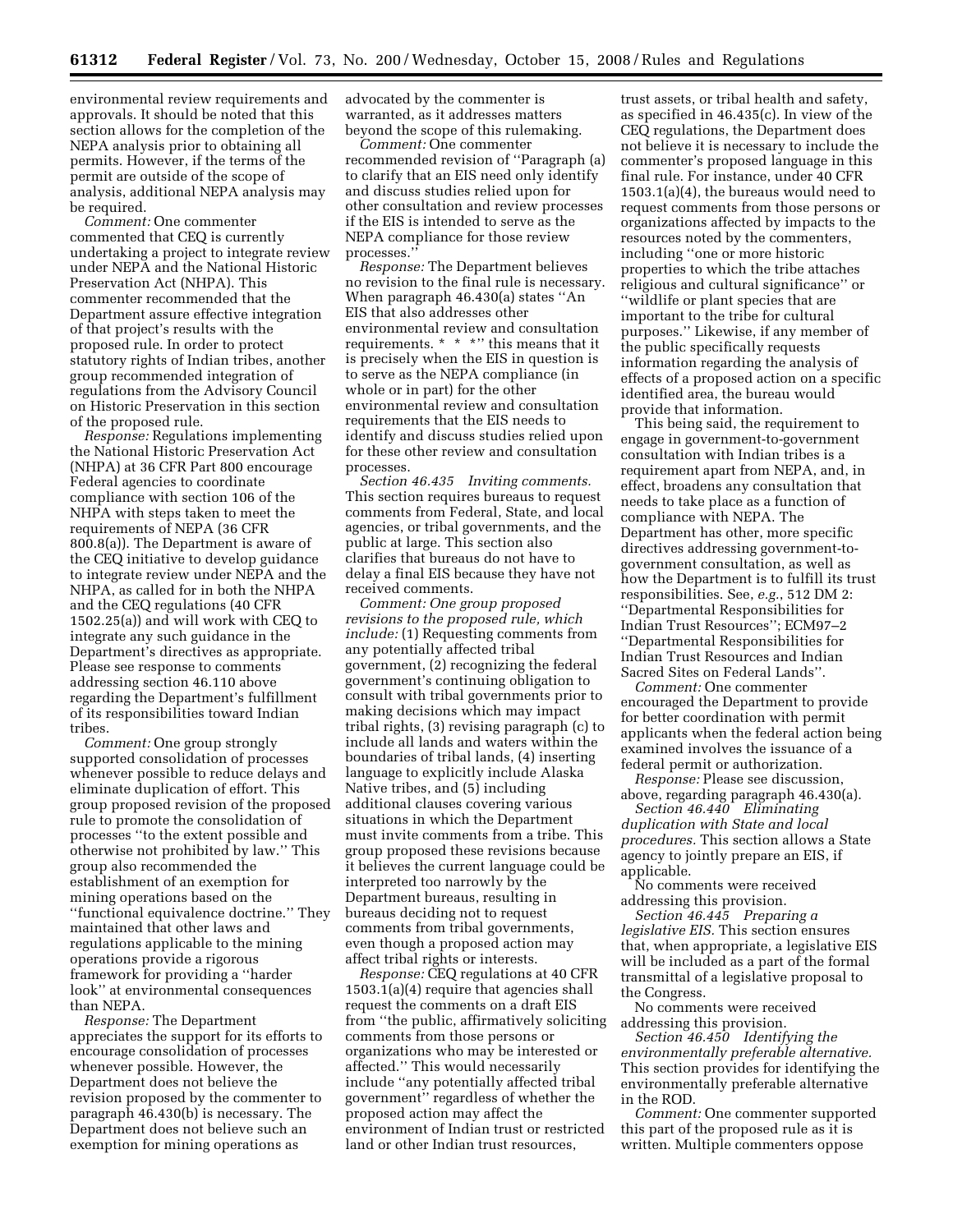this section of the proposed rule and urge the Department to delete this section from the proposed rule. They believed ''that this provision is not necessary in light of the existing CEQ regulation found at 40 CFR 1505.2.'' In the event that Department does not remove this section from the proposed rule, these commenters recommended that the Department revise this section to include clarification that this rule in no way obligates agencies to identify and select an ''environmentally preferable alternative'' during its NEPA analysis.

*Response:* The Department appreciates these comments, but believes this provision is necessary to distinguish between ''identifying'' and ''selecting'' an environmentally preferable alternative, both for Departmental personnel and members of the public. Although the environmentally preferable alternative must be identified in the ROD, the RO is not required to select the environmentally preferable alternative as the alternative that will be implemented. No change is made in the final rule.

#### **Procedural Requirements**

#### *Regulatory Planning and Review (E.O. 12866)*

This is a significant rule and has been reviewed by the Office of Management and Budget (OMB) under Executive Order 12866. This rule:

(1) Is not an economically significant action because it will not have an annual effect of \$100 million or more on the economy nor adversely affect productivity, competition, jobs, the environment, public health or safety, nor state or local governments.

(2) Will not interfere with an action taken or planned by another agency.

(3) Will not alter the budgetary impact of entitlements, grants, user fees, or loan programs or the rights and obligations of recipients of such programs.

(4) Raises novel policy and legal issues. It is a significant rulemaking action subject to OMB review because of the extensive interest in Department planning and decision making relating to NEPA.

In accordance with the Office of Management and Budget (OMB) Circular A–4, ''Regulatory Analysis,'' the Department has conducted a cost/ benefit analysis. The analysis compared the costs and benefits associated with the current condition of having Departmental implementing procedures combined with Departmental explanatory guidance in the DM and the condition of having implementing

direction in regulations and explanatory guidance in the DM.

Many benefits and costs associated with the rule are not quantifiable. Some of the benefits of this rule include collaborative and participatory public involvement to more fully address public concerns, timely and focused environmental analysis, and flexibility in preparation of environmental documents. These will be positive effects of the new rule.

Moving NEPA procedures from the DM to regulations is expected to provide a variety of potential beneficial effects. This rule would meet the requirements of 40 CFR 1507.3 by placing the Department's implementing procedures in their proper regulatory position. The Department will maintain Departmentand bureau-specific directives in the DM and bureau handbooks to assist field offices. This will facilitate timely bureau responses to procedural interpretations, training needs, and editorial changes to addresses and Internet links to assist bureaus when implementing the NEPA process. Finally, the changes to the Department NEPA procedures are intended to provide the Department specific options to meet the intent of NEPA through increased emphasis on collaboration and the use of a consensus-based approach when practicable.

Thus, while no single effect of this rule creates a significant quantifiable improvement, the benefits outlined above taken together create the potential for visible improvements in the Department's NEPA program. Further discussion of the costs and benefits associated with the rule is contained in the economic analysis which is incorporated in the administrative record for this rulemaking and may be accessed on the Department's Office of Environmental Policy and Compliance Web site located at: *http://www.doi.gov/ oepc*.

#### *Regulatory Flexibility Act*

The Department certifies that this document will not have a significant economic effect on a substantial number of small entities under the Regulatory Flexibility Act (5 U.S.C. 601 *et seq.*). This document provides the Department with policy and procedures under NEPA and does not compel any other party to conduct any action.

#### *Congressional Review Act*

The Administrator of the Office of Information and Regulatory Affairs has determined that this rule is not a major rule under 5 U.S.C. 804(2).

#### *Unfunded Mandates Reform Act*

Under Title II of the Unfunded Mandates Reform Act of 1995 (2 U.S.C. 1531–1538), the Department has assessed the effects of this rule on State, local, and tribal governments and the private sector. This rule does not compel the expenditure of \$100 million or more by any State, local, or tribal government or anyone in the private sector. Therefore, a statement under section 202 of the Act is not required.

#### *Takings (E.O. 12630)*

This rule has been analyzed in accordance with the principles and criteria contained in E.O. 12630, Governmental Actions and Interference with Constitutionally Protected Property Rights, and it has been determined that the rule does not pose the risk of a taking of Constitutionally protected private property.

#### *Federalism (E.O. 13132)*

The Department has considered this rule under the requirements of E.O. 13132, Federalism. The Department has concluded that the rule conforms to the federalism principles set out in this E.O.; will not impose any compliance costs on the States; and will not have substantial direct effects on the States or the relationship between the national government and the States, or on the distribution of power and responsibilities among the various levels of government. Therefore, the Department has determined that no further assessment of federalism implications is necessary.

#### *Civil Justice Reform (E.O. 12988)*

This rule complies with the requirements of E.O. 12988. Specifically, this rule:

(a) Does not unduly burden the judicial system;

(b) Meets the criteria of section 3(a) requiring that all regulations be reviewed to eliminate errors and ambiguity, and be written to minimize litigation; and

(c) Meets the criteria of section 3(b)(2) requiring that all regulations be written in clear language and contain clear legal standards.

#### *Consultation With Indian Tribes (E.O. 13175)*

In accordance with E.O. 13175 of November 6, 2000, and 512 DM 2, we have assessed this document's impact on tribal trust resources and have determined that it does not directly affect tribal resources since it describes the Department's procedures for its compliance with NEPA.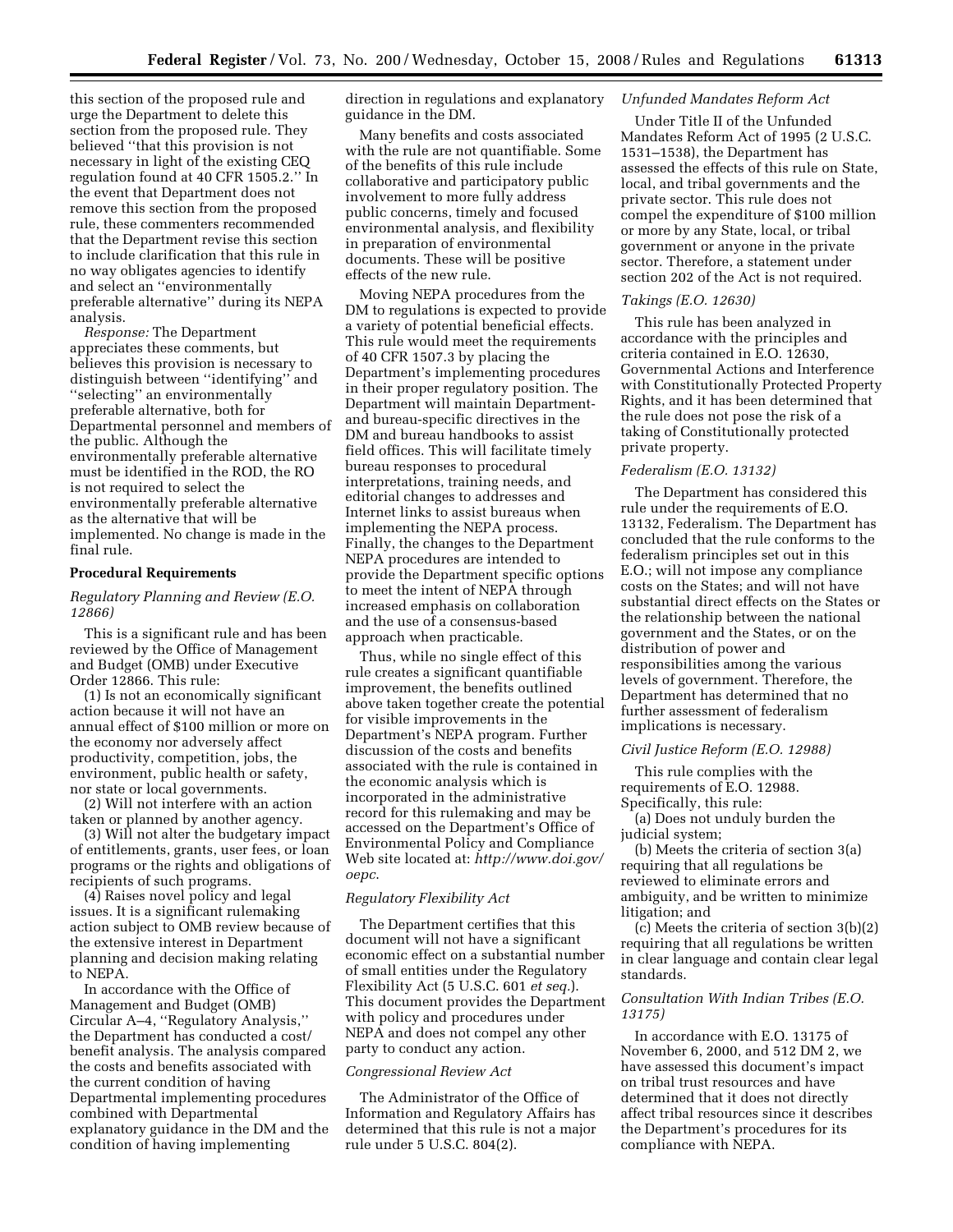#### *Paperwork Reduction Act*

This rule does not contain information collections subject to OMB approval under the Paperwork Reduction Act (44 U.S.C. 3501, *et seq.*).

#### *National Environmental Policy Act*

The CEQ does not direct agencies to prepare a NEPA analysis or document before establishing agency procedures that supplement the CEQ regulations for implementing NEPA. Agency NEPA procedures are procedural guidance to assist agencies in the fulfillment of agency responsibilities under NEPA, but are not the agency's final determination of what level of NEPA analysis is required for a particular proposed action. The requirements for establishing agency NEPA procedures are set forth at 40 CFR 1505.1 and 1507.3. The determination that establishing agency NEPA procedures does not require NEPA analysis and documentation has been upheld in *Heartwood, Inc.* v. *U.S. Forest Service,*  73 F. Supp. 2d 962, 972–73 (S.D. III. 1999), aff'd 230 F.3d 947. 954–55 (7th Cir. 2000).

#### *Data Quality Act*

In developing this rule we did not conduct or use a study requiring peer review under the Data Quality Act (Pub. L. 106–554).

#### *Effects on the Energy Supply (E.O. 13211)*

This rule is not a significant energy action under the definition in E.O. 13211. A Statement of Energy Effects is not required.

#### **Clarity of This Rule**

We are required by E.O.s 12866 and 12988 and by the Presidential Memorandum of June 1, 1998, to write all rules in plain language. This means that each rule we publish must:

- —Be logically organized;
- —Use the active voice to address readers directly;
- —Use clear language rather than jargon; —Be divided into short sections and
- sentences; and —Use lists and tables wherever
- possible.

If you feel that we have not met these requirements, send us comments as instructed in the **ADDRESSES** section. To better help us revise the rule, your comments should be as specific as possible. For example, you should tell us the numbers of the sections or paragraphs that you find unclear, which sections or sentences are too long, the sections where you think lists or tables would be useful, etc.

#### **List of Subjects in 43 CFR part 46**

Environmental protection, EISs. Dated: September 30, 2008.

#### **James E. Cason,**

*Associate Deputy Secretary.* 

■ For the reasons given in the preamble, the Office of the Secretary is adding a new part 46 to Subtitle A of title 43 of the Code of Federal Regulations to read as follows:

#### **PART 46—IMPLEMENTATION OF THE NATIONAL ENVIRONMENTAL POLICY ACT OF 1969**

Sec.

#### **Subpart A—General Information**

- 46.10 Purpose of this part.
- 46.20 How to use this part.
- 46.30 Definitions.

#### **Subpart B—Protection and Enhancement of Environmental Quality**

- 46.100 Federal action subject to the procedural requirements of NEPA.
- 46.105 Using a contractor to prepare environmental documents.
- 46.110 Incorporating consensus-based management.
- 46.115 Consideration of past actions in analysis of cumulative effects.
- 46.120 Using existing environmental analyses prepared pursuant to NEPA and the Council on Environmental Quality regulations.
- 46.125 Incomplete or unavailable information.
- 46.130 Mitigation measures in analyses. Incorporation of referenced
- documents into NEPA analysis.<br>46.140 Using tiered documents.
- Using tiered documents.
- 46.145 Using adaptive management.
- 46.150 Emergency responses.<br>46.155 Consultation, coordina Consultation, coordination, and
- cooperation with other agencies. 46.160 Limitations on actions during the NEPA analysis process.
- 46.170 Environmental effects abroad of major Federal actions.

#### **Subpart C—Initiating the NEPA Process**

### 46.200 Applying NEPA early.<br>46.205 Actions categorically e

- Actions categorically excluded from further NEPA review.
- 46.210 Listing of Departmental Categorical Exclusions.
- 46.215 Categorical Exclusions: Extraordinary circumstances.<br>46.220 How to designate lead ago
- 46.220 How to designate lead agencies.<br>46.225 How to select cooperating agenc
- How to select cooperating agencies.
- 46.230 Role of cooperating agencies in the NEPA process. 46.235 NEPA scoping process.
- 46.240 Establishing time limits for the NEPA process.

#### **Subpart D—Environmental Assessments**

- 46.300 Purpose of an environmental assessment and when it must be prepared.
- 46.305 Public involvement in the environmental assessment process.
- 46.310 Contents of an environmental assessment.
- 46.315 How to format an environmental assessment.
- 46.320 Adopting environmental assessments prepared by another agency, entity, or person.
- 46.325 Conclusion of the environmental assessment process.

#### **Subpart E—Environmental Impact Statements**

- 46.400 Timing of environmental impact statement development.<br>46.405 Remaining within r
- 46.405 Remaining within page limits.<br>46.415 Environmental impact stateme
- 46.415 Environmental impact statement content, alternatives, circulation and filing requirements.
- 46.420 Terms used in an environmental impact statement.
- 46.425 Identification of the preferred alternative in an environmental impact statement.
- 46.430 Environmental review and
- consultation requirements.<br>46.435 Inviting comments. Inviting comments.
- 46.440 Eliminating duplication with State and local procedures.
- 46.445 Preparing a legislative
- environmental impact statement. 46.450 Identifying the environmentally
- preferable alternative. **Authority:** 42 U.S.C. 4321 *et seq.* (The

National Environmental Policy Act of 1969, as amended); Executive Order 11514, (Protection and Enhancement of Environmental Quality (March 5, 1970, as amended by Executive Order 11991, May 24, 1977)); 40 CFR parts 1500–1508 (43 FR 55978) (National Environmental Policy Act, Implementation of Procedural Provisions).

#### **Subpart A—General Information**

#### **§ 46.10 Purpose of this part.**

(a) This part establishes procedures for the Department, and its constituent bureaus, to use for compliance with:

(1) The National Environmental Policy Act (NEPA) of 1969, as amended (42 U.S.C. 4321 *et seq.*); and

(2) The Council on Environmental Quality (CEQ) regulations for implementing the procedural provisions of NEPA (40 CFR parts 1500–1508).

(b) Consistent with 40 CFR 1500.3, it is the Department's intention that any trivial violation of these regulations will not give rise to any independent cause of action.

#### **§ 46.20 How to use this part.**

(a) This part supplements, and is to be used in conjunction with, the CEQ regulations except where it is inconsistent with other statutory requirements. The following table shows the corresponding CEQ regulations for the sections in subparts A—E of this part. Some sections in those subparts do not have a corresponding CEQ regulation.

#### **Subpart A 40 CFR**

46.10 Parts 1500–1508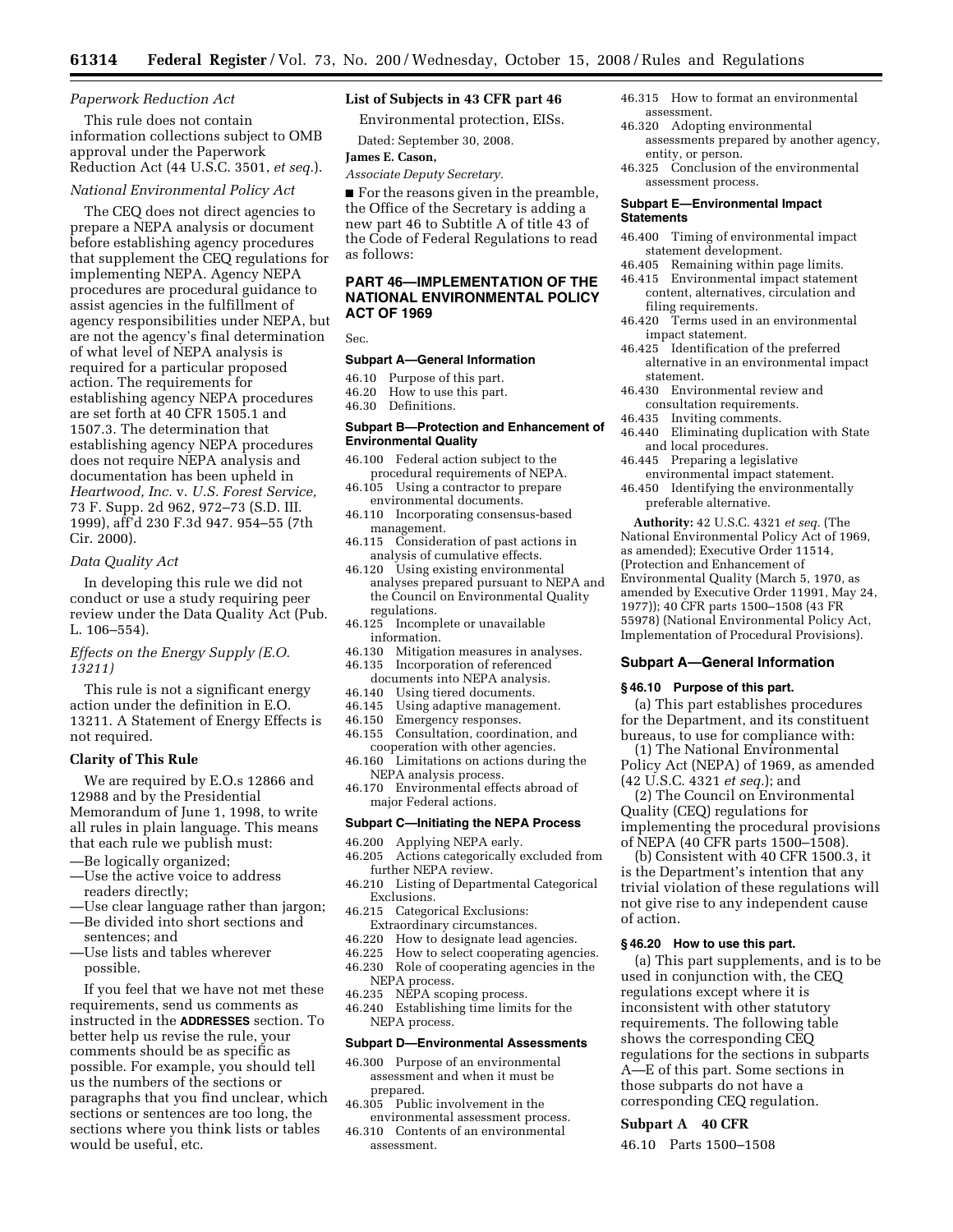| 46.20 No corresponding CEQ |
|----------------------------|
| regulation                 |
| 46.30 No corresponding CEQ |

regulation

#### **Subpart B**

- 46.100 1508.14, 1508.18, 1508.23 46.105 1506.5 46.110 No corresponding CEQ regulation 46.115 1508.7 46.120 1502.9, 1502.20, 1502.21, 1506.3 46.125 1502.22 46.130 1502.14 46.135 1502.21 46.140 1502.20 46.145 No corresponding CEQ regulation 46.150 1506.11 46.155 1502.25, 1506.2 46.160 1506.1
- 46.170 No corresponding CEQ regulation

#### **Subpart C**

| 46.200 | 1501.2 |
|--------|--------|
| 46.205 | 1508.4 |
| 46.210 | 1508.4 |
| 46.215 | 1508.4 |
| 46.220 | 1501.5 |
| 46.225 | 1501.6 |
| 46.230 | 1501.6 |
| 46.235 | 1501.7 |
| 46.240 | 1501.8 |
|        |        |

#### **Subpart D**

| 46.300 1501.3 |                             |  |  |  |
|---------------|-----------------------------|--|--|--|
|               | 46.305 1501.7, 1506.6       |  |  |  |
| 46.310 1508.9 |                             |  |  |  |
|               | 46.315 No corresponding CEQ |  |  |  |
| regulation    |                             |  |  |  |
| 46.320 1506.3 |                             |  |  |  |
| 46.325 1501.4 |                             |  |  |  |
|               |                             |  |  |  |

#### **Subpart E**

| 46.400 | 1502.5  |
|--------|---------|
| 46.405 | 1502.7  |
| 46.415 | 1502.10 |
| 46.420 | 1502.14 |
| 46.425 | 1502.14 |
| 46.430 | 1502.25 |
| 46.435 | 1503    |
| 46.440 | 1506.2  |
| 46.445 | 1506.8  |
| 46.450 | 1505.2  |
|        |         |

(b) The Responsible Official will ensure that the decision making process for proposals subject to this part includes appropriate NEPA review.

(c) During the decision making process for each proposal subject to this part, the Responsible Official shall consider the relevant NEPA documents, public and agency comments (if any) on those documents, and responses to those comments, as part of consideration of the proposal and, except as specified in paragraphs

46.210(a) through (j), shall include such documents, including supplements, comments, and responses as part of the administrative file.

(d) The Responsible Official's decision on a proposed action shall be within the range of alternatives discussed in the relevant environmental document. The Responsible Official's decision may combine elements of alternatives discussed in the relevant environmental document if the effects of such combined elements of alternatives are reasonably apparent from the analysis in the relevant environmental document.

(e) For situations involving an applicant, the Responsible Official should initiate the NEPA process upon acceptance of an application for a proposed Federal action. The Responsible Official must publish or otherwise provide policy information and make staff available to advise potential applicants of studies or other information, such as costs, foreseeably required for later Federal action.

#### **§ 46.30 Definitions.**

For purposes of this part, the following definitions supplement terms defined at 40 CFR parts 1500–1508.

*Adaptive management* is a system of management practices based on clearly identified outcomes and monitoring to determine whether management actions are meeting desired outcomes; and, if not, facilitating management changes that will best ensure that outcomes are met or re-evaluated. Adaptive management recognizes that knowledge about natural resource systems is sometimes uncertain.

*Bureau* means bureau, office, service, or survey within the Department of the Interior.

*Community-based training* in the NEPA context is the training of local participants together with Federal participants in the workings of the environmental planning effort as it relates to the local community(ies).

*Controversial* refers to circumstances where a substantial dispute exists as to the environmental consequences of the proposed action and does not refer to the existence of opposition to a proposed action, the effect of which is relatively undisputed.

*Environmental Statement Memoranda (ESM)* are a series of instructions issued by the Department's Office of Environmental Policy and Compliance to provide information and explanatory guidance in the preparation, completion, and circulation of NEPA documents.

*Environmentally preferable alternative* is the alternative required by 40 CFR 1505.2(b) to be identified in a record of decision (ROD), that causes the least damage to the biological and physical environment and best protects, preserves, and enhances historical, cultural, and natural resources. The environmentally preferable alternative is identified upon consideration and weighing by the Responsible Official of long-term environmental impacts against short-term impacts in evaluating what is the best protection of these resources. In some situations, such as when different alternatives impact different resources to different degrees, there may be more than one environmentally preferable alternative.

*No action alternative.* 

(1) This term has two interpretations. First ''no action'' may mean ''no change'' from a current management direction or level of management intensity (*e.g.*, if no ground-disturbance is currently underway, no action means no ground-disturbance). Second ''no action'' may mean ''no project'' in cases where a new project is proposed for implementation.

(2) The Responsible Official must determine the ''no action'' alternative consistent with one of the definitions in paragraph (1) of this definition and appropriate to the proposed action to be analyzed in an environmental impact statement. The no action alternative looks at effects of not approving the action under consideration.

*Proposed action.* This term refers to the bureau activity under consideration. It includes the bureau's exercise of discretion over a non-Federal entity's planned activity that falls under a Federal agency's authority to issue permits, licenses, grants, rights-of-way, or other common Federal approvals, funding, or regulatory instruments. The proposed action:

 $(1)$  Is not necessarily, but may become, during the NEPA process, the bureau preferred alternative or (in a record of decision for an environmental impact statement, in accordance with 40 CFR 1505.2) an environmentally preferable alternative; and

(2) Must be clearly described in order to proceed with NEPA analysis.

*Reasonably foreseeable future actions*  include those federal and non-federal activities not yet undertaken, but sufficiently likely to occur, that a Responsible Official of ordinary prudence would take such activities into account in reaching a decision. These federal and non-federal activities that must be taken into account in the analysis of cumulative impact include, but are not limited to, activities for which there are existing decisions, funding, or proposals identified by the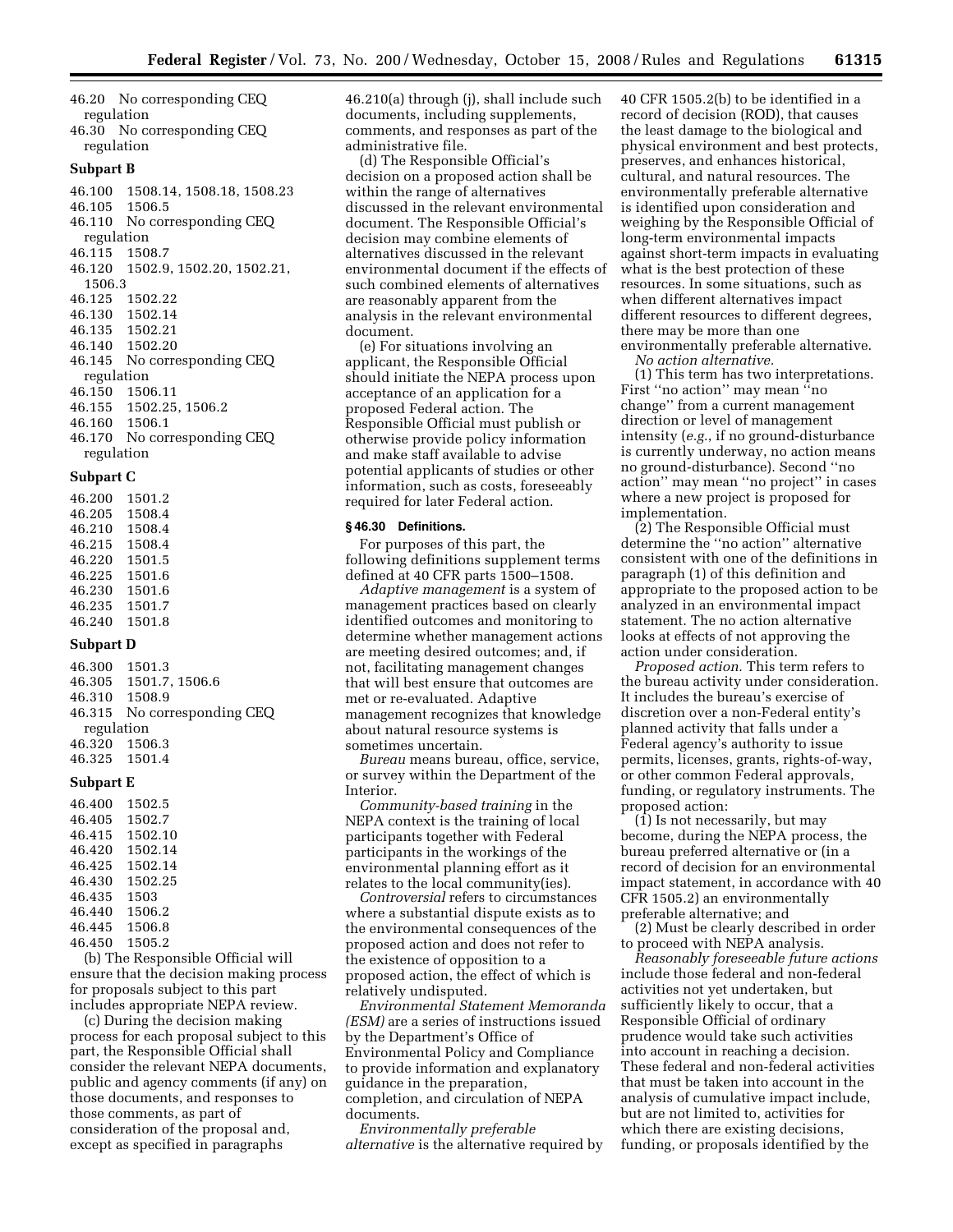bureau. Reasonably foreseeable future actions do not include those actions that are highly speculative or indefinite.

*Responsible Official* is the bureau employee who is delegated the authority to make and implement a decision on a proposed action and is responsible for ensuring compliance with NEPA.

#### **Subpart B—Protection and Enhancement of Environmental Quality**

#### **§ 46.100 Federal action subject to the procedural requirements of NEPA.**

(a) A bureau proposed action is subject to the procedural requirements of NEPA if it would cause effects on the human environment (40 CFR 1508.14), and is subject to bureau control and responsibility (40 CFR 1508.18). The determination of whether a proposed action is subject to the procedural requirements of NEPA depends on the extent to which bureaus exercise control and responsibility over the proposed action and whether Federal funding or approval are necessary to implement it. If Federal funding is provided with no Federal agency control as to the expenditure of such funds by the recipient, NEPA compliance is not necessary. The proposed action is not subject to the procedural requirements of NEPA if it is exempt from the requirements of section 102(2) of NEPA.

(b) A bureau shall apply the procedural requirements of NEPA when the proposal is developed to the point that:

(1) The bureau has a goal and is actively preparing to make a decision on one or more alternative means of accomplishing that goal; and

(2) The effects of the proposed action can be meaningfully evaluated (40 CFR 1508.23).

#### **§ 46.105 Using a contractor to prepare environmental documents.**

A Responsible Official may use a contractor to prepare any environmental document in accordance with the standards of 40 CFR 1506.5(b) and (c). If a Responsible Official uses a contractor, the Responsible Official remains responsible for:

(a) Preparation and adequacy of the environmental documents; and

(b) Independent evaluation of the environmental documents after their completion.

#### **§ 46.110 Incorporating consensus-based management.**

(a) Consensus-based management incorporates direct community involvement in consideration of bureau activities subject to NEPA analyses, from initial scoping to implementation of the bureau decision. It seeks to

achieve agreement from diverse interests on the goals of, purposes of, and needs for bureau plans and activities, as well as the methods anticipated to carry out those plans and activities. For the purposes of this Part, consensus-based management involves outreach to persons, organizations or communities who may be interested in or affected by a proposed action with an assurance that their input will be given consideration by the Responsible Official in selecting a course of action.

(b) In incorporating consensus-based management in the NEPA process, bureaus should consider any consensusbased alternative(s) put forth by those participating persons, organizations or communities who may be interested in or affected by the proposed action. While there is no guarantee that any particular consensus-based alternative will be considered to be a reasonable alternative or be identified as the bureau's preferred alternative, bureaus must be able to show that the reasonable consensus-based alternative, if any, is reflected in the evaluation of the proposed action and discussed in the final decision. To be selected for implementation, a consensus-based alternative must be fully consistent with NEPA, the CEQ regulations, and all applicable statutory and regulatory provisions, as well as Departmental and bureau written policies and guidance.

(c) The Responsible Official must, whenever practicable, use a consensusbased management approach to the NEPA process.

(d) If the Responsible Official determines that the consensus-based alternative, if any, is not the preferred alternative, he or she must state the reasons for this determination in the environmental document.

(e) When practicing consensus-based management in the NEPA process, bureaus must comply with all applicable laws, including any applicable provisions of the Federal Advisory Committee Act (FACA).

#### **§ 46.115 Consideration of past actions in the analysis of cumulative effects.**

When considering the effects of past actions as part of a cumulative effects analysis, the Responsible Official must analyze the effects in accordance with 40 CFR 1508.7 and in accordance with relevant guidance issued by the Council on Environmental Quality, such as ''The Council on Environmental Quality Guidance Memorandum on Consideration of Past Actions in Cumulative Effects Analysis'' dated June 24, 2005, or any superseding Council on Environmental Quality guidance.

#### **§ 46.120 Using existing environmental analyses prepared pursuant to NEPA and the Council on Environmental Quality regulations.**

(a) When available, the Responsible Official should use existing NEPA analyses for assessing the impacts of a proposed action and any alternatives. Procedures for adoption or incorporation by reference of such analyses must be followed where applicable.

(b) If existing NEPA analyses include data and assumptions appropriate for the analysis at hand, the Responsible Official should use these existing NEPA analyses and/or their underlying data and assumptions where feasible.

(c) An existing environmental analysis prepared pursuant to NEPA and the Council on Environmental Quality regulations may be used in its entirety if the Responsible Official determines, with appropriate supporting documentation, that it adequately assesses the environmental effects of the proposed action and reasonable alternatives. The supporting record must include an evaluation of whether new circumstances, new information or changes in the action or its impacts not previously analyzed may result in significantly different environmental effects.

(d) Responsible Officials should make the best use of existing NEPA documents by supplementing, tiering to, incorporating by reference, or adopting previous NEPA environmental analyses to avoid redundancy and unnecessary paperwork.

#### **§ 46.125 Incomplete or unavailable information.**

In circumstances where the provisions of 40 CFR 1502.22 apply, bureaus must consider all costs to obtain information. These costs include monetary costs as well as other nonmonetized costs when appropriate, such as social costs, delays, opportunity costs, and non-fulfillment or non-timely fulfillment of statutory mandates.

#### **§ 46.130 Mitigation measures in analyses.**

(a) Bureau proposed action. The analysis of the proposed action and any alternatives must include an analysis of the effects of the proposed action or alternative as well as analysis of the effects of any appropriate mitigation measures or best management practices that are considered. The mitigation measures can be analyzed either as elements of alternatives or in a separate discussion of mitigation.

(b) Applicant proposals (*i.e.*, bureau decision-making on such proposals is the proposed action). An applicant's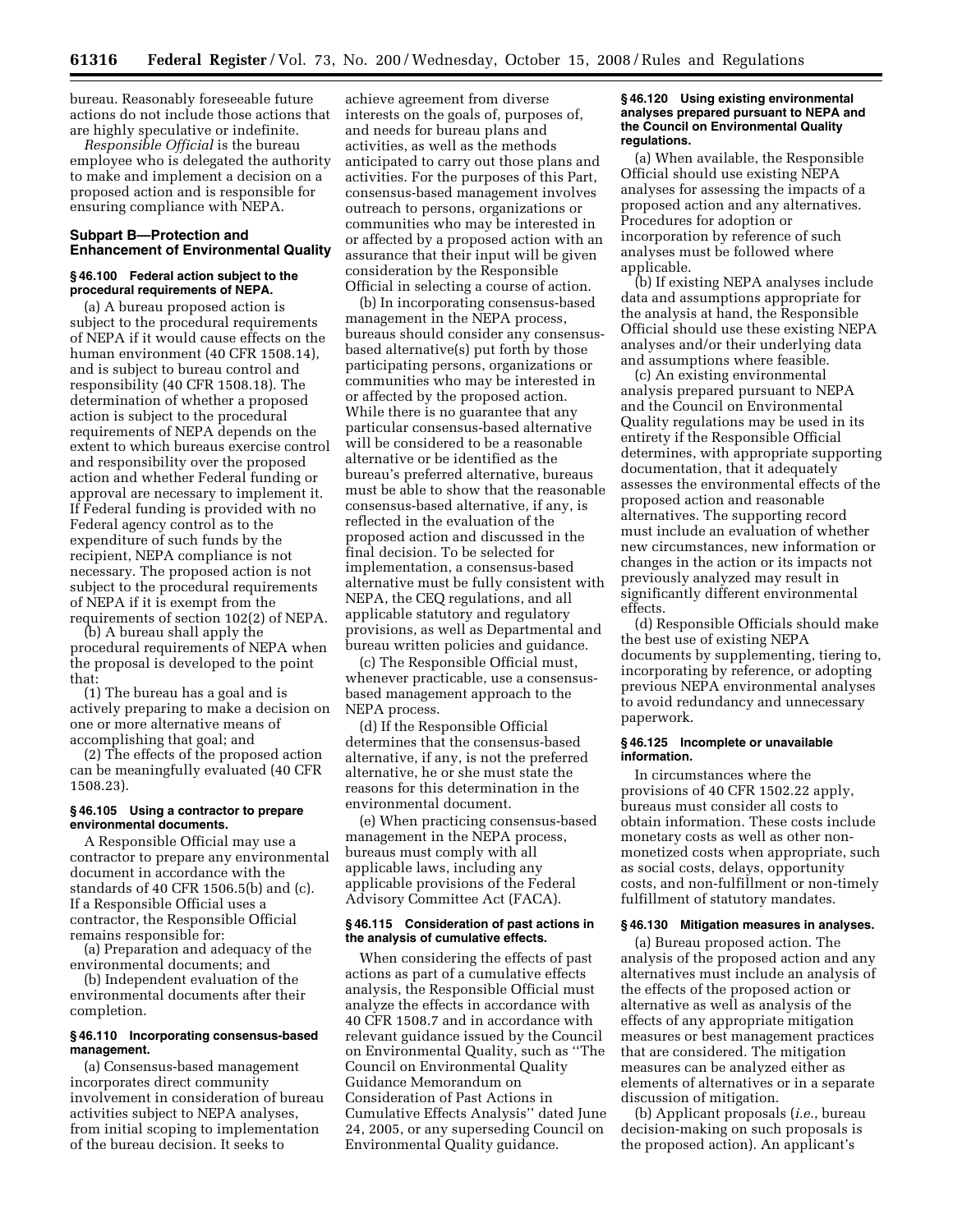proposal presented to the bureau for analysis must include any ameliorative design elements (including stipulations, conditions, or best management practices), required to make the proposal conform to applicable legal requirements, as well as any voluntary ameliorative design element(s). The effects of any mitigation measures other than the ameliorative design elements included in the applicant's proposal must also be analyzed. The analysis of these mitigation measures can be structured as a matter of consideration of alternatives to approving the applicant's proposal or as separate mitigation measures to be imposed on any alternative selected for implementation.

#### **§ 46.135 Incorporation of referenced documents into NEPA analysis.**

(a) The Responsible Official must determine that the analysis and assumptions used in the referenced document are appropriate for the analysis at hand.

(b) Citations of specific information or analysis from other source documents should include the pertinent page numbers or other relevant identifying information.

(c) Publications incorporated into NEPA analysis by reference must be listed in the bibliography. Such publications must be readily available for review and, when not readily available, they must be made available for review as part of the record supporting the proposed action.

#### **§ 46.140 Using tiered documents.**

A NEPA document that tiers to another broader NEPA document in accordance with 40 CFR 1508.28 must include a finding that the conditions and environmental effects described in the broader NEPA document are still valid or address any exceptions.

(a) Where the impacts of the narrower action are identified and analyzed in the broader NEPA document, no further analysis is necessary, and the previously prepared document can be used for purposes of the pending action.

(b) To the extent that any relevant analysis in the broader NEPA document is not sufficiently comprehensive or adequate to support further decisions, the tiered NEPA document must explain this and provide any necessary analysis.

(c) An environmental assessment prepared in support of an individual proposed action can be tiered to a programmatic or other broader-scope environmental impact statement. An environmental assessment may be prepared, and a finding of no significant impact reached, for a proposed action

with significant effects, whether direct, indirect, or cumulative, if the environmental assessment is tiered to a broader environmental impact statement which fully analyzed those significant effects. Tiering to the programmatic or broader-scope environmental impact statement would allow the preparation of an environmental assessment and a finding of no significant impact for the individual proposed action, so long as any previously unanalyzed effects are not significant. A finding of no significant impact other than those already disclosed and analyzed in the environmental impact statement to which the environmental assessment is tiered may also be called a ''finding of no *new* significant impact.''

#### **§ 46.145 Using adaptive management.**

Bureaus should use adaptive management, as appropriate, particularly in circumstances where long-term impacts may be uncertain and future monitoring will be needed to make adjustments in subsequent implementation decisions. The NEPA analysis conducted in the context of an adaptive management approach should identify the range of management options that may be taken in response to the results of monitoring and should analyze the effects of such options. The environmental effects of any adaptive management strategy must be evaluated in this or subsequent NEPA analysis.

#### **§ 46.150 Emergency responses.**

This section applies only if the Responsible Official determines that an emergency exists that makes it necessary to take urgently needed actions before preparing a NEPA analysis and documentation in accordance with the provisions in subparts D and E of this part.

(a) The Responsible Official may take those actions necessary to control the immediate impacts of the emergency that are urgently needed to mitigate harm to life, property, or important natural, cultural, or historic resources. When taking such actions, the Responsible Official shall take into account the probable environmental consequences of these actions and mitigate foreseeable adverse environmental effects to the extent practical.

(b) The Responsible Official shall document in writing the determination that an emergency exists and describe the responsive action(s) taken at the time the emergency exists. The form of that documentation is within the discretion of the Responsible Official.

(c) If the Responsible Official determines that proposed actions taken

in response to an emergency, beyond actions noted in paragraph (a) of this section, are not likely to have significant environmental impacts, the Responsible Official shall document that determination in an environmental assessment and a finding of no significant impact prepared in accordance with this part, unless categorically excluded (see subpart C of this part). If the Responsible Official finds that the nature and scope of the subsequent actions related to the emergency require taking such proposed actions prior to completing an environmental assessment and a finding of no significant impact, the Responsible Official shall consult with the Office of Environmental Policy and Compliance about alternative arrangements for NEPA compliance. The Assistant Secretary, Policy Management and Budget or his/her designee may grant an alternative arrangement. Any alternative arrangement must be documented. Consultation with the Department must be coordinated through the appropriate bureau headquarters.

(d) The Department shall consult with CEQ about alternative arrangements as soon as possible if the Responsible Official determines that proposed actions, taken in response to an emergency, beyond actions noted in paragraph (a) of this section, are likely to have significant environmental impacts. The Responsible Official shall consult with appropriate bureau headquarters and the Department, about alternative arrangements as soon as the Responsible Official determines that the proposed action is likely to have a significant environmental effect. Such alternative arrangements will apply only to the proposed actions necessary to control the immediate impacts of the emergency. Other proposed actions remain subject to NEPA analysis and documentation in accordance with this part.

#### **§ 46.155 Consultation, coordination, and cooperation with other agencies.**

The Responsible Official must whenever possible consult, coordinate, and cooperate with relevant State, local, and tribal governments and other bureaus and Federal agencies concerning the environmental effects of any Federal action within the jurisdictions or related to the interests of these entities.

#### **§ 46.160 Limitations on actions during the NEPA analysis process.**

During the preparation of a program or plan NEPA document, the Responsible Official may undertake any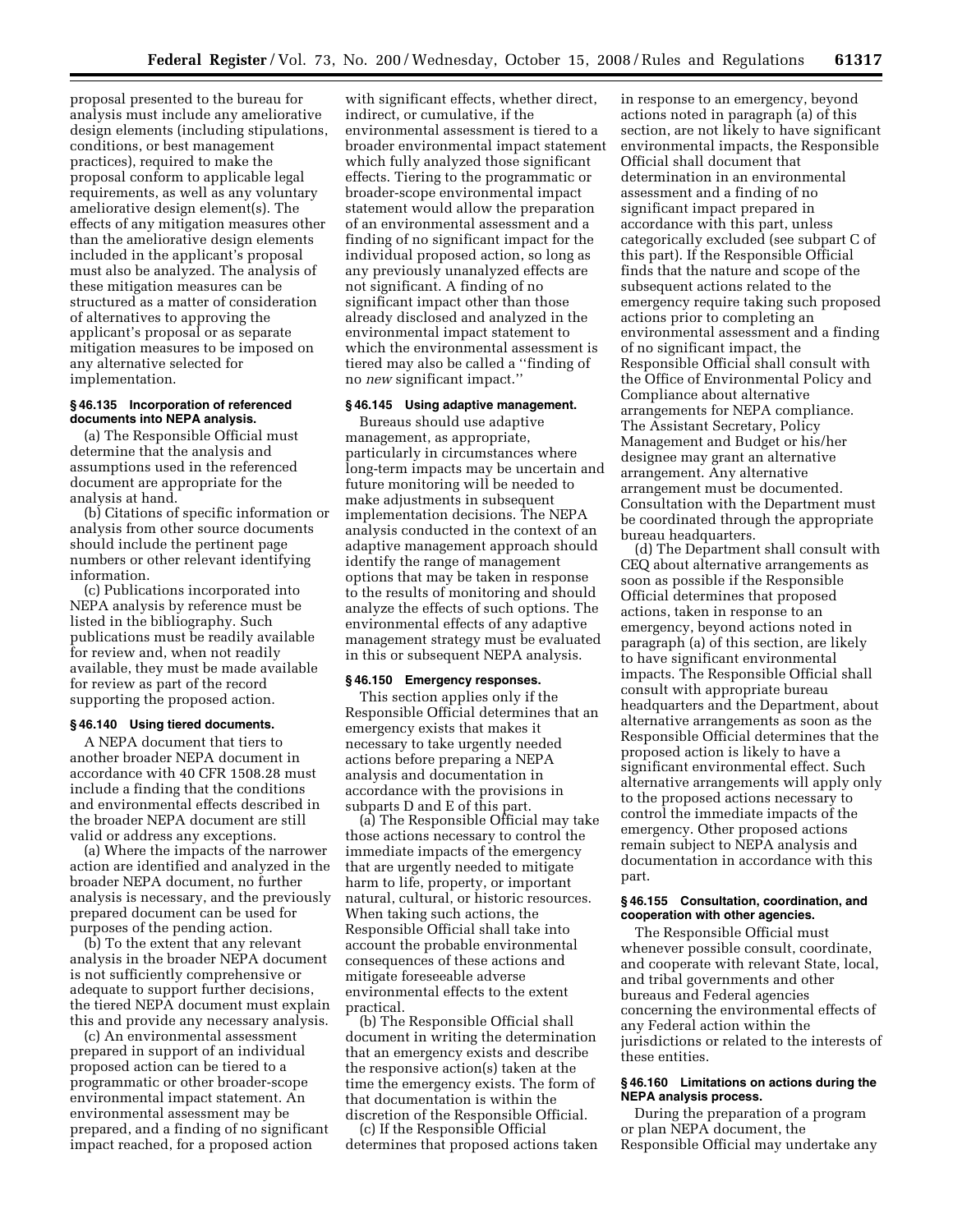major Federal action in accordance with 40 CFR 1506.1 when that action is within the scope of, and analyzed in, an existing NEPA document supporting the current plan or program, so long as there is adequate NEPA documentation to support the individual action.

#### **§ 46.170 Environmental effects abroad of major Federal actions.**

(a) In order to facilitate informed decision-making, the Responsible Official having ultimate responsibility for authorizing and approving proposed actions encompassed by the provisions of Executive Order (EO) 12114 shall follow the provisions and procedures of that EO. EO 12114 ''represents the United States government's exclusive and complete determination of the procedural and other actions to be taken by Federal agencies to further the purpose of the National Environmental Policy Act, with respect to the environment outside the United States, its territories and possessions.''

(b) When implementing EO 12114, bureaus shall coordinate with the Department. The Department shall then consult with the Department of State, which shall coordinate all communications by the Department with foreign governments concerning environmental agreements and other arrangements in implementing EO 12114.

#### **Subpart C—Initiating the NEPA Process**

#### **§ 46.200 Applying NEPA early.**

(a) For any potentially major proposed Federal action (40 CFR 1508.23 and 1508.18) that may have potentially significant environmental impacts, bureaus must coordinate, as early as feasible, with:

(1) Any other bureaus or Federal agencies, State, local, and tribal governments having jurisdiction by law or special expertise; and

(2) Appropriate Federal, State, local, and tribal governments authorized to develop and enforce environmental standards or to manage and protect natural resources or other aspects of the human environment.

(b) Bureaus must solicit the participation of all those persons or organizations that may be interested or affected as early as possible, such as at the time an application is received or when the bureau initiates the NEPA process for a proposed action.

(c) Bureaus should provide, where practicable, any appropriate community-based training to reduce costs, prevent delays, and facilitate and promote efficiency in the NEPA process.

(d) Bureaus should inform private or non-Federal applicants, to the extent feasible, of:

(1) Any appropriate environmental information that the applicants must include in their applications; and

(2) Any consultation with other Federal agencies, or State, local, or tribal governments that the applicant must accomplish before or during the application process.

(e) Bureaus must inform applicants as soon as practicable of any responsibility they will bear for funding environmental analyses associated with their proposals.

#### **§ 46.205 Actions categorically excluded from further NEPA review.**

Categorical Exclusion means a category or kind of action that has no significant individual or cumulative effect on the quality of the human environment. See 40 CFR 1508.4.

(a) Except as provided in paragraph (c) of this section, if an action is covered by a Departmental categorical exclusion, the bureau is not required to prepare an environmental assessment (see subpart D of this part) or an environmental impact statement (see subpart E of this part). If a proposed action does not meet the criteria for any of the listed Departmental categorical exclusions or any of the individual bureau categorical exclusions, then the proposed action must be analyzed in an environmental assessment or environmental impact statement.

(b) The actions listed in section 46.210 are categorically excluded, Department-wide, from preparation of environmental assessments or environmental impact statements.

(c) The CEQ Regulations at 40 CFR 1508.4 require agency procedures to provide for extraordinary circumstances in which a normally excluded action may have a significant environmental effect and require additional analysis and action. Section 46.215 lists the extraordinary circumstances under which actions otherwise covered by a categorical exclusion require analyses under NEPA.

(1) Any action that is normally categorically excluded must be evaluated to determine whether it meets any of the extraordinary circumstances in section 46.215; if it does, further analysis and environmental documents must be prepared for the action.

(2) Bureaus must work within existing administrative frameworks, including any existing programmatic agreements, when deciding how to apply any of the section 46.215 extraordinary circumstances.

(d) Congress may establish categorical exclusions by legislation, in which case the terms of the legislation determine how to apply those categorical exclusions.

#### **§ 46.210 Listing of Departmental categorical exclusions.**

The following actions are categorically excluded under paragraph 46.205(b), unless any of the extraordinary circumstances in section 46.215 apply:

(a) Personnel actions and investigations and personnel services contracts.

(b) Internal organizational changes and facility and bureau reductions and closings.

(c) Routine financial transactions including such things as salaries and expenses, procurement contracts (*e.g.*, in accordance with applicable procedures and Executive Orders for sustainable or green procurement), guarantees, financial assistance, income transfers, audits, fees, bonds, and royalties.

(d) Departmental legal activities including, but not limited to, such things as arrests, investigations, patents, claims, and legal opinions. This does not include bringing judicial or administrative civil or criminal enforcement actions which are outside the scope of NEPA in accordance with 40 CFR 1508.18(a).

(e) Nondestructive data collection, inventory (including field, aerial, and satellite surveying and mapping), study, research, and monitoring activities.

(f) Routine and continuing government business, including such things as supervision, administration, operations, maintenance, renovations, and replacement activities having limited context and intensity (*e.g.*, limited size and magnitude or shortterm effects).

(g) Management, formulation, allocation, transfer, and reprogramming of the Department's budget at all levels. (This does not exclude the preparation of environmental documents for proposals included in the budget when otherwise required.)

(h) Legislative proposals of an administrative or technical nature (including such things as changes in authorizations for appropriations and minor boundary changes and land title transactions) or having primarily economic, social, individual, or institutional effects; and comments and reports on referrals of legislative proposals.

(i) Policies, directives, regulations, and guidelines: that are of an administrative, financial, legal,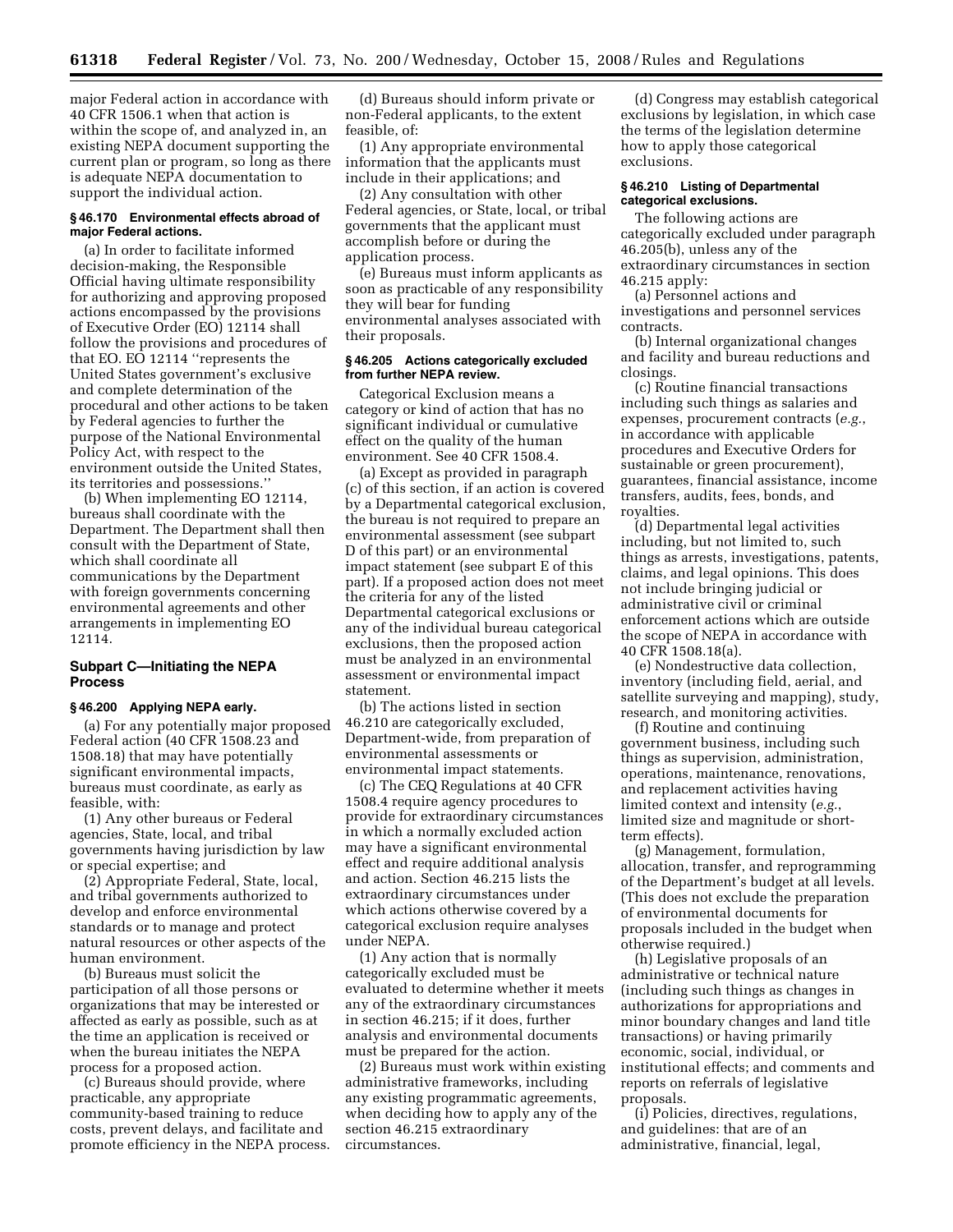technical, or procedural nature; or whose environmental effects are too broad, speculative, or conjectural to lend themselves to meaningful analysis and will later be subject to the NEPA process, either collectively or case-bycase.

(j) Activities which are educational, informational, advisory, or consultative to other agencies, public and private entities, visitors, individuals, or the general public.

(k) Hazardous fuels reduction activities using prescribed fire not to exceed 4,500 acres, and mechanical methods for crushing, piling, thinning, pruning, cutting, chipping, mulching, and mowing, not to exceed 1,000 acres. Such activities:

(1) Shall be limited to areas—

(i) In wildland-urban interface; and (ii) Condition Classes 2 or 3 in Fire Regime Groups I, II, or III, outside the wildland-urban interface;

(2) Shall be identified through a collaborative framework as described in ''A Collaborative Approach for Reducing Wildland Fire Risks to Communities and the Environment 10- Year Comprehensive Strategy Implementation Plan;''

(3) Shall be conducted consistent with bureau and Departmental procedures and applicable land and resource management plans;

(4) Shall not be conducted in wilderness areas or impair the suitability of wilderness study areas for preservation as wilderness; and

(5) Shall not include the use of herbicides or pesticides or the construction of new permanent roads or other new permanent infrastructure; and may include the sale of vegetative material if the primary purpose of the activity is hazardous fuels reduction. (Refer to the ESM Series for additional, required guidance.)

(l) Post-fire rehabilitation activities not to exceed 4,200 acres (such as tree planting, fence replacement, habitat restoration, heritage site restoration, repair of roads and trails, and repair of damage to minor facilities such as campgrounds) to repair or improve lands unlikely to recover to a management approved condition from wildland fire damage, or to repair or replace minor facilities damaged by fire. Such activities must comply with the following (Refer to the ESM Series for additional, required guidance.):

(1) Shall be conducted consistent with bureau and Departmental procedures and applicable land and resource management plans;

(2) Shall not include the use of herbicides or pesticides or the

construction of new permanent roads or other new permanent infrastructure; and (3) Shall be completed within three

years following a wildland fire.

#### **§ 46.215 Categorical Exclusions: Extraordinary circumstances.**

Extraordinary circumstances (see paragraph 46.205(c)) exist for individual actions within categorical exclusions that may meet any of the criteria listed in paragraphs (a) through (l) of this section. Applicability of extraordinary circumstances to categorical exclusions is determined by the Responsible Official.

(a) Have significant impacts on public health or safety.

(b) Have significant impacts on such natural resources and unique geographic characteristics as historic or cultural resources; park, recreation or refuge lands; wilderness areas; wild or scenic rivers; national natural landmarks; sole or principal drinking water aquifers; prime farmlands; wetlands (EO 11990); floodplains (EO 11988); national monuments; migratory birds; and other ecologically significant or critical areas.

(c) Have highly controversial environmental effects or involve unresolved conflicts concerning alternative uses of available resources [NEPA section 102(2)(E)].

(d) Have highly uncertain and potentially significant environmental effects or involve unique or unknown environmental risks.

(e) Establish a precedent for future action or represent a decision in principle about future actions with potentially significant environmental effects.

(f) Have a direct relationship to other actions with individually insignificant but cumulatively significant environmental effects.

(g) Have significant impacts on properties listed, or eligible for listing, on the National Register of Historic Places as determined by the bureau.

(h) Have significant impacts on species listed, or proposed to be listed, on the List of Endangered or Threatened Species or have significant impacts on designated Critical Habitat for these species.

(i) Violate a Federal law, or a State, local, or tribal law or requirement imposed for the protection of the environment.

(j) Have a disproportionately high and adverse effect on low income or minority populations (EO 12898).

(k) Limit access to and ceremonial use of Indian sacred sites on Federal lands by Indian religious practitioners or significantly adversely affect the physical integrity of such sacred sites (EO 13007).

(l) Contribute to the introduction, continued existence, or spread of noxious weeds or non-native invasive species known to occur in the area or actions that may promote the introduction, growth, or expansion of the range of such species (Federal Noxious Weed Control Act and EO 13112).

#### **§ 46.220 How to designate lead agencies.**

(a) In most cases, the Responsible Official should designate one Federal agency as the lead with the remaining Federal, State, tribal governments, and local agencies assuming the role of cooperating agency. In this manner, the other Federal, State, and local agencies can work to ensure that the NEPA document will meet their needs for adoption and application to their related decision(s).

(b) In some cases, a non-Federal agency (including a tribal government) must comply with State or local requirements that are comparable to the NEPA requirements. In these cases, the Responsible Official may designate the non-Federal agency as a joint lead agency. (See 40 CFR 1501.5 and 1506.2 for a description of the selection of lead agencies, the settlement of lead agency disputes, and the use of joint lead agencies.)

(c) In some cases, the Responsible Official may establish a joint lead relationship among several Federal agencies. If there is a joint lead, then one Federal agency must be identified as the agency responsible for filing the environmental impact statement with EPA.

#### **§ 46.225 How to select cooperating agencies.**

(a) An ''eligible governmental entity'' is:

(1) Any Federal agency that is qualified to participate in the development of an environmental impact statement as provided for in 40 CFR 1501.6 and 1508.5 by virtue of its jurisdiction by law, as defined in 40 CFR 1508.15;

(2) Any Federal agency that is qualified to participate in the development of an environmental impact statement by virtue of its special expertise, as defined in 40 CFR 1508.26; or

(3) Any non-Federal agency (State, tribal, or local) with qualifications similar to those in paragraphs (a)(1) and (a)(2) of this section.

(b) Except as described in paragraph (c) of this section, the Responsible Official for the lead bureau must invite eligible governmental entities to participate as cooperating agencies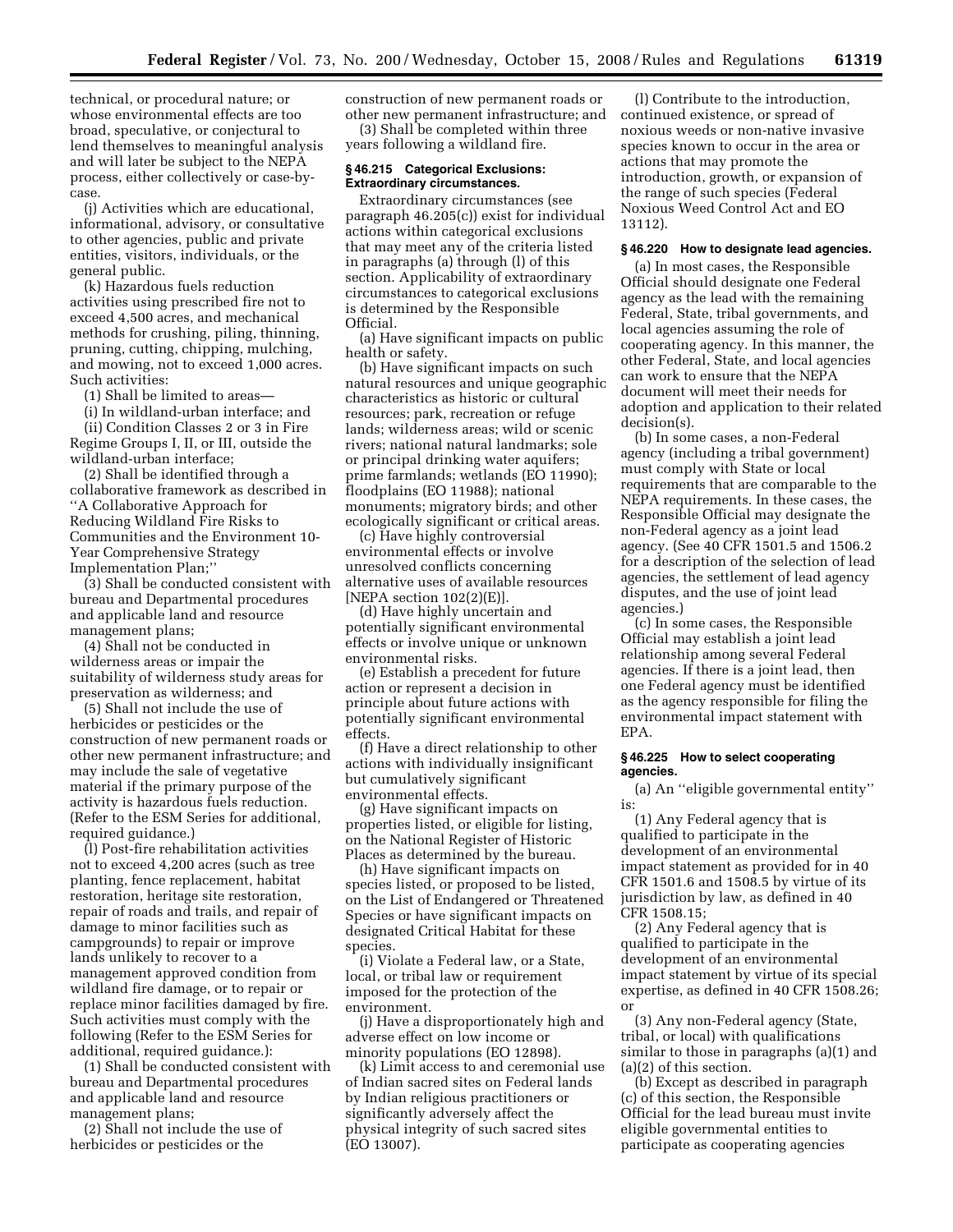when the bureau is developing an environmental impact statement.

(c) The Responsible Official for the lead bureau must consider any request by an eligible governmental entity to participate in a particular environmental impact statement as a cooperating agency. If the Responsible Official for the lead bureau denies a request, or determines it is inappropriate to extend an invitation, he or she must state the reasons in the environmental impact statement. Denial of a request or not extending an invitation for cooperating agency status is not subject to any internal administrative appeals process, nor is it a final agency action subject to review under the Administrative Procedure Act, 5 U.S.C. 701 *et seq.* 

(d) Bureaus should work with cooperating agencies to develop and adopt a memorandum of understanding that includes their respective roles, assignment of issues, schedules, and staff commitments so that the NEPA process remains on track and within the time schedule. Memoranda of understanding must be used in the case of non-Federal agencies and must include a commitment to maintain the confidentiality of documents and deliberations during the period prior to the public release by the bureau of any NEPA document, including drafts.

(e) The procedures of this section may be used for an environmental assessment.

#### **§ 46.230 Role of cooperating agencies in the NEPA process.**

In accordance with 40 CFR 1501.6, throughout the development of an environmental document, the lead bureau will collaborate, to the fullest extent possible, with all cooperating agencies concerning those issues relating to their jurisdiction and special expertise. Cooperating agencies may, by agreement with the lead bureau, help to do the following:

(a) Identify issues to be addressed;

(b) Arrange for the collection and/or assembly of necessary resource, environmental, social, economic, and institutional data;

(c) Analyze data;

(d) Develop alternatives;

(e) Evaluate alternatives and estimate the effects of implementing each alternative; and

(f) Carry out any other task necessary for the development of the environmental analysis and documentation.

#### **§ 46.235 NEPA scoping process.**

(a) Scoping is a process that continues throughout the planning and early

stages of preparation of an environmental impact statement. Scoping is required for an environmental impact statement; scoping may be helpful during preparation of an environmental assessment, but is not required (see paragraph 46.305(a) Public involvement in the environmental assessment process). For an environmental impact statement, bureaus must use scoping to engage State, local and tribal governments and the public in the early identification of concerns, potential impacts, relevant effects of past actions and possible alternative actions. Scoping is an opportunity to introduce and explain the interdisciplinary approach and solicit information as to additional disciplines that should be included. Scoping also provides an opportunity to bring agencies and applicants together to lay the groundwork for setting time limits, expediting reviews where possible, integrating other environmental reviews, and identifying any major obstacles that could delay the process. The Responsible Official shall determine whether, in some cases, the invitation requirement in 40 CFR 1501.7(a)(1) may be satisfied by including such an invitation in the notice of intent (NOI).

(b) In scoping meetings, newsletters, or by other communication methods appropriate to scoping, the lead agency must make it clear that the lead agency is ultimately responsible for determining the scope of an environmental impact statement and that suggestions obtained during scoping are only options for the bureau to consider.

#### **§ 46.240 Establishing time limits for the NEPA process.**

(a) For each proposed action, on a case-by-case basis, bureaus shall:

(1) Set time limits from the start to the finish of the NEPA analysis and documentation, consistent with the requirements of 40 CFR 1501.8 and other legal obligations, including statutory and regulatory timeframes;

(2) Consult with cooperating agencies in setting time limits; and

(3) Encourage cooperating agencies to meet established time frames.

(b) Time limits should reflect the availability of Department and bureau personnel and funds. Efficiency of the NEPA process is dependent on the management capabilities of the lead bureau, which must assemble an interdisciplinary team and/or qualified staff appropriate to the type of project to be analyzed to ensure timely completion of NEPA documents.

#### **Subpart D—Environmental Assessments**

#### **§ 46.300 Purpose of an environmental assessment and when it must be prepared.**

The purpose of an environmental assessment is to allow the Responsible Official to determine whether to prepare an environmental impact statement or a finding of no significant impact.

(a) A bureau must ensure that an environmental assessment is prepared for all proposed Federal actions, except those:

(1) That are covered by a categorical exclusion;

(2) That are covered sufficiently by an earlier environmental document as determined and documented by the Responsible Official; or

(3) For which the bureau has already decided to prepare an environmental impact statement.

(b) A bureau may prepare an environmental assessment for any proposed action at any time to:

(1) Assist in planning and decisionmaking;

(2) Further the purposes of NEPA when no environmental impact statement is necessary; or

(3) Facilitate environmental impact statement preparation.

#### **§ 46.305 Public involvement in the environmental assessment process.**

(a) The bureau must, to the extent practicable, provide for public notification and public involvement when an environmental assessment is being prepared. However, the methods for providing public notification and opportunities for public involvement are at the discretion of the Responsible Official.

(1) The bureau must consider comments that are timely received, whether specifically solicited or not.

(2) Although scoping is not required, the bureau may apply a scoping process to an environmental assessment.

(b) Publication of a ''draft'' environmental assessment is not required. Bureaus may seek comments on an environmental assessment if they determine it to be appropriate, such as when the level of public interest or the uncertainty of effects warrants, and may revise environmental assessments based on comments received without need of initiating another comment period.

(c) The bureau must notify the public of the availability of an environmental assessment and any associated finding of no significant impact once they have been completed. Comments on a finding of no significant impact do not need to be solicited, except as required by 40 CFR 1501.4(e)(2).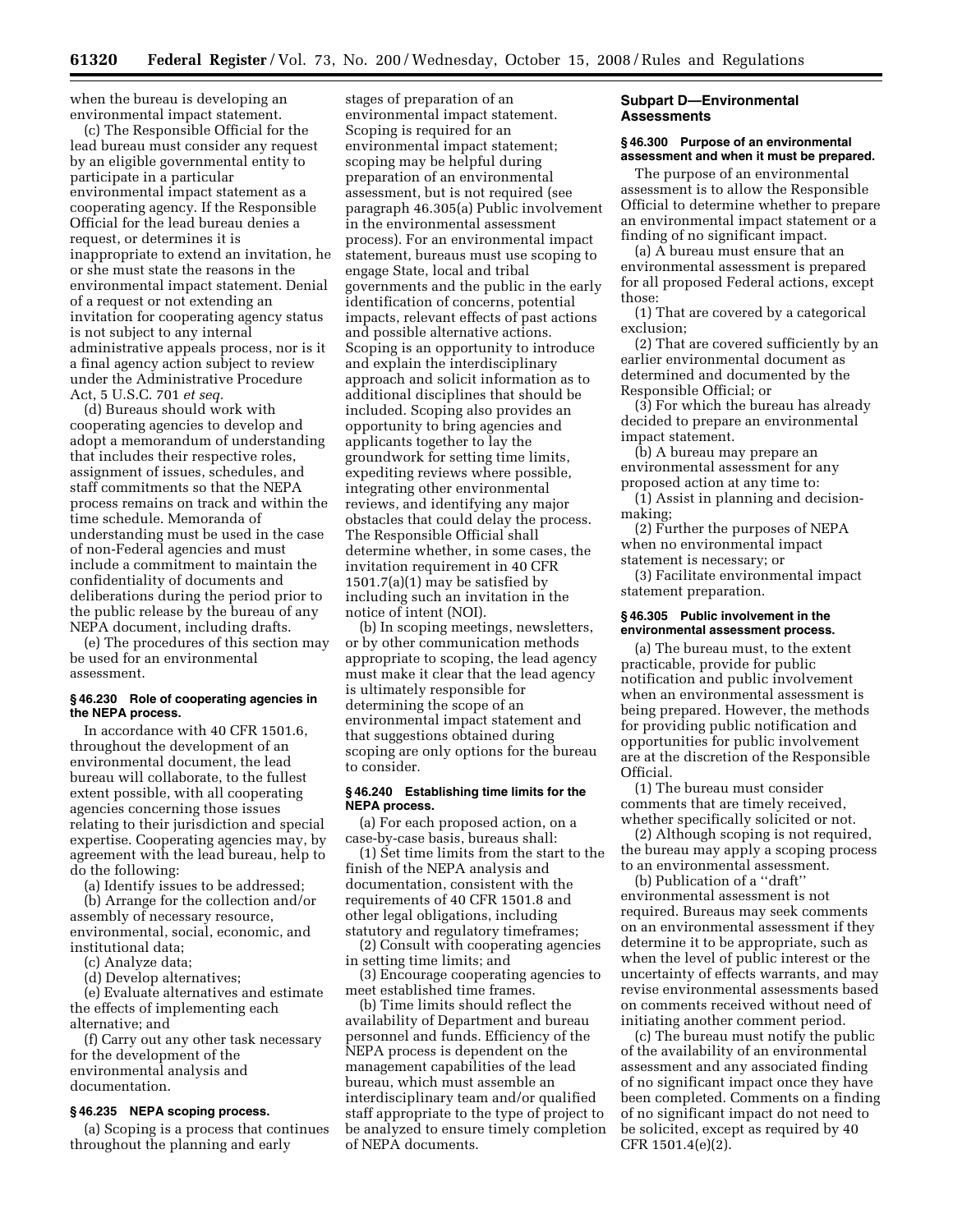(d) Bureaus may allow cooperating agencies (as defined in § 46.225) to participate in developing environmental assessments.

#### **§ 46.310 Contents of an environmental assessment.**

(a) At a minimum, an environmental assessment must include brief discussions of:

(1) The proposal;

(2) The need for the proposal;

(3) The environmental impacts of the proposed action;

(4) The environmental impacts of the alternatives considered; and

(5) A list of agencies and persons consulted.

(b) When the Responsible Official determines that there are no unresolved conflicts about the proposed action with respect to alternative uses of available resources, the environmental assessment need only consider the proposed action and does not need to consider additional alternatives, including the no action alternative. (See section  $102(2)$ (E) of NEPA).

(c) In addition, an environmental assessment may describe a broader range of alternatives to facilitate planning and decision-making.

(d) A proposed action or alternative(s) may include adaptive management strategies allowing for adjustment of the action during implementation. If the adjustments to an action are clearly articulated and pre-specified in the description of the alternative and fully analyzed, then the action may be adjusted during implementation without the need for further analysis. Adaptive management includes a monitoring component, approved adaptive actions that may be taken, and environmental effects analysis for the adaptive actions approved.

(e) The level of detail and depth of impact analysis should normally be limited to the minimum needed to determine whether there would be significant environmental effects.

(f) Bureaus may choose to provide additional detail and depth of analysis as appropriate in those environmental assessments prepared under paragraph 46.300(b).

(g) An environmental assessment must contain objective analyses that support conclusions concerning environmental impacts.

#### **§ 46.315 How to format an environmental assessment.**

(a) An environmental assessment may be prepared in any format useful to facilitate planning, decision-making, and appropriate public participation.

(b) An environmental assessment may be accompanied by any other planning

or decision-making document. The portion of the document that analyzes the environmental impacts of the proposal and alternatives must be clearly and separately identified and not spread throughout or interwoven into other sections of the document.

#### **§ 46.320 Adopting environmental assessments prepared by another agency, entity, or person.**

(a) A Responsible Official may adopt an environmental assessment prepared by another agency, entity, or person, including an applicant, if the Responsible Official:

(1) Independently reviews the environmental assessment; and

(2) Finds that the environmental assessment complies with this subpart and relevant provisions of the CEQ Regulations and with other program requirements.

(b) When appropriate, the Responsible Official may augment the environmental assessment to be consistent with the bureau's proposed action.

(c) In adopting or augmenting the environmental assessment, the Responsible Official will cite the original environmental assessment.

(d) The Responsible Official must ensure that its bureau's public involvement requirements have been met before it adopts another agency's environmental assessment.

#### **§ 46.325 Conclusion of the environmental assessment process.**

Upon review of the environmental assessment by the Responsible Official, the environmental assessment process concludes with one of the following:

(1) A notice of intent to prepare an environmental impact statement;

(2) A finding of no significant impact; or

(3) A result that no further action is taken on the proposal.

#### **Subpart E—Environmental Impact Statements**

#### **§ 46.400 Timing of environmental impact statement development.**

The bureau must prepare an environmental impact statement for each proposed major Federal action significantly affecting the quality of the human environment before making a decision on whether to proceed with the proposed action.

#### **§ 46.405 Remaining within page limits.**

To the extent possible, bureaus should use techniques such as incorporation of referenced documents into NEPA analysis (46.135) and tiering (46.140) in an effort to remain within the normal page limits stated in 40 CFR 1502.7.

#### **§ 46.415 Environmental impact statement content, alternatives, circulation and filing requirements.**

The Responsible Official may use any environmental impact statement format and design as long as the statement is in accordance with 40 CFR 1502.10.

(a) *Contents*. The environmental impact statement shall disclose:

(1) A statement of the purpose and need for the action;

(2) A description of the proposed action;

(3) The environmental impact of the proposed action;

(4) A brief description of the affected environment;

(5) Any adverse environmental effects which cannot be avoided should the proposal be implemented;

(6) Alternatives to the proposed action;

(7) The relationship between local short-term uses of the human environment and the maintenance and enhancement of long-term productivity;

(8) Any irreversible or irretrievable commitments of resources which would be involved in the proposed action should it be implemented; and

(9) The process used to coordinate with other Federal agencies, State, tribal and local governments, and persons or organizations who may be interested or affected, and the results thereof.

(b) *Alternatives*. The environmental impact statement shall document the examination of the range of alternatives (paragraph  $46.420(c)$ ). The range of alternatives includes those reasonable alternatives (paragraph 46.420(b)) that meet the purpose and need of the proposed action, and address one or more significant issues (40 CFR 1501.7(a)(2–3)) related to the proposed action. Since an alternative may be developed to address more than one significant issue, no specific number of alternatives is required or prescribed. In addition to the requirements in 40 CFR 1502.14, the Responsible Official has an option to use the following procedures to develop and analyze alternatives.

(1) The analysis of the effects of the no-action alternative may be documented by contrasting the current condition and expected future condition should the proposed action not be undertaken with the impacts of the proposed action and any reasonable alternatives.

(2) The Responsible Official may collaborate with those persons or organization that may be interested or affected to modify a proposed action and alternative(s) under consideration prior to issuing a draft environmental impact statement. In such cases the Responsible Official may consider these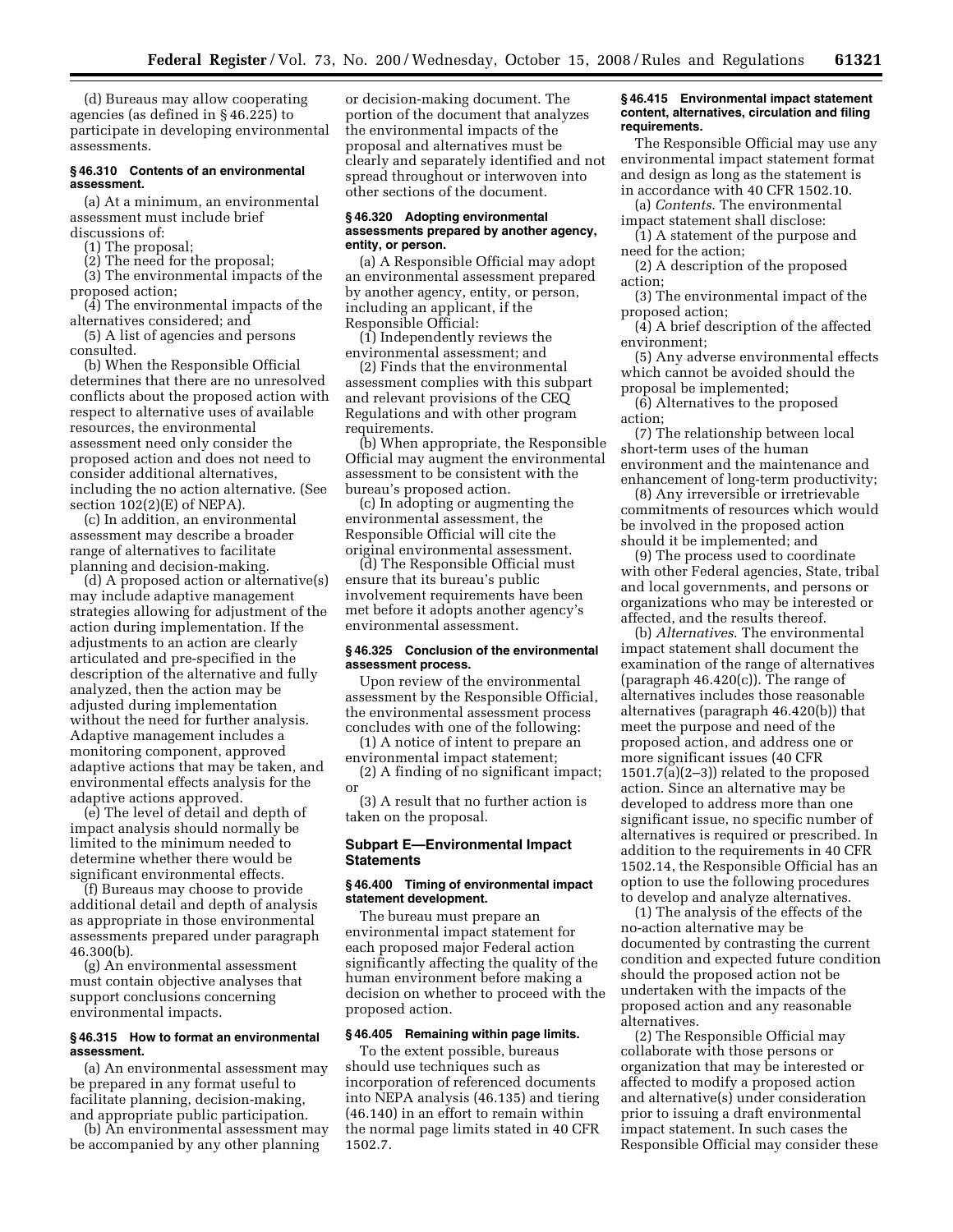modifications as alternatives considered. Before engaging in any collaborative processes, the Responsible Official must consider the Federal Advisory Committee Act (FACA) implications of such processes.

(3) A proposed action or alternative(s) may include adaptive management strategies allowing for adjustment of the action during implementation. If the adjustments to an action are clearly articulated and pre-specified in the description of the alternative and fully analyzed, then the action may be adjusted during implementation without the need for further analysis. Adaptive management includes a monitoring component, approved adaptive actions that may be taken, and environmental effects analysis for the adaptive actions approved.

(c) *Circulating and filing draft and final environmental impact statements*. (1) The draft and final environmental impact statements shall be filed with the Environmental Protection Agency's Office of Federal Activities in Washington, DC (40 CFR 1506.9).

(2) Requirements at 40 CFR 1506.9 ''Filing requirements,'' 40 CFR 1506.10 ''Timing of agency action,'' 40 CFR 1502.9 ''Draft, final, and supplemental statements,'' and 40 CFR 1502.19 ''Circulation of the environmental impact statement'' shall only apply to draft, final, and supplemental environmental impact statements that are filed with EPA.

#### **§ 46.420 Terms used in an environmental impact statement.**

The following terms are commonly used to describe concepts or activities in an environmental impact statement:

(a) *Statement of purpose and need*. In accordance with 40 CFR 1502.13, the statement of purpose and need briefly indicates the underlying purpose and need to which the bureau is responding.

(1) In some instances it may be appropriate for the bureau to describe its ''purpose'' and its ''need'' as distinct aspects. The ''need'' for the action may be described as the underlying problem or opportunity to which the agency is responding with the action. The ''purpose'' may refer to the goal or objective that the bureau is trying to achieve, and should be stated to the extent possible, in terms of desired outcomes.

(2) When a bureau is asked to approve an application or permit, the bureau should consider the needs and goals of the parties involved in the application or permit as well as the public interest. The needs and goals of the parties involved in the application or permit may be described as background

information. However, this description must not be confused with the bureau's purpose and need for action. It is the bureau's purpose and need for action that will determine the range of alternatives and provide a basis for the selection of an alternative in a decision.

(b) *Reasonable alternatives*. In addition to the requirements of 40 CFR 1502.14, this term includes alternatives that are technically and economically practical or feasible and meet the purpose and need of the proposed action.

(c) *Range of alternatives*. This term includes all reasonable alternatives, or when there are potentially a very large number of alternatives then a reasonable number of examples covering the full spectrum of reasonable alternatives, each of which must be rigorously explored and objectively evaluated, as well as those other alternatives that are eliminated from detailed study with a brief discussion of the reasons for eliminating them. 40 CFR 1502.14. The Responsible Official must not consider alternatives beyond the range of alternatives discussed in the relevant environmental documents, but may select elements from several alternatives discussed. Moreover, the Responsible Official must, in fact, consider all the alternatives discussed in an environmental impact statement. 40 CFR 1505.1 (e).

(d) *Preferred alternative*. This term refers to the alternative which the bureau believes would best accomplish the purpose and need of the proposed action while fulfilling its statutory mission and responsibilities, giving consideration to economic, environmental, technical, and other factors. It may or may not be the same as the bureau's proposed action, the non-Federal entity's proposal or the environmentally preferable alternative.

#### **§ 46.425 Identification of the preferred alternative in an environmental impact statement.**

(a) Unless another law prohibits the expression of a preference, the draft environmental impact statement should identify the bureau's preferred alternative or alternatives, if one or more exists.

(b) Unless another law prohibits the expression of a preference, the final environmental impact statement must identify the bureau's preferred alternative.

#### **§ 46.430 Environmental review and consultation requirements.**

(a) Any environmental impact statement that also addresses other environmental review and consultation requirements must clearly identify and discuss all the associated analyses, studies, or surveys relied upon by the bureau as a part of that review and consultation. The environmental impact statement must include these associated analyses, studies, or surveys, either in the text or in an appendix or indicate where such analysis, studies or surveys may be readily accessed by the public.

(b) The draft environmental impact statement must list all Federal permits, licenses, or approvals that must be obtained to implement the proposal. The environmental analyses for these related permits, licenses, and approvals should be integrated and performed concurrently. The bureau, however, need not unreasonably delay its NEPA analysis in order to integrate another agency's analyses. The bureau may complete the NEPA analysis before all approvals by other agencies are in place.

#### **§ 46.435 Inviting comments.**

(a) A bureau must seek comment from the public as part of the Notice of Intent to prepare an environmental impact statement and notice of availability for a draft environmental impact statement;

(b) In addition to paragraph (a) of this section, a bureau must request comments from:

(1) Federal agencies;

(2) State agencies through procedures established by the Governor of such state under EO 12372;

(3) Local governments and agencies, to the extent that the proposed action affects their jurisdictions; and

(4) The applicant, if any, and persons or organizations who may be interested or affected.

(c) The bureau must request comments from the tribal governments, unless the tribal governments have designated an alternate review process, when the proposed action may affect the environment of either:

(1) Indian trust or restricted land; or (2) Other Indian trust resources, trust assets, or tribal health and safety.

(d) A bureau does not need to delay preparation and issuance of a final environmental impact statement when any Federal, State, and local agencies, or tribal governments from which comments must be obtained or requested do not comment within the prescribed time period.

#### **§ 46.440 Eliminating duplication with State and local procedures.**

A bureau must incorporate in its directives provisions allowing a State agency to jointly prepare an environmental impact statement, to the extent provided in 40 CFR 1506.2.